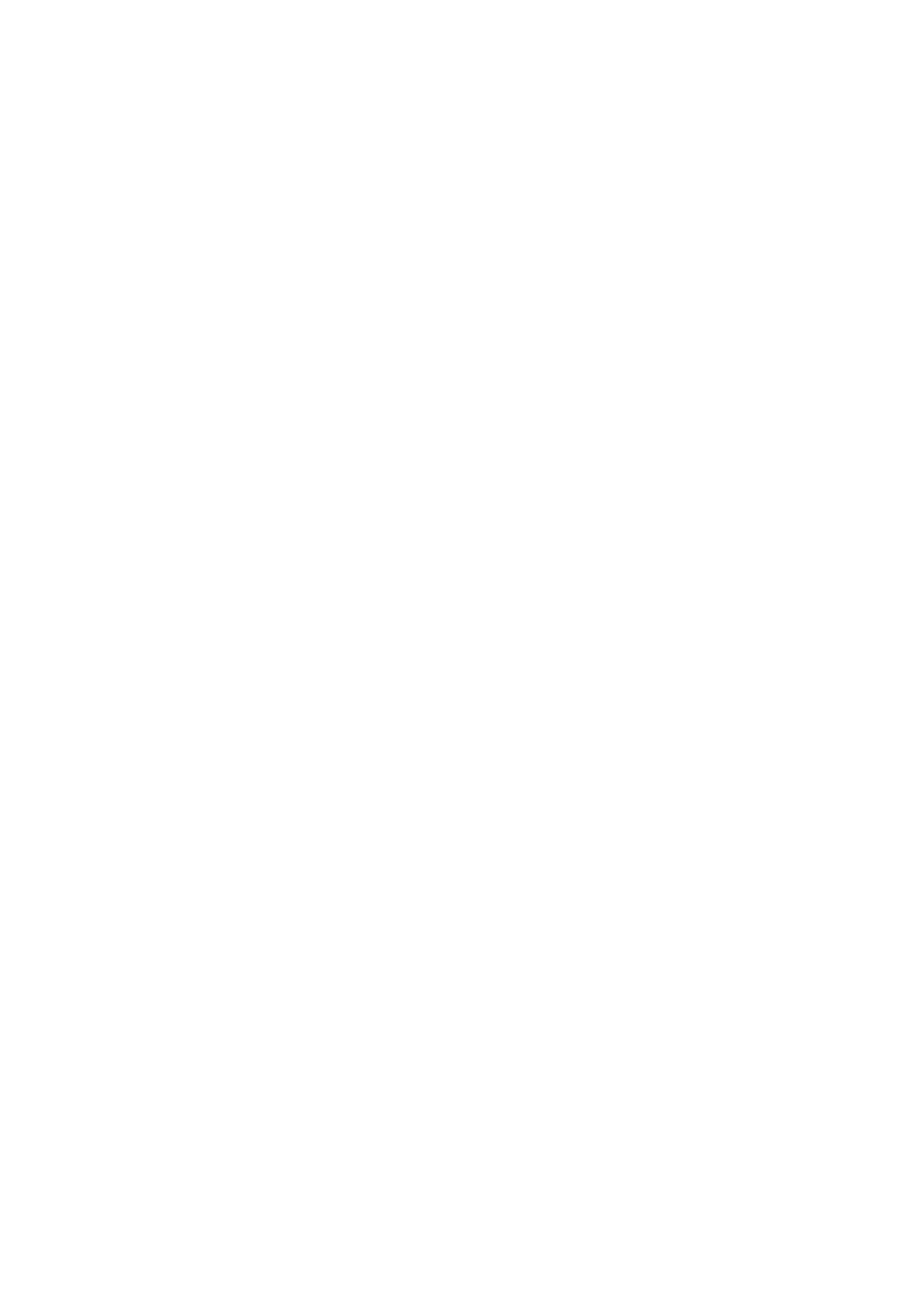# Acknowledgments

A lot of people supported me during my work on this thesis to whom I wish to express my gratitude. First of all (of course) Peter Lieven for supporting me with discussions and hints, Michael Singhof and Jürgen Osterberg for proof-reading and corrections and my family for their support. Then the whole Debian community, especially the maintainers of Python, Postfix, PostgreSQL and OpenVZ, for the great and stable operating system, so I could focus on writing and testing my software instead of keeping the server alive. And while speaking about servers, thanks to Patrick Kambach and the whole [kambach.](kambach.net) [net](kambach.net) team for hosting mine.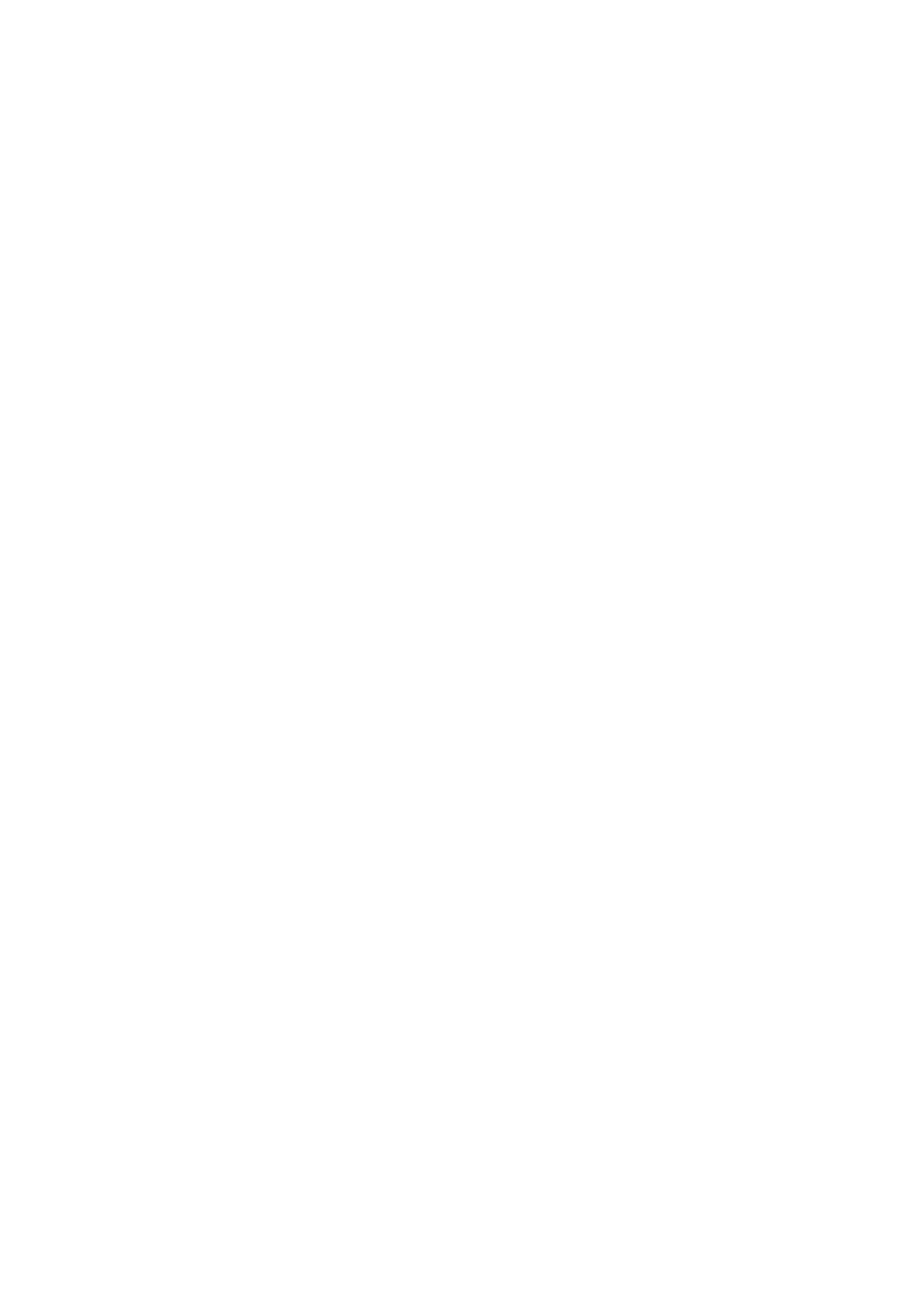# **Contents**

|              |     | <b>List of Figures</b>    | vii            |
|--------------|-----|---------------------------|----------------|
|              |     | <b>List of Tables</b>     | ix             |
|              |     | <b>List of Algorithms</b> | хi             |
| 1            |     | <b>Introduction</b>       | $\mathbf 1$    |
|              | 1.1 |                           | $\overline{2}$ |
|              | 1.2 |                           | $\overline{3}$ |
|              |     | 1.2.1                     | $\overline{3}$ |
|              | 1.3 |                           | $\overline{4}$ |
|              |     | 1.3.1                     | $\overline{4}$ |
|              |     | 1.3.2                     | 5              |
|              | 1.4 |                           | 5              |
| $\mathbf{2}$ |     | <b>Preliminaries</b>      | $\overline{7}$ |
|              | 2.1 |                           | $\overline{7}$ |
|              | 2.2 |                           | 8              |
|              | 2.3 |                           | 9              |
|              | 2.4 | <b>SPF</b>                | 9              |
|              |     | 2.4.1                     | 10             |
|              |     | 2.4.2<br>SPF Critic       | 11             |
| 3            |     | <b>Related Work</b>       | 13             |
|              | 3.1 |                           | 13             |
|              | 3.2 |                           | 14             |
|              | 3.3 |                           | 15             |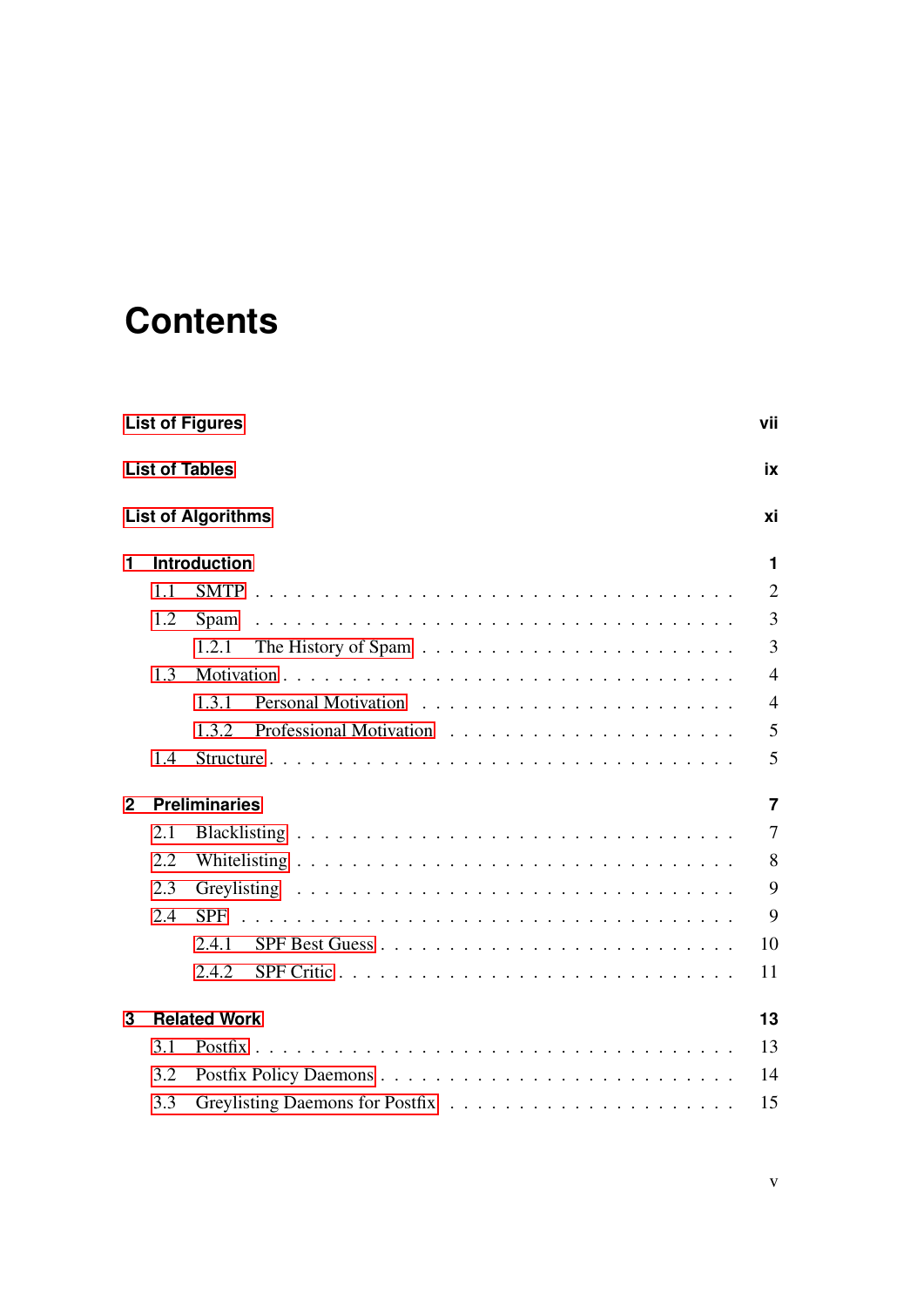|                | 3.4                       |                                                                                                   | 17 |
|----------------|---------------------------|---------------------------------------------------------------------------------------------------|----|
| 4              | <b>Technical overview</b> |                                                                                                   |    |
|                | 4.1                       |                                                                                                   | 19 |
|                | 4.2                       |                                                                                                   | 20 |
| 5              | bley                      |                                                                                                   | 23 |
|                | 5.1                       |                                                                                                   | 24 |
|                | 5.2                       |                                                                                                   | 25 |
|                |                           | 5.2.1                                                                                             | 25 |
|                | 5.3                       |                                                                                                   | 26 |
|                |                           | 5.3.1                                                                                             | 27 |
|                | 5.4                       |                                                                                                   | 29 |
|                |                           | 5.4.1                                                                                             | 29 |
|                |                           | 5.4.2                                                                                             | 29 |
|                |                           | 5.4.3                                                                                             | 30 |
|                |                           | 5.4.4                                                                                             | 30 |
|                |                           | 5.4.5<br>$check_spf \ldots \ldots \ldots \ldots \ldots \ldots \ldots \ldots \ldots \ldots \ldots$ | 30 |
|                |                           | 5.4.6                                                                                             | 31 |
| 6              |                           | <b>Evaluation</b>                                                                                 | 33 |
|                | 6.1                       | IP Address only Matching $\ldots \ldots \ldots \ldots \ldots \ldots \ldots \ldots$                | 33 |
|                | 6.2                       |                                                                                                   | 34 |
|                | 6.3                       |                                                                                                   | 36 |
|                | 6.4                       |                                                                                                   | 36 |
|                | 6.5                       |                                                                                                   | 37 |
| $\overline{7}$ |                           | <b>Conclusion</b>                                                                                 | 39 |
|                | 7.1                       |                                                                                                   | 39 |
|                | <b>Bibliography</b>       |                                                                                                   | 41 |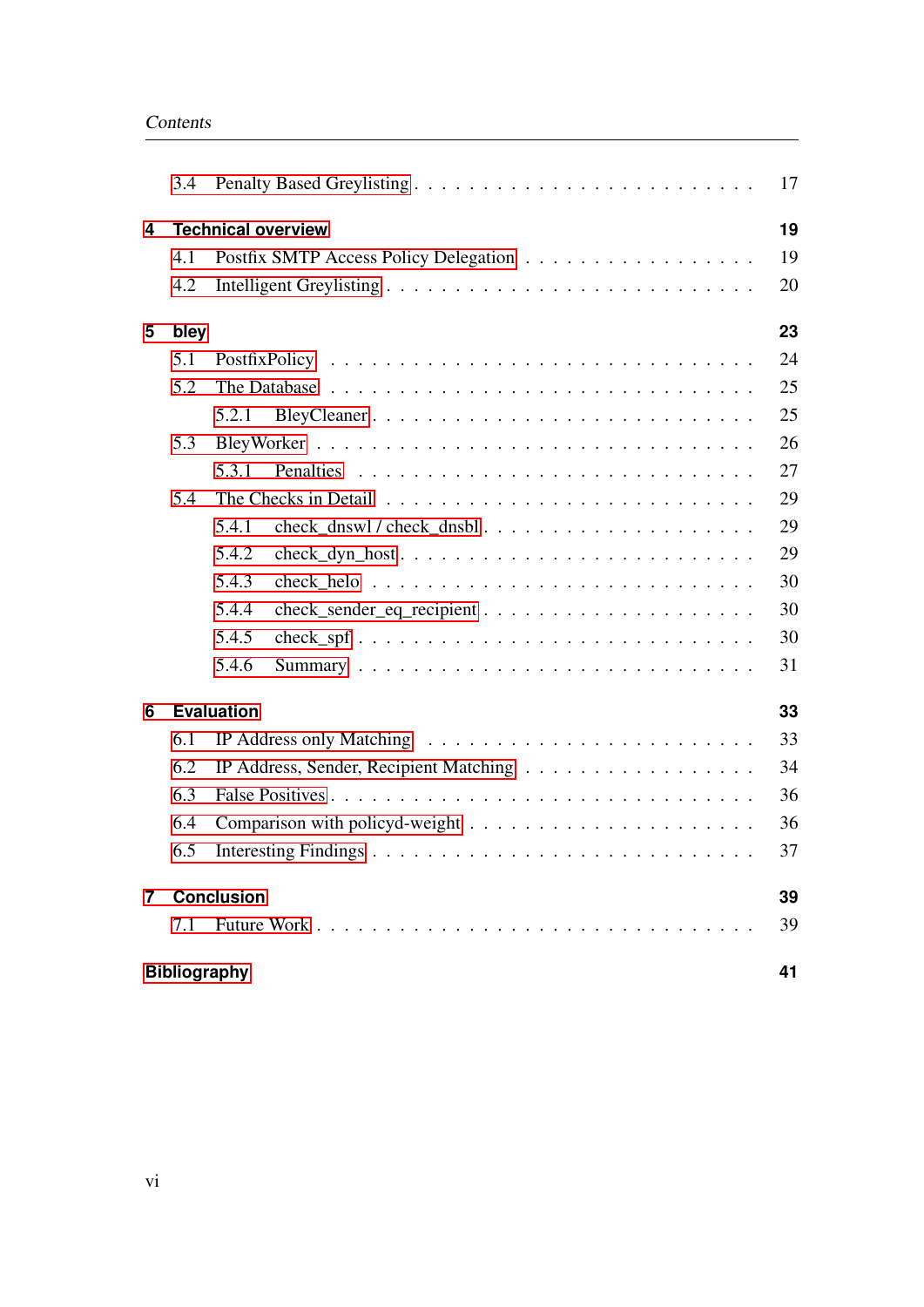# **List of Figures**

<span id="page-6-0"></span>

| 4.1 Further Checks for Intelligent Greylisting 22 |    |
|---------------------------------------------------|----|
|                                                   | 23 |
|                                                   | 24 |
|                                                   | 25 |
|                                                   | 25 |
|                                                   | 28 |
|                                                   |    |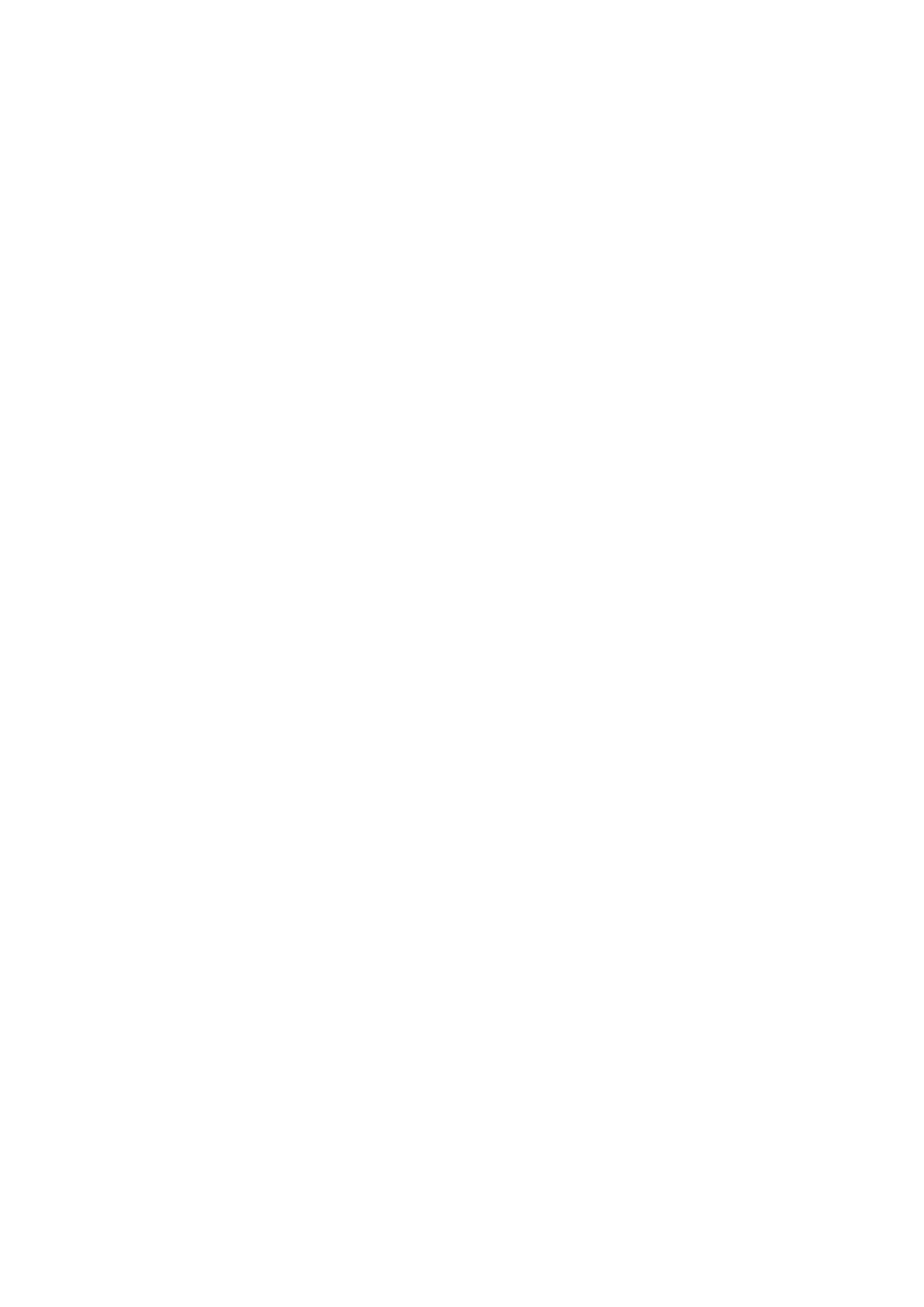# **List of Tables**

<span id="page-8-0"></span>

| 1.1 |                                                                        | $\overline{3}$ |
|-----|------------------------------------------------------------------------|----------------|
| 1.2 |                                                                        | $\overline{3}$ |
| 2.1 |                                                                        | 11             |
| 3.1 |                                                                        | 14             |
| 3.2 |                                                                        | 15             |
| 3.3 |                                                                        | 16             |
| 4.1 | Selected Postfix Policy Deligation Parameters                          | 20             |
| 6.1 | bley Reject Statistics with IP Address only Matching                   | 34             |
| 6.2 | bley Accept Statistics with IP Address only Matching                   | 34             |
| 6.3 | bley Reject Statistics with IP Address, Sender and Recipient Matching. | 35             |
| 6.4 | bley Accept Statistics with IP Address, Sender and Recipient Matching  | 35             |
| 6.5 |                                                                        | 37             |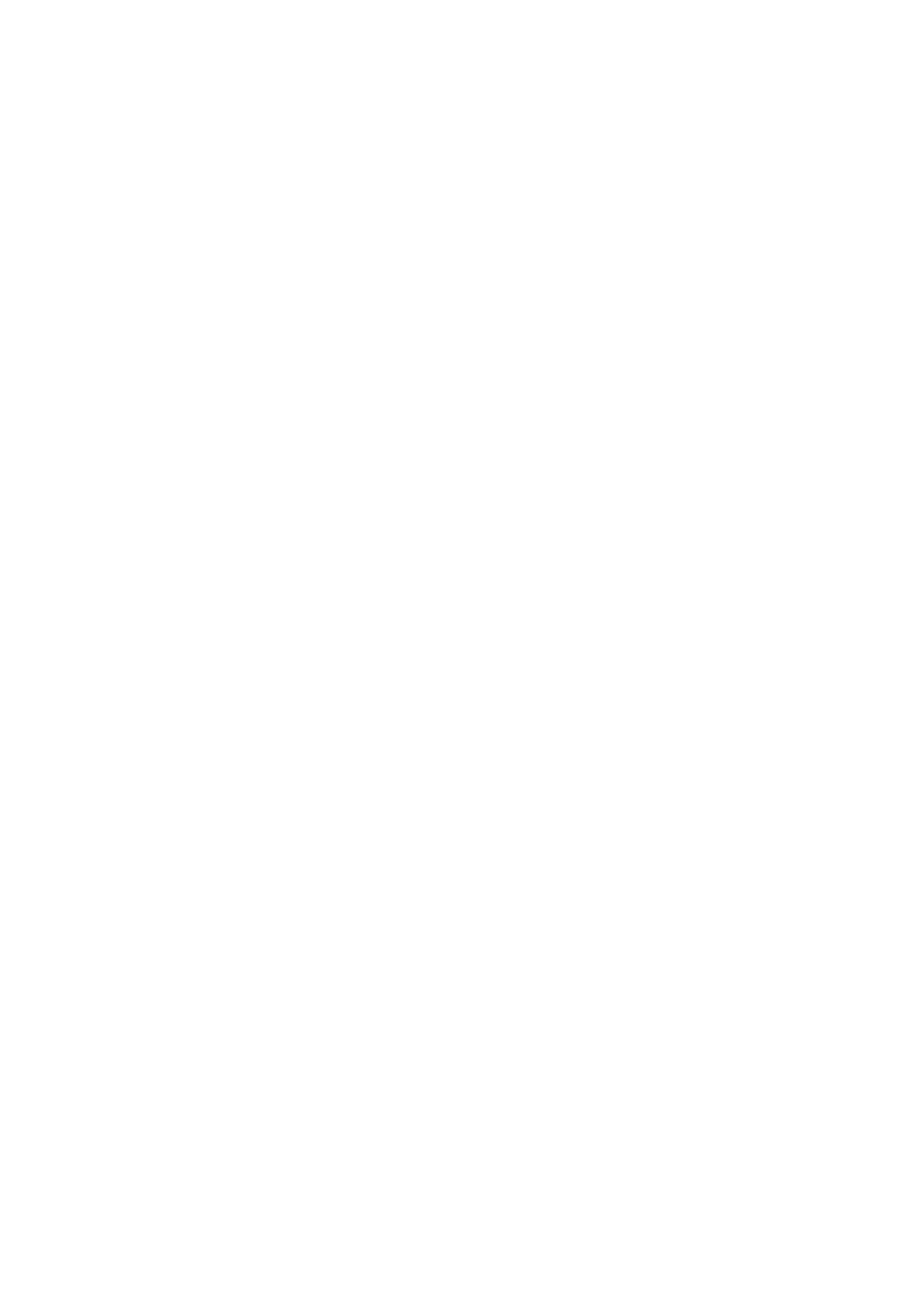# **List of Algorithms**

<span id="page-10-0"></span>

|                                                  | 20 |
|--------------------------------------------------|----|
| 4.2.1 Basic Intelligent Greylisting Algorithm 21 |    |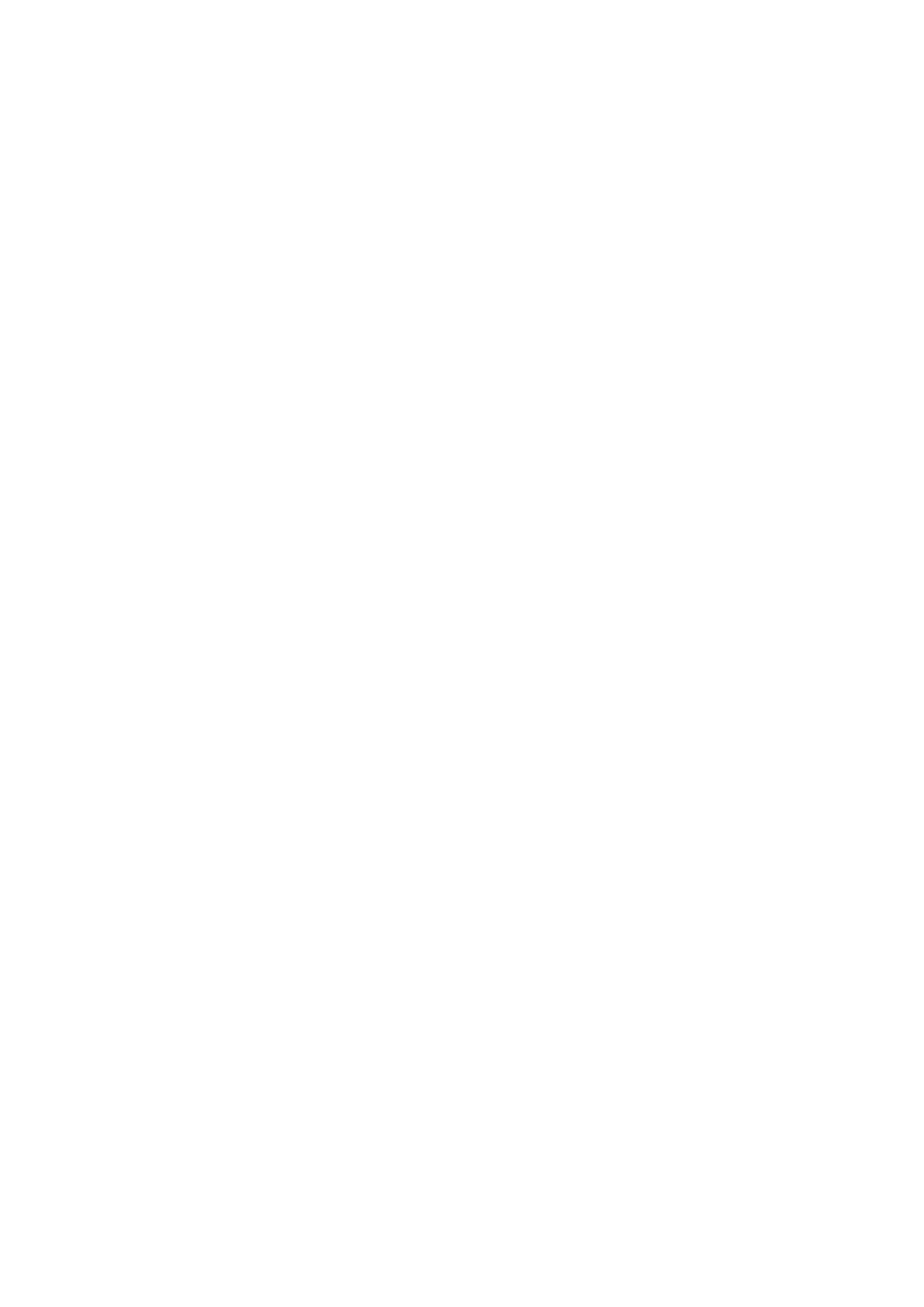# **Nomenclature**

| <b>DNS</b>   | Domain Name System                 |
|--------------|------------------------------------|
| <b>DNSBL</b> | <b>DNS-based Black List</b>        |
| <b>DNSWL</b> | <b>DNS-based White List</b>        |
| <b>FQDN</b>  | <b>Fully Qualified Domain Name</b> |
| <b>MTA</b>   | Mail Transport Agent               |
| <b>RFC</b>   | <b>Request for Comments</b>        |
| <b>RHSBL</b> | Right Hand Side Black List         |
| <b>SMTP</b>  | Simple Mail Transfer Protocol      |
| SPF          | <b>Sender Policy Framework</b>     |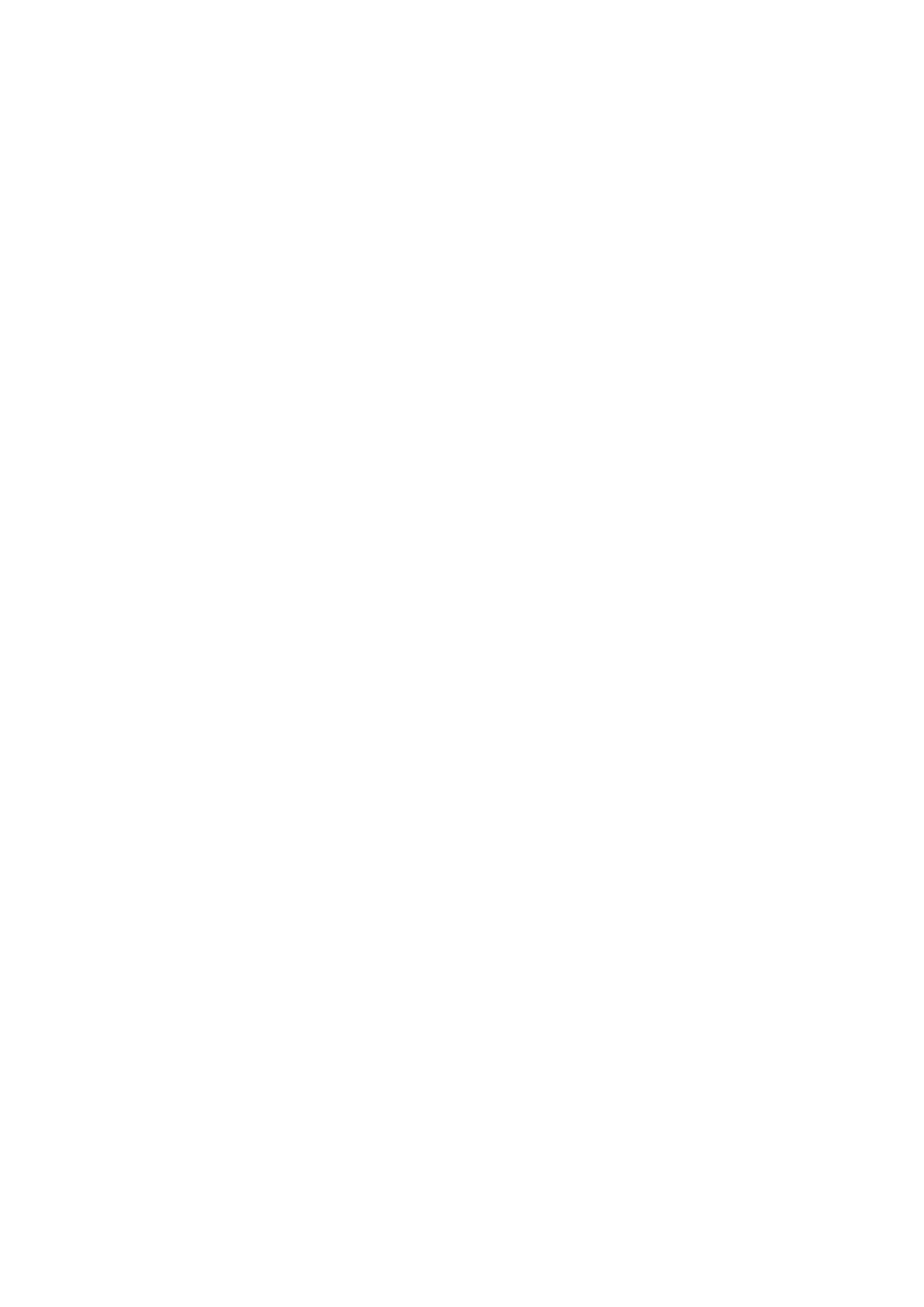## <span id="page-14-0"></span>**Chapter 1**

## **Introduction**

E-mail spam is probably known by everyone: one gets e-mails about products and services one does not need or want. That is mainly because of the fact that sending e-mails is cheap and easy, the sender does not have to pay for paper, printers and post-stamps, he only needs a computer and an internet connection.

Since the arise of spam spam-filters have started to exist and with them the problem of valid mail being classified as spam, the so called false positives, and thus filtered out.

In this thesis we will present a method for identifying possible spam without the risk of losing valid mail which might happen when e-mail is rejected based on lists with known spammers – the so called blacklisting, and mostly without delaying it, which might happen with regular greylisting.

This work cannot replace context-filters like SpamAssassin [spa], because it handles the incomming connection before the actual mail is transferred and thus has only very limited knowledge about its content.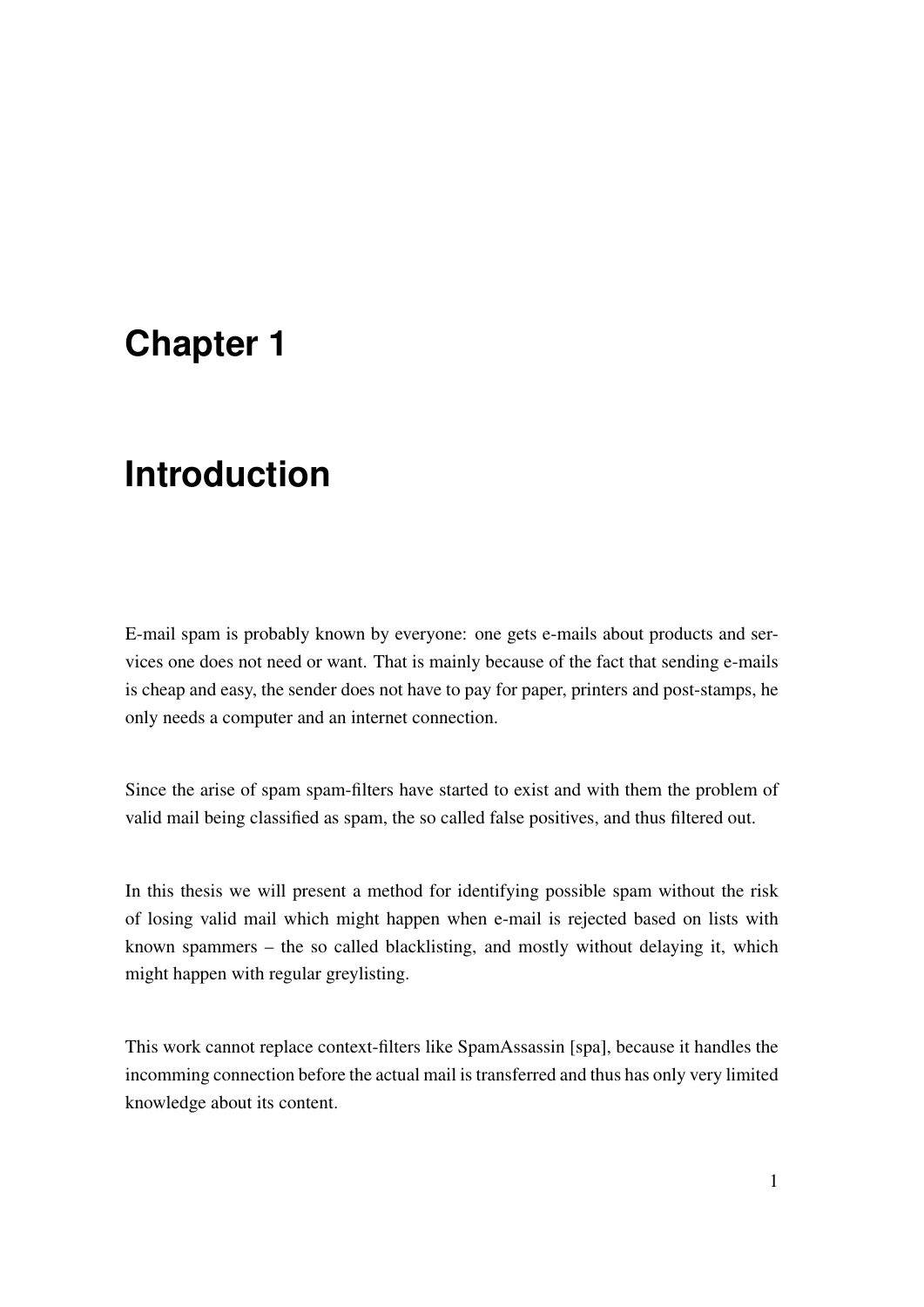### <span id="page-15-0"></span>**1.1 SMTP**

Before one can start fighting spam, one has to understand, how mail is delivered in the Internet from the sender (the server which sends the mail) to the recipient (the server that recieves the mail and stores it into the users mailbox).

The Simple Mail Transfer Protocol (as described in RFC 5321 [Kle08]) is used for this purpose. As the name implies, it is a simple protocol "spoken" between the sending and the recieving host. An usual SMTP connection looks like this:

```
sender connects via TCP to receiver, port 25
receiver: 220 bob.example.org running some SMTP daemon
sender: HELO alice.example.org
receiver: 250 hello alice.example.org
sender: MAIL FROM: <alice@alice.example.org>
receiver: 250 <alice@alice.example.org> ... Sender ok
sender: RCPT TO: <bob@bob.example.org>
receiver: 250 <br/>bob@bob.example.org> ... Recipient ok
sender: DATA
receiver: 354 End data with <CR><LF>.<CR><LF>
sender passes the mail
sender: .
receiver: 250 Ok
sender: QUIT
receiver: 221 Bye
```
One discerns a pattern in this protocol: the sender uses a command (the common ones are listed in Table [1.2\)](#page-16-3) and the receiver replies with a status code followed by a human readable message. The status codes are devived in four groups shown in Table [1.1.](#page-16-2)

In the above example, bob.example.org would reply with a 450 code after the RCPT command, if there is no space left on the harddrive to store the mail and a 550 code if there is no user called bob at all.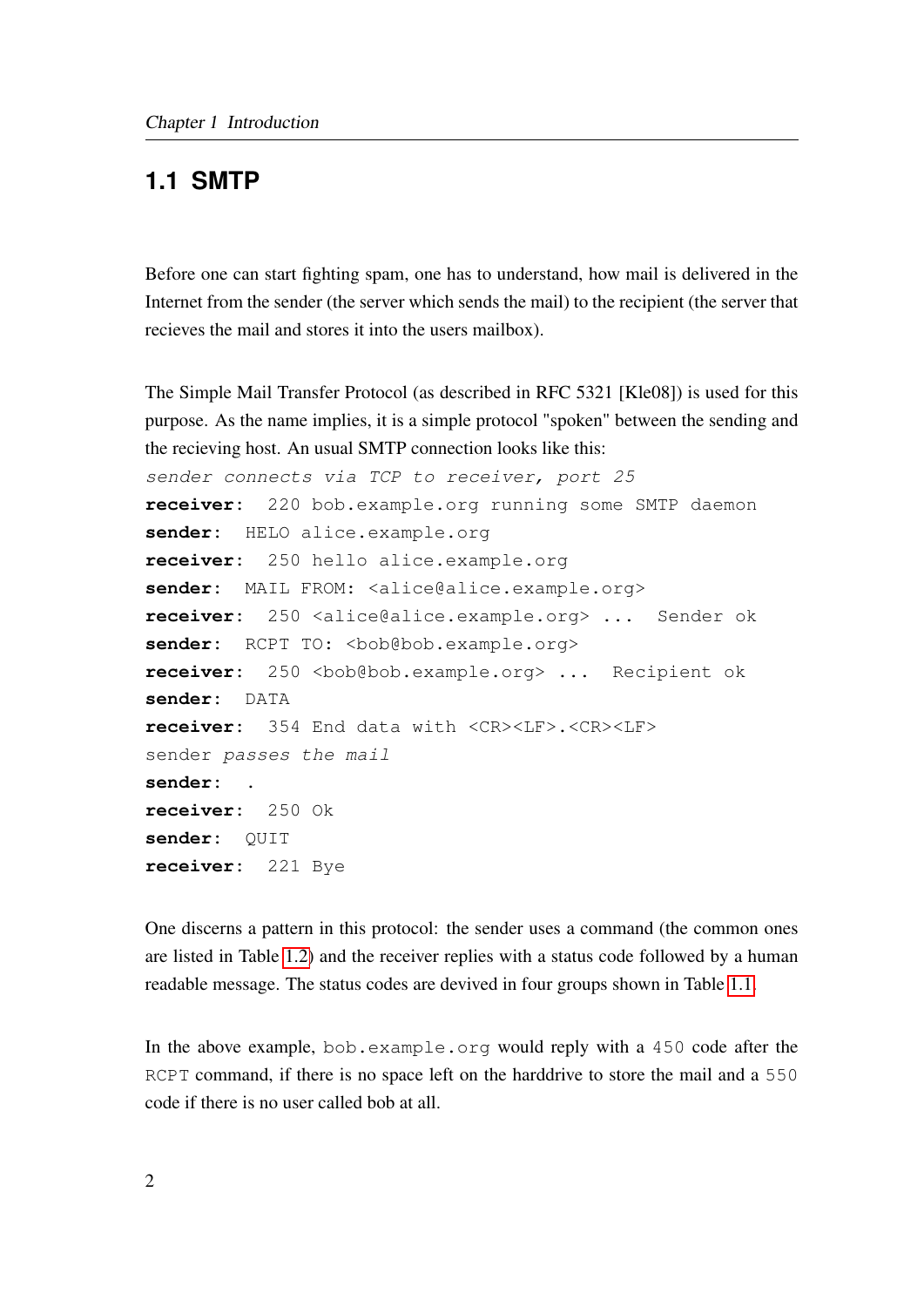| $2xx$ The command was accepted and will be processed.                               |
|-------------------------------------------------------------------------------------|
| $3x \times$ The command was accepted but needs further information to be processed. |
| $4xx$ The command resulted in a temporary error.                                    |
| $5xx$ The command resulted in a final error.                                        |
|                                                                                     |

<span id="page-16-3"></span><span id="page-16-2"></span>Table 1.1: SMTP Codes

| command          | meaning                                        |
|------------------|------------------------------------------------|
| <b>HELO</b>      | Greet the server.                              |
| <b>MAIL FROM</b> | Which address the mail originates from?        |
| <b>RCPT TO</b>   | Which address should the mail be delivered to? |
| <b>DATA</b>      | Begin the transfer of the mail data.           |
| TIUC             | Quit the connection.                           |

Table 1.2: Common SMTP Commands

## <span id="page-16-0"></span>**1.2 Spam**

Spam (not the canned meat by Hormel Food [GS98, p. 11]) is unwanted e-mail, every user of e-mail services already got in his/her mailbox. Senders of such messages do not have our permission to flood our mailboxes with information about products we do not need and services we will never use, but they still do – it is a very cheap way to advertize the products. While spam can be found not only in mails, but also in instant messaging, newsgroups, blogs, forums etc., we will focus on mail spam here, as this is the kind we can fight with SMTP-level methods.

#### <span id="page-16-1"></span>**1.2.1 The History of Spam**

Spam in form of chain letters, viruses and other junk exists since the late 1980s. Real bulk "mail" came in April 1994, when Laurence Canter and Martha Siegel sent their spam to over 6000 newsgroups on the Usenet [GS98, p. 22] (while newsgroups actually are not e-mail, the technique is quite similar). The business continued in 1995 with Jeff "Spam King" Slaton [GS98, p. 23] and in 1996 with Sanford Wallace [GS98, p. 25]. The later is remarkable because he used only a couple of valid domains for his mail, which led to first spam filters at America Online (AOL) in 1996 [GS98, p. 27]. AOL's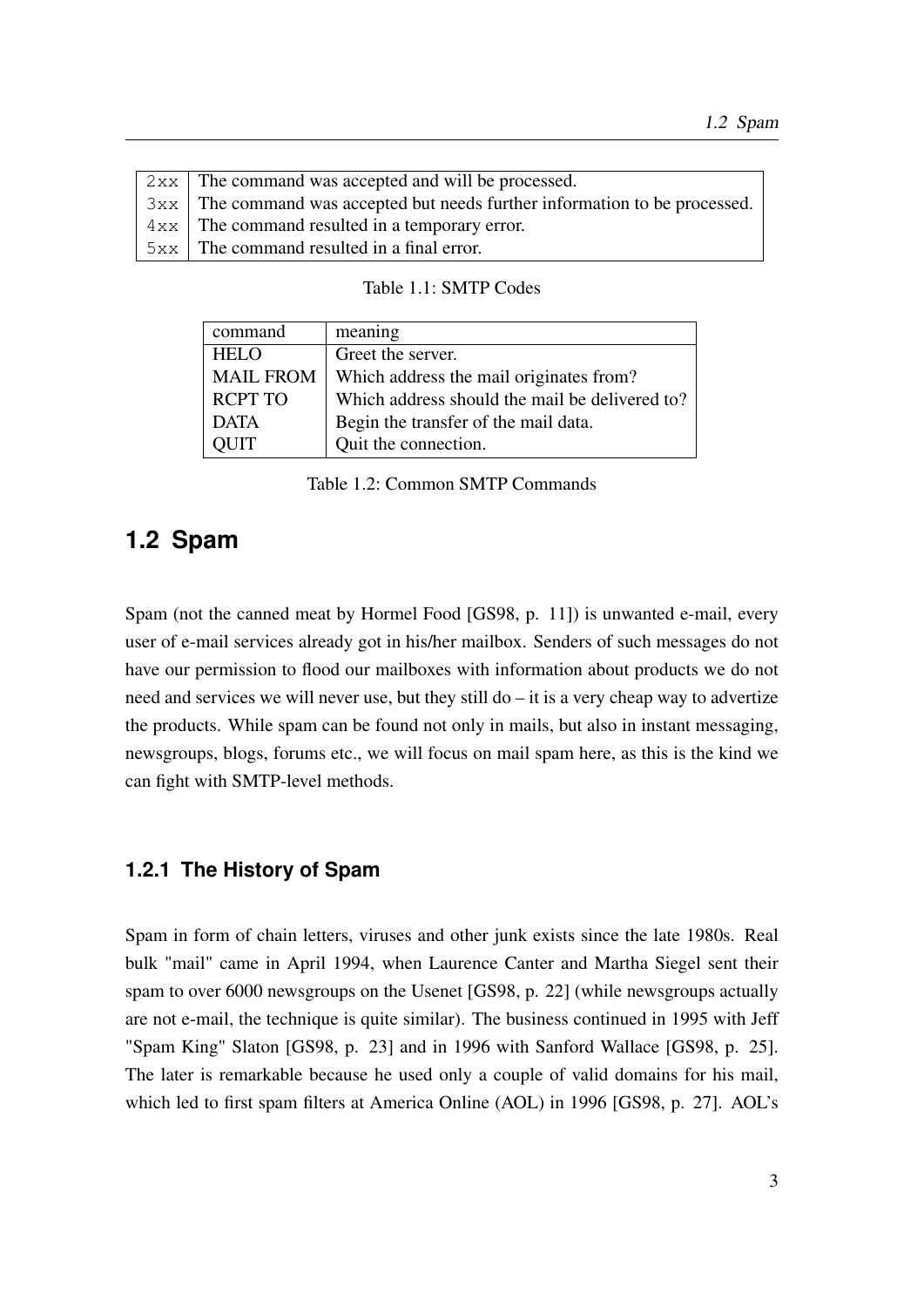filters were simple, they just blocked the domains Wallace was using. Later customers were able to define own lists of senders they wanted to accept (whitelist) or to block (blacklist).

The same America Online stated in 1997 that about a third of their mail traffic was spam [GS98]. That number grew in 2003 to 70-80% (that's about 500.000.000 mails a year) [Sie08]. Latest numbers from one of our own mail servers (mail.die-welt.net) show about 20.000 mails a day (in September 2009), with only about 500 passing the filters, making a spam rate of 97.5%.

### <span id="page-17-0"></span>**1.3 Motivation**

Every successful project needs a good motivation to start with. For us the motivation to start yet another spam-filtering software was not the amount of spam we got - our setup managed to filter it well enough - but the possibility to loose valid mail.

#### <span id="page-17-1"></span>**1.3.1 Personal Motivation**

The first time we realized, we were loosing mail was when we wanted to register for the release candidate of Microsofts new operating system, Windows 7. This registration involved receiving a confirmation e-mail. When that e-mail did not arrive for some five or ten minutes, we started to wonder what was happening. The log file of our server explained a lot – our spam filter rejected the mail, because it thought it was spam. We were not able to do anything against it, the mail was gone. The solution for that particular problem was easy – using a different e-mail address (hosted on a different server) which did not have a spam-filter installed. But the problem of lost mail on the first server persisted and had to be solved.

The second time we faced the same problem, was when we were expecting an e-mail from Belarus, which again was rejected by our filter.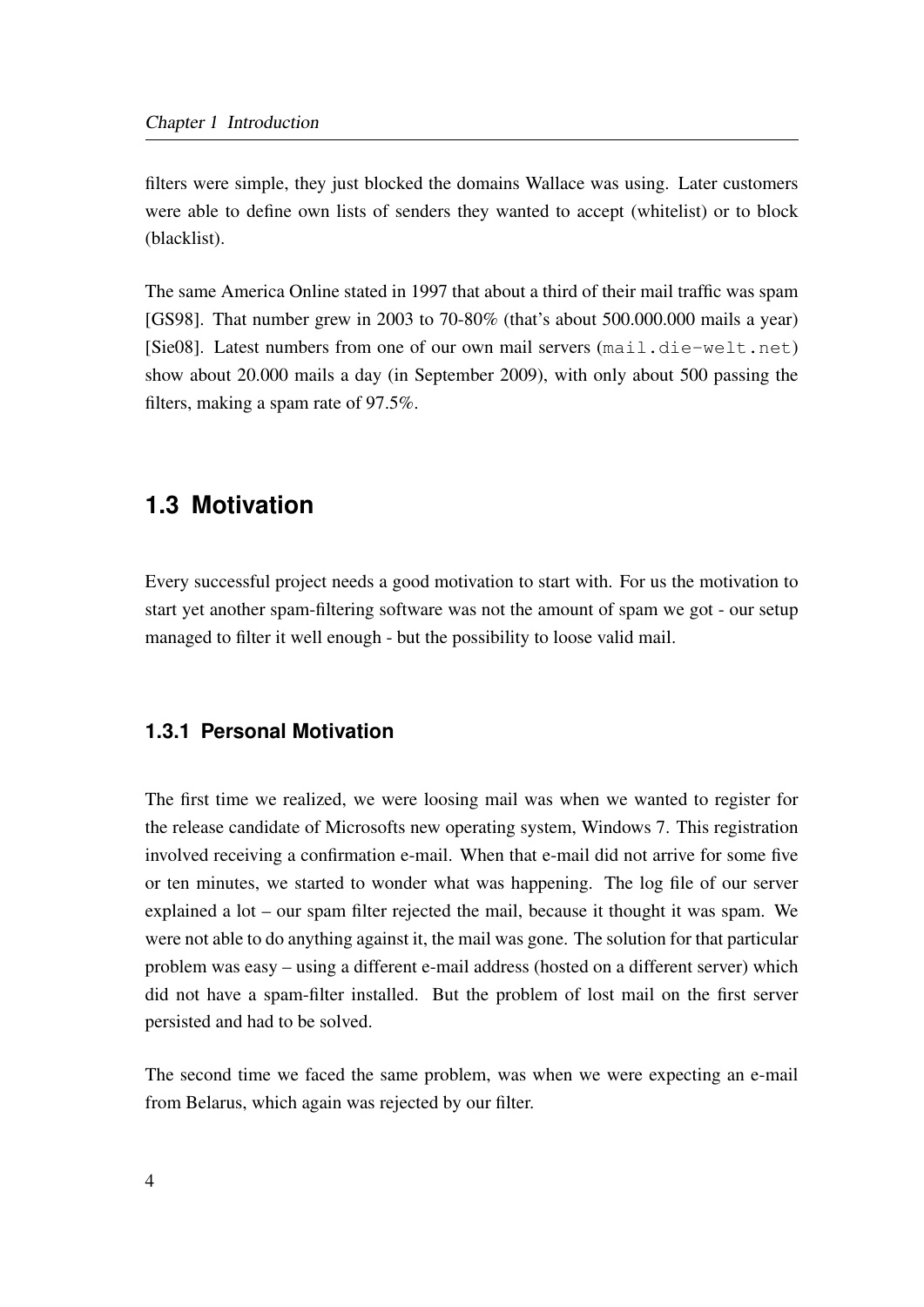That behaviour was inacceptable and we started to think about improvements of the setup without loosing the advantages of distributed knowledge in form of blacklists and without adding the usual greylisting delay.

### <span id="page-18-0"></span>**1.3.2 Professional Motivation**

Besides of the two incidents described above, there is also a more professional motivation in reinventing that wheel: Internet Service Providers have customers which pay for hosting their mail. These want the perfect solution, zero spam and zero lost mail. Zero lost mail is impossible when using blacklists. On the other hand, greylisting does not fit either, or how does one explain the sales-department that they have to wait an hour before they can get the mail from the new distributor?

Additionally there seems to be no consent whether it is legal to filter spam (at least as per German law), even when people argue that at least the use of blacklists is legal [Sab08].

### <span id="page-18-1"></span>**1.4 Structure**

At first we give an overview of existing spam filtering techniques, focusing on those which do not analyze the mail content, in Chapter [2.](#page-20-0) Later in Chapter [3](#page-26-0) we will present current implementations of the different techniques, their pros and cons. In Chapter [4](#page-32-0) we will continue with the needed technical background and our basic idea. Our reference implementation is then presented in Chapter [5](#page-36-0) and evaluated and benchmarked in Chapter [6.](#page-46-0)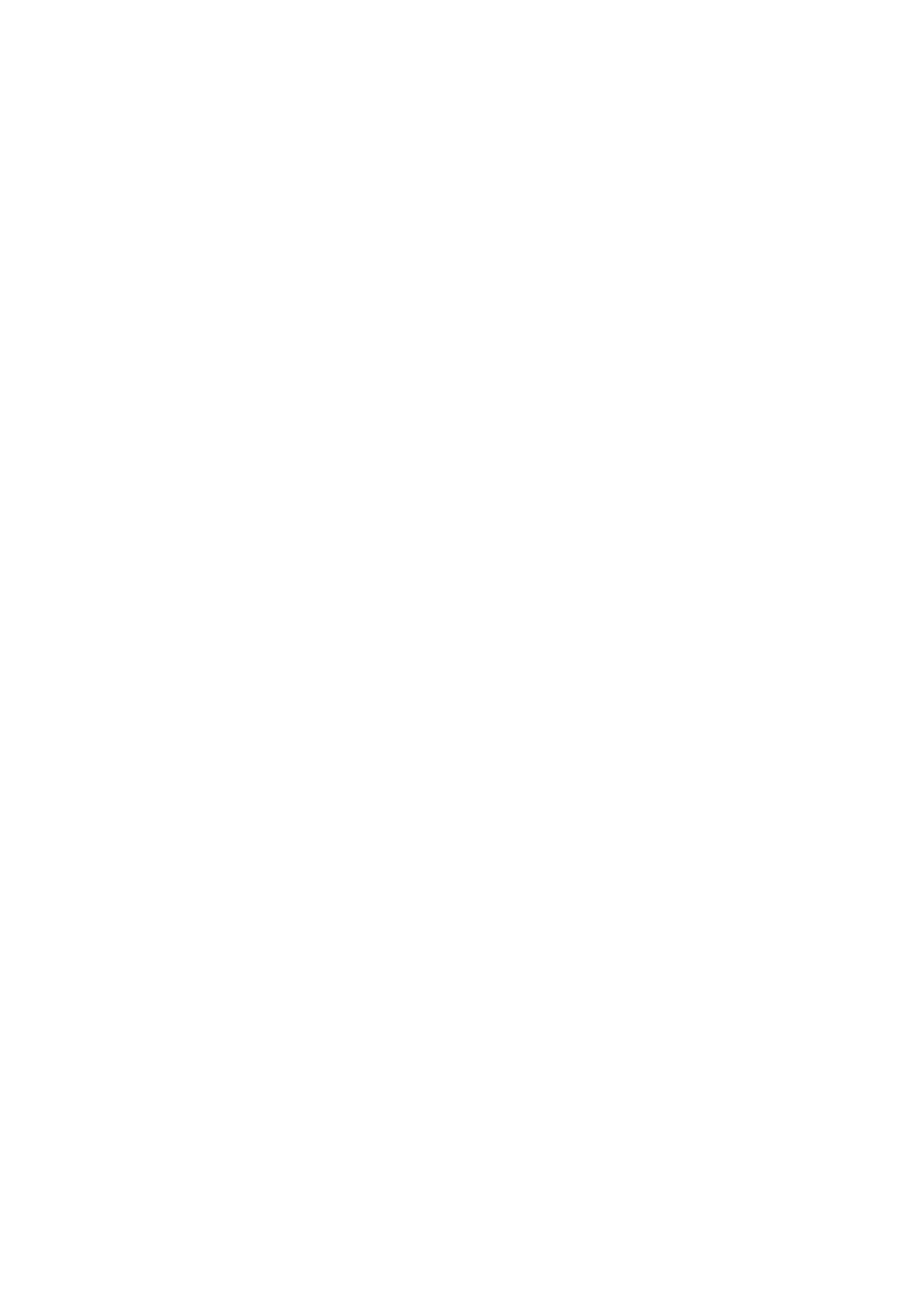## <span id="page-20-0"></span>**Chapter 2**

# **Preliminaries**

Before presenting existing solutions, we will explain different approaches of identifying and filtering spam. First of all one has to distinguish between filters that run after the RCPT command (the so called Pre-MX filters), analyzing only the source and destination of an e-mail, from filters that run after the actual mail content was transmitted and accepted by the mail server (the so called Post-MX filters), analyzing the whole mail, including headers and content. Furthermore one has to distinguish between filters that reject the mail (when they are Pre-MX ones) or delete it (when they are Post-MX ones) and those which only tag the mail as spam (and probably move it into a special subfolder of the mailbox, which is dedicated to spam).

As we are only interested in filtering spam as soon as possible, we will only look at Pre-MX solutions in this thesis. Post-MX solutions are still useful, but will not be discussed here.

### <span id="page-20-1"></span>**2.1 Blacklisting**

Blacklisting (sometimes also called Blocklisting) is the name for every approach that forbids the delivery of mail based on some criteria. As noted earlier (in Section [1.2.1\)](#page-16-1), the first blacklists were introduced by America Online in 1996 to block mail from do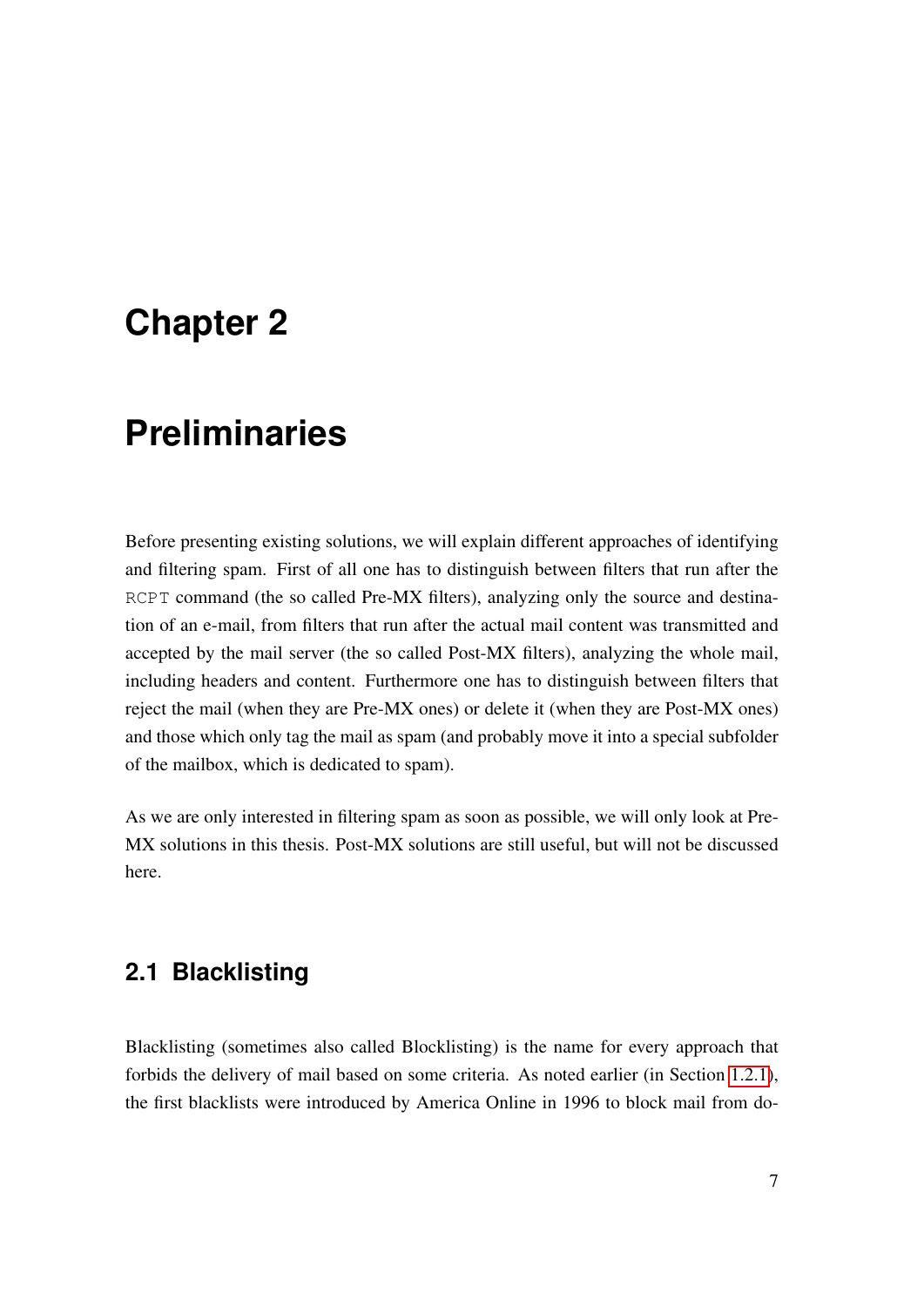mains owned by Sanford Wallace for spamming. These were just lists of domains from which mail was not accepted by the mail servers. But today spammers use regular domains to send spam (according to statistics by Commtouch Software Online Labs, the top 5 domains in 2009 are: compusa.com, walmart.com, hotmail.com, gmail.com and yahoo.com [Lab]). That makes filtering by domain almost useless.

As blacklisting usually happens after the sender emitted the HELO, MAIL and RCPT commands, one can not only block by sender's domain, but also based on his IP address, reverse hostname etc. The IP address is a sort of unforgable (unless one uses proxies and similar utilities) source identification, which is often used to separate known spammers from regular senders. The lookup is usually done via DNSBLs in the following manner: Given a sender with the IP address 10.11.12.13 and a DNSBL dnsbl.example.org, the software looks up the A DNS record for 13.12.11.10.dnsbl.example.org (the IP address is written reversed, as also done with reverse DNS records: 13.12.11.10.in-addr.arpa) and interprets the DNS reply. Such hosts usually resolve into addresses from the  $127.0.0.0/24$  range (sometimes also /16 or /8, depending on how much information the list wants to share), telling us the IP address is listed for spamming, phishing, etc. The DNS server of the blacklist will send an error instead of a reply, if the IP address is not listed in this DNSBL.

Besides of DNSBLs, there are also RHSBLs which work the same way, but contain information about hostnames instead of IP addresses. These are queried via somehost.com.rhsbl.example.org.

### <span id="page-21-0"></span>**2.2 Whitelisting**

Whitelisting is very much the same as blacklisting in terms of the technique, just the use is the exact opposite: one explicitly allows mail from a sender found in a whitelist (usually without doing further checks).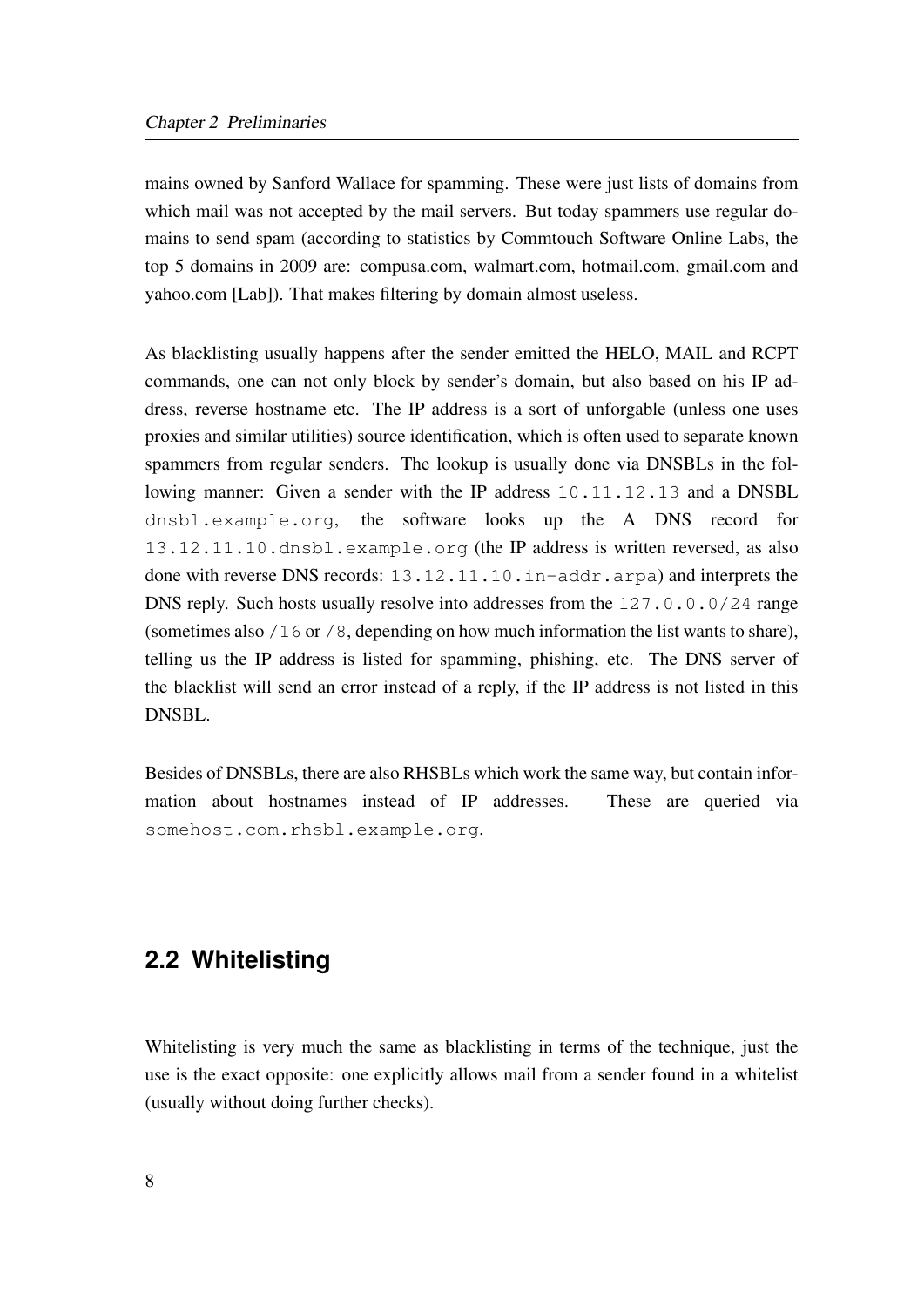As with DNS blacklists, there exist also DNS whitelists (DNSWLs). The most famous and complete is probably dnswl.org, queried via list.dnswl.org.

### <span id="page-22-0"></span>**2.3 Greylisting**

Greylisting is different from black- and whitelisting, because it does not work with a predefined list, but "learns" good and bad hosts as time passes.

RFC 5321 requires every RFC-compliant SMTP server to have a queue for outgoing mail, so it can backoff mail that could not be delivered to the next hop and retry after a period of time. If one can limit the senders to those which correctly follow the RFC, one can reject their first attempt to deliver a mail with a temporary error (usually code 450), note the IP address and wait. The RFC specifies that the first retry should happen about 30 minutes after the error, the last 4-5 days after it [Kle08, Section 4.5.4.1]), which means that most of the senders retrying earlier than 30 minutes might be spammers and usually they will be rejected again. But if a sender returns after a period long enough, it is considered a good one, the mail is accepted and the IP address written on the whitelist, so the sender will not need to wait the next time (see Figure [2.1\)](#page-23-1). Spammers could use rfc-compliant servers and retry sending out their spam after a while, which would look like good one to a greylisting implimentation, however it seems they do not do so (at least they did not do since the proposal of greylisting in 2003 [Har03], [Wik09]). Most probably because backing off the mail and waiting longer than a couple of minutes is just too expensive in terms of ressources and spammers seem to prefer sending out another thousands mails in that time.

### <span id="page-22-1"></span>**2.4 SPF**

SPF bases on the idea that the administrator of a domain knows who is responsible for sending mail for that domain [WS06]. If this is known, he can publish the list of allowed hosts and the recieving SMTP servers can check the sender against this list. If the sender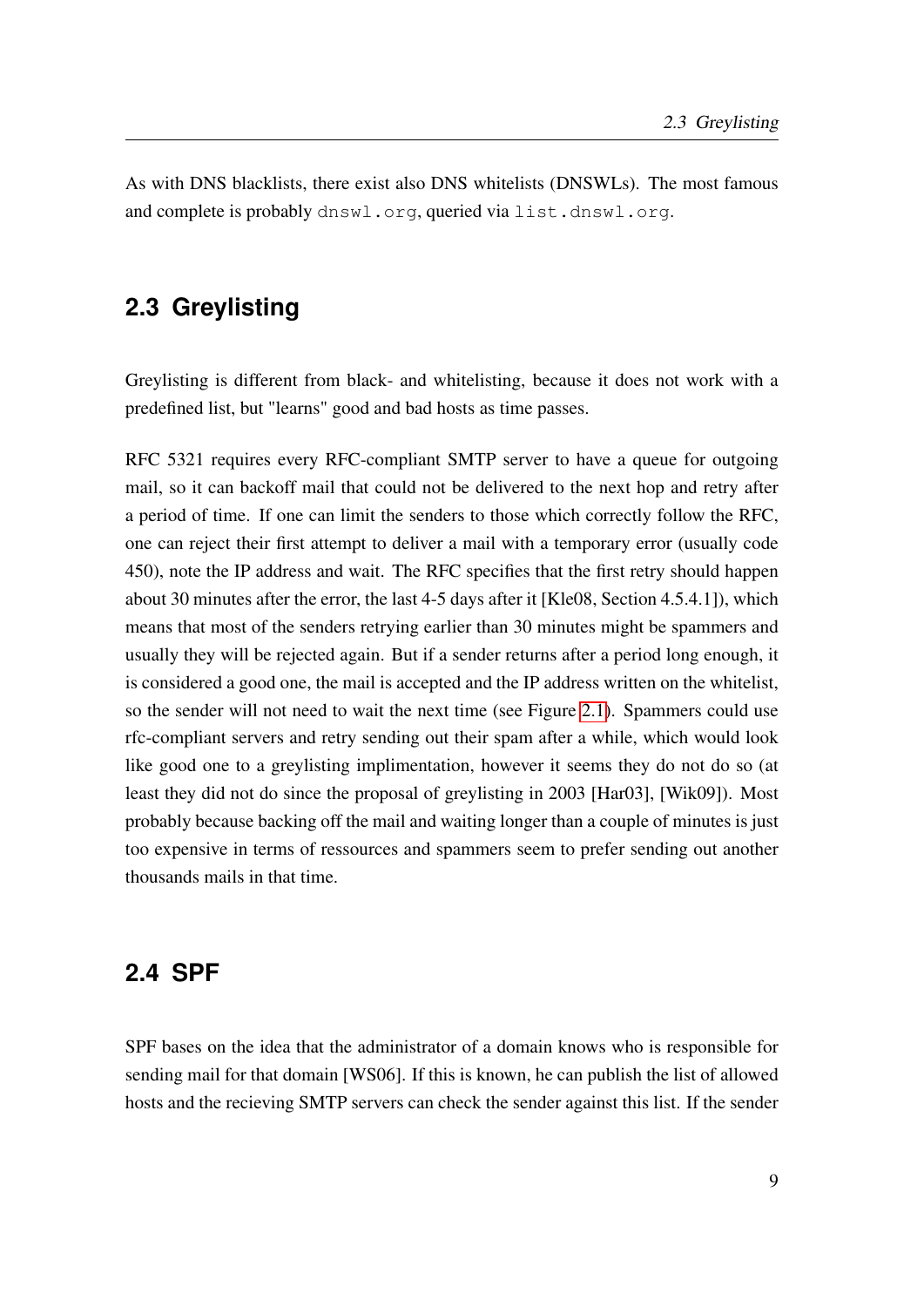

<span id="page-23-1"></span>Figure 2.1: A simple Greylisting approach

is in the list, the mail should be treated as genuine and accepted. In case of failure (the sender is not in the list), the receiver might reject the mail directly, or at least handle it as spam and sort it accordingly.

SPF information is provided in form of TXT DNS records. An usual SPF record looks like this:

IN TXT "v=spf1 +ip4:123.123.123.123/32 -all"

This means that only the host with IP address 123.123.123.123 is allowed (+) to send mail for this domain and everyone else is not (-). The administrator can also specify entries prefixed with an  $\sim$  and an ?, meaning the entry is probably not allowed to send mail (~) and completely unknown (?). The possible results of a SPF query are listed in Table [2.1.](#page-24-1)

#### <span id="page-23-0"></span>**2.4.1 SPF Best Guess**

Often a domain just has no SPF record, making the check return "None" and thus being quite useless. To avoid that, SPF Best Guess [spf] tries to guess an apropriate SPF record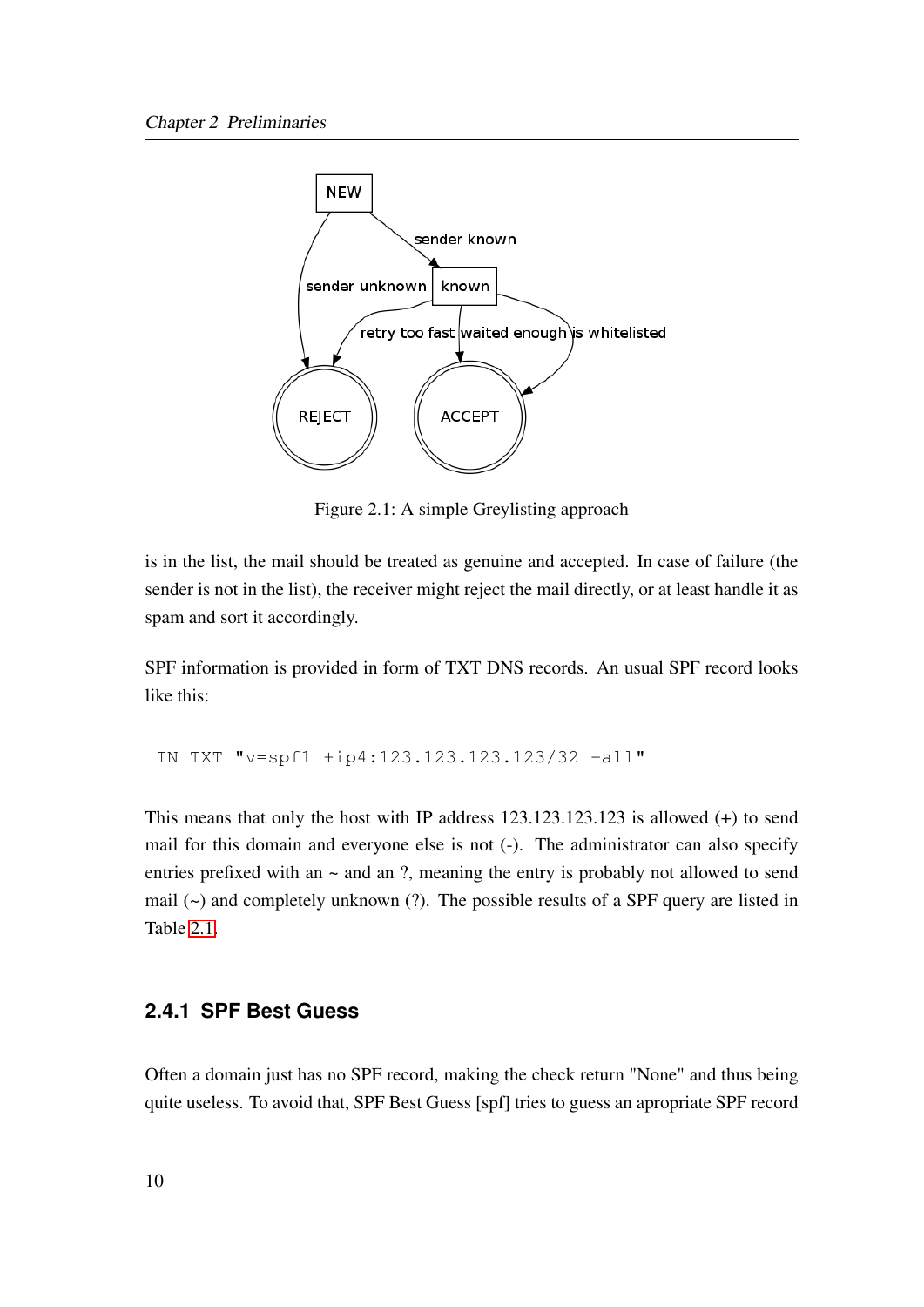| None                                                                          | There is no SPF record published for the domain.                    |
|-------------------------------------------------------------------------------|---------------------------------------------------------------------|
| The SPF record does neither forbid nor allow sending mail for that<br>Neutral |                                                                     |
|                                                                               | domain. (Should be treated exactly as "None".)                      |
| Pass                                                                          | The SPF record allows sending mail for that domain.                 |
| Fail                                                                          | The SPF record forbids sending mail for that domain.                |
| SoftFail                                                                      | The SPF record should forbid sending mail for that domain, but the  |
|                                                                               | author was not 100% sure.                                           |
| TempError                                                                     | An error (e.g. DNS timeout) occoured while checking the SPF record. |
| PermError                                                                     | The SPF record was faulty/could not be intepreted.                  |

<span id="page-24-1"></span>Table 2.1: Possible SPF Query Results

for a domain. This record usually looks like this:

```
v=spf1 a/24 mx/24 ptr ?all
```
That means that every host which is in the /24 network of the domain's A and MX records is allowed to send mail. So is every host which has a working reverse DNS entry (PTR) in the same domain. All others are treated as "Neutral".

### <span id="page-24-0"></span>**2.4.2 SPF Critic**

The biggest critic on SPF is that it breaks mail forwarding: when a user has an e-mail address like a@domainA.com which is set to directly forward mail to b@domainB.org and recieves mail from someone@example.org to the domainA.com account (which then gets forwarded), the server at domainB.org would think domainA.com is forging mail, because the host is not listed in the SPF record of example.org [Woo05]. Thus, the user would loose mail if the server at domainB.org is set to reject mail based on SPF results.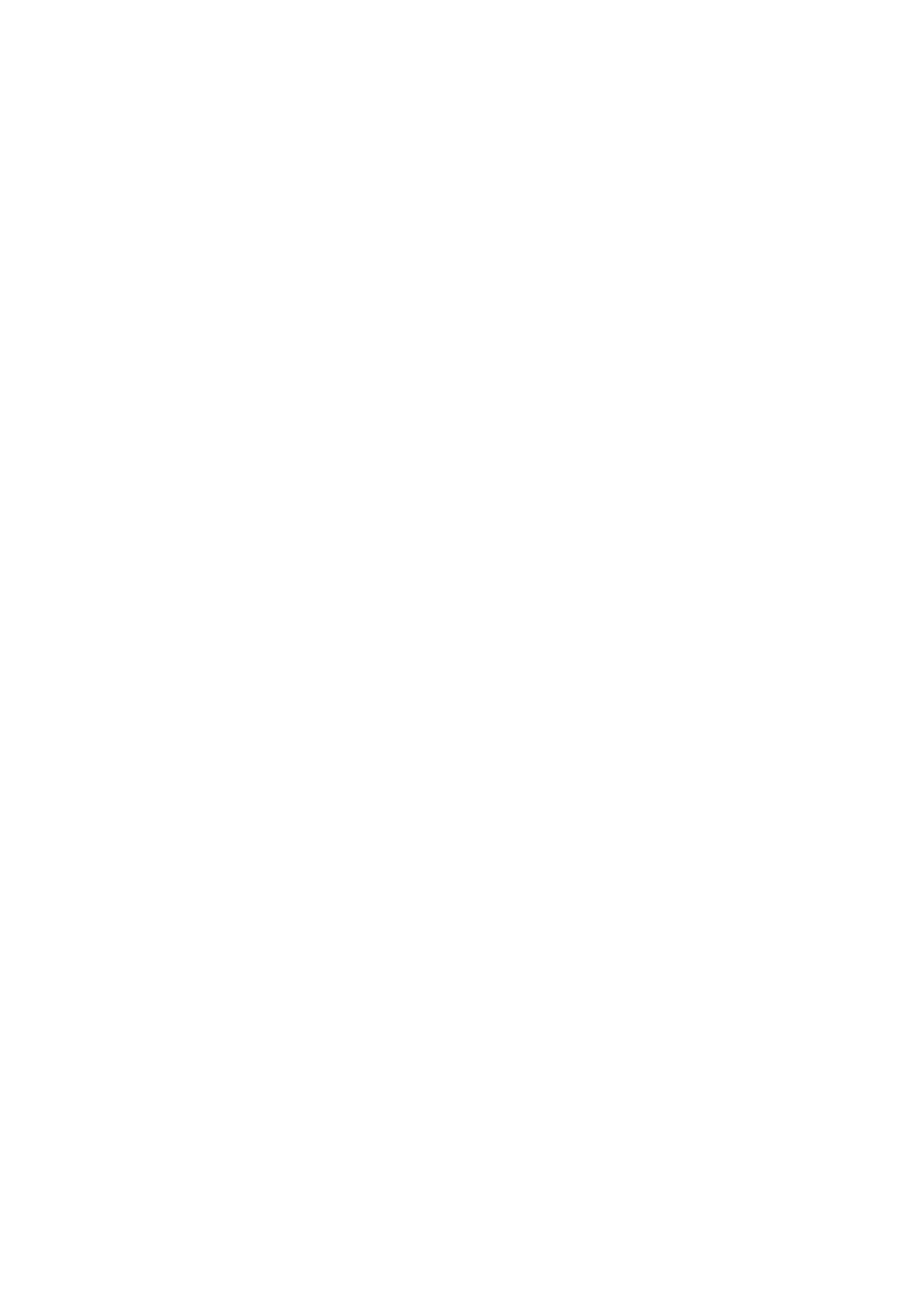## <span id="page-26-0"></span>**Chapter 3**

## **Related Work**

### <span id="page-26-1"></span>**3.1 Postfix**

Postfix is the MTA used in this thesis. It has various ways of handling users and mailboxes (incl. lookup in MySQL, PostgreSQL and LDAP). But when it comes to spam filtering, Postfix' capabilities are quite limited. It can do simple blacklist checks or delegate the filtering to a different process (the technical side of this is shown in Section [5.1\)](#page-37-0).

When doing blacklist checks, Postfix looks up the sender in a defined blacklist and will immediately forbid the delivery of mail with an 550 code if the sender is found in that list. Such filtering may become very dangerous if a list is shut down and its DNS server starts to reply wrong information to every query or when list administrators decide to list (sort of) innocent IP-blocks as spammers, as happened to nic.at in 2007, when Spamhaus.org decided to list all nic.at mail servers as spammers because nic.at refused to delete domains which were used for phishing [SZ07].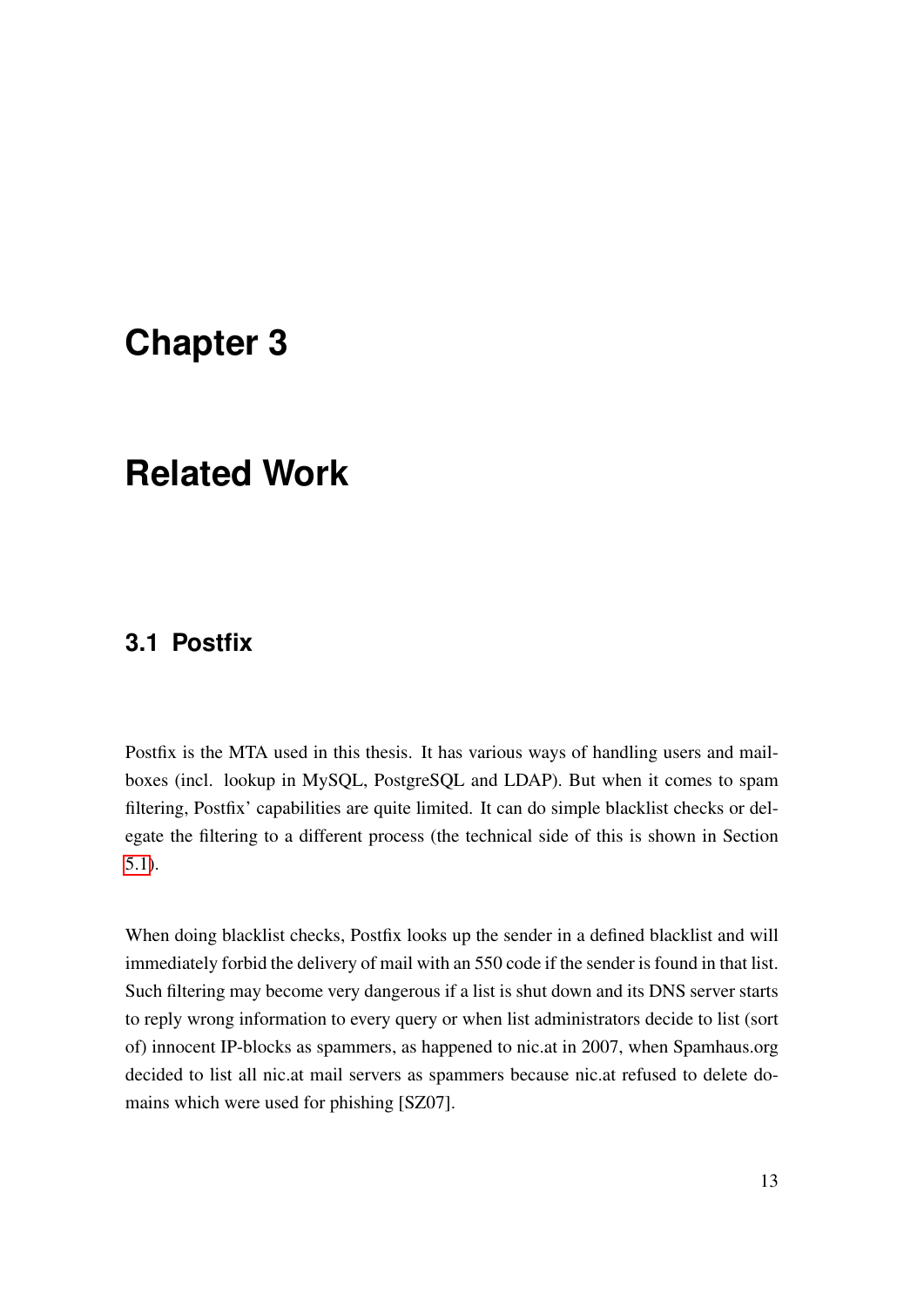| client_ip_eq_helo   | Does client _ip match the IP address of the host    |
|---------------------|-----------------------------------------------------|
|                     | given in EHLO/HELO?                                 |
| helo_from_mx_eq_ip  | Has the MX listed for senders from address the same |
|                     | IP address as client_ip?                            |
| helo_numeric        | Is the host given in EHLO/HELO numeric?             |
| helo_seems_dialup   | Does the host given in EHLO/HELO                    |
|                     | look like a dialup host?                            |
| client_seems_dialup | Does the client reverse DNS                         |
|                     | look like a dialup host?                            |

<span id="page-27-1"></span>Table 3.1: policyd-weight Checks

## <span id="page-27-0"></span>**3.2 Postfix Policy Daemons**

### policyd-weight

To avoid false positives based on a single blacklist checked by Postfix, policyd-weight [pol] exists. It's a policy daemon for Postfix written in Perl, which can do (as the name suggests) weighted decisions, based on DNSBL, RHSBL and RFC checks.

policyd-weight contains a list of DNSBLs, each with a hit and miss score. That means that if a sender is found in a DNSBL, its hit score is added to the senders score and the miss score is substracted from it, in case the sender is not found. Per default, policyd-weight rejects every client that is listed in more than two of these lists or has a score more than eight.

The same technique is applied to the RHSBLs: a hit increases the senders score, a miss decreases it. Now policyd-weight temprorary rejects the sender after a score of 1 per default. Whereas a final reject happens after a score of 5. The RFC checks are added to this score too. The most interesting ones are shown in Table [3.1.](#page-27-1)

### policyd

policyd is a Postfix policy daemon, written in C, using MySQL as storage (analyzed version 1.82, [posa]). It consists of multiple modules, supporting different spam filtering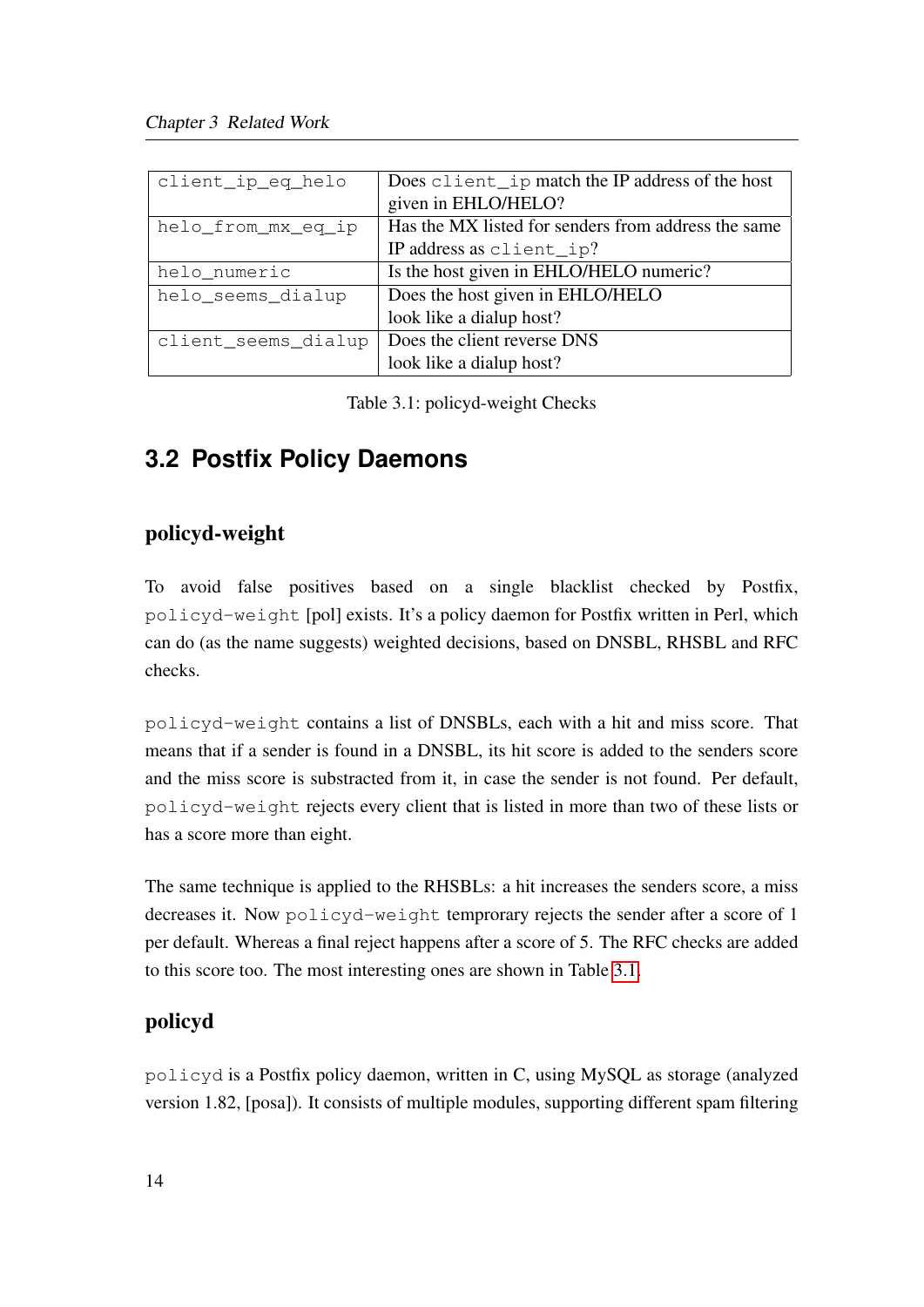| Check in whitelist (which is filled by multiple succesful deliveries) |  |  |
|-----------------------------------------------------------------------|--|--|
| Check in blacklist (which is filled by multiple failed deliveries)    |  |  |
| Spamtraping (delivery to special mailboxes)                           |  |  |
| <b>HELO</b> Check                                                     |  |  |
| Greylisting                                                           |  |  |
| Throttling of senders/recipients                                      |  |  |
|                                                                       |  |  |

<span id="page-28-1"></span>Table 3.2: policyd Modules

methods. These are shown in Table [3.2,](#page-27-1) including the order of execution. Each of the checks can reject the mail (either temporary or finally – this is configurable), accept it, or do nothing (and let policyd continue checking). This will lead to both previously described problems: delaying and rejecting valid mail, depending on the configuration.

### <span id="page-28-0"></span>**3.3 Greylisting Daemons for Postfix**

There exist many greylisting daemons for Postfix. All those work quite similar: they use a database in which the senders are stored. When a new mail arrives, the sender is looked up in the database and either asked to wait (using a 4xx error code), or allowed to deliver the mail because the sender is already known and has waited enough, or asked to wait longer because the sender retried too fast. Table [3.3](#page-29-0) shows common methods for lookup of the sender in the database.

Most greylisting daemons for Postfix support some (like postgrey [posd]) or all (like sqlgrey [sql]) of these methods and work basically as described in in Section [2.3](#page-22-0) and usually only differ in the way they save the collected information. Because of that, they all suffer from the same problem: they delay at least the first mail from an unknown sender, before delivering it to the recipient.

#### tumgreyspf

tumgreyspf is a mix between a greylisting daemon and a SPF checker written in Python (analyzed version: 1.35, [tum]). When checking SPF, tumgreyspf rejects all mail with a "Fail" or "PermError" result permanently (code 5xx) and that with a "Tem-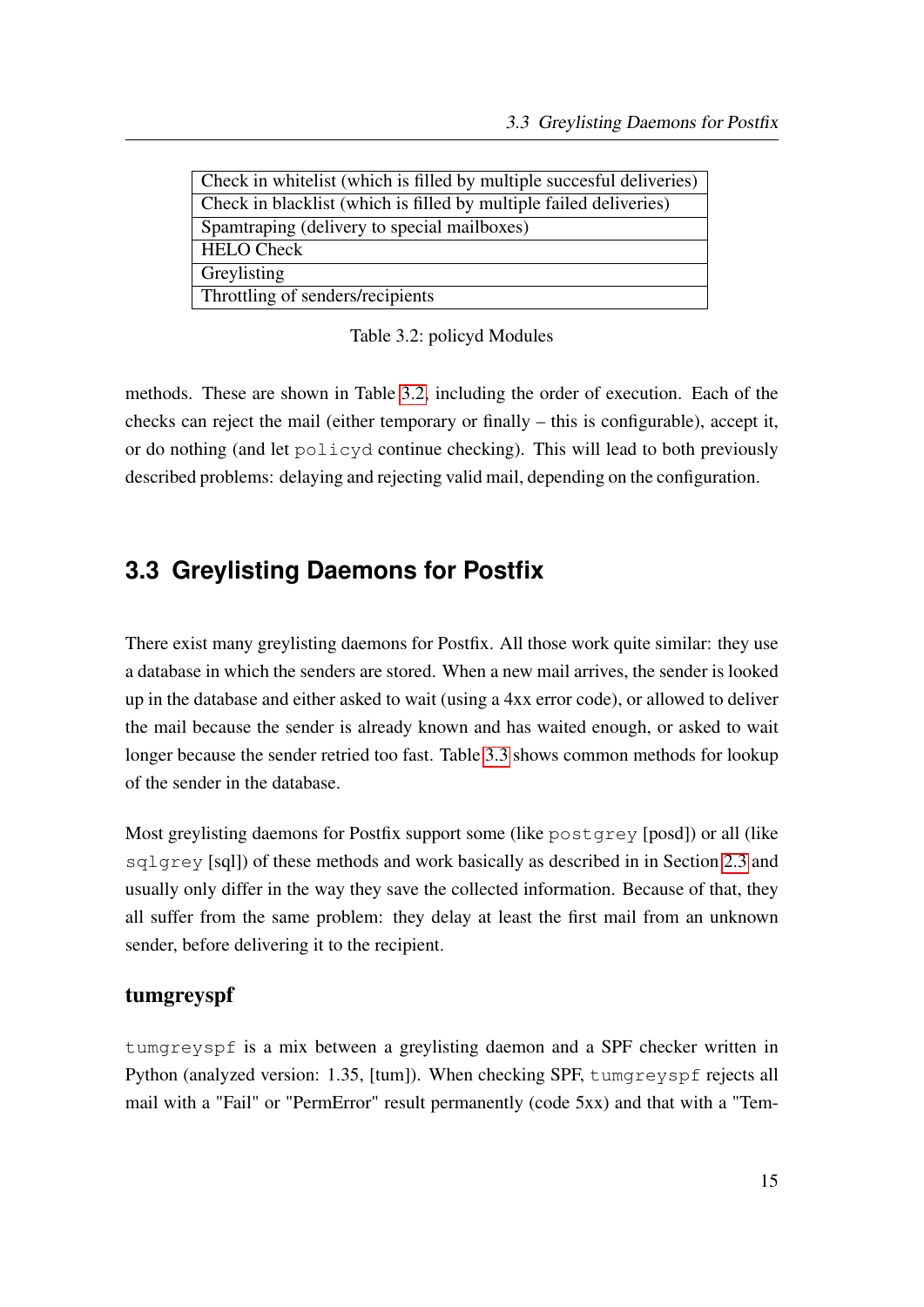| IP address                    | IP address of the sender matches the database        |
|-------------------------------|------------------------------------------------------|
| IP address, sender, recipient | IP address, e-mail address of the sender and         |
|                               | the recipient matches the database                   |
| Class C                       | Class C $(24)$ network of the sender matches         |
|                               | the database                                         |
| Class C, sender, recipient    | Class C $(24)$ network, e-mail address of the sender |
|                               | and the recipient matches the database               |

<span id="page-29-0"></span>Table 3.3: Common Sender Lookup Methods

pError" temporary (code 4xx). For domains which do not have a SPF record ("None" result), greylisting is applied. All other mail is accepted (that with "Pass", "SoftFail" and "Neutral" results - even when RFC 4408 demands "Neutral" mail to be handled exactly as "None" [WS06]). The greylisting algorithm of tumgreyspf is exactly as described in Section [2.3](#page-22-0) with all four lookup methods shown in Table [3.3.](#page-29-0)

### gld

gld is yet another greylisting daemon for Postfix [gld], written in C, using a MySQL database as storage (analyzed version 1.7). Besides doing greylisting, gld can check a DNSWL (only one) and a local whitelist to bypass greylisting of known-to-be-good senders. Doing so, gld will not greylist senders like GMX.net, which care to be listed in a whitelist, but still delays mails from valid senders who do not care to be listed in whitelists or do not know about the existance of such lists.

#### gross

gross follows a different approach as the other greylisting daemons presented here: instead of greylisting every new incoming sender, gross looks up the IP address in the configured DNSBLs and greylists only in case it was found in "enough" DNSBLs [gro]. It is also capable of querying RHSBLs and DNSWLs to increase or decrease the senders score. Additionally, gross can block senders with a higher score completely, e.g. when it is configured to greylist for scores higher than one and block for scores higher than five. This, however, is turned off by default.

Among all systems discussed, this seems to be the most promising approach: gross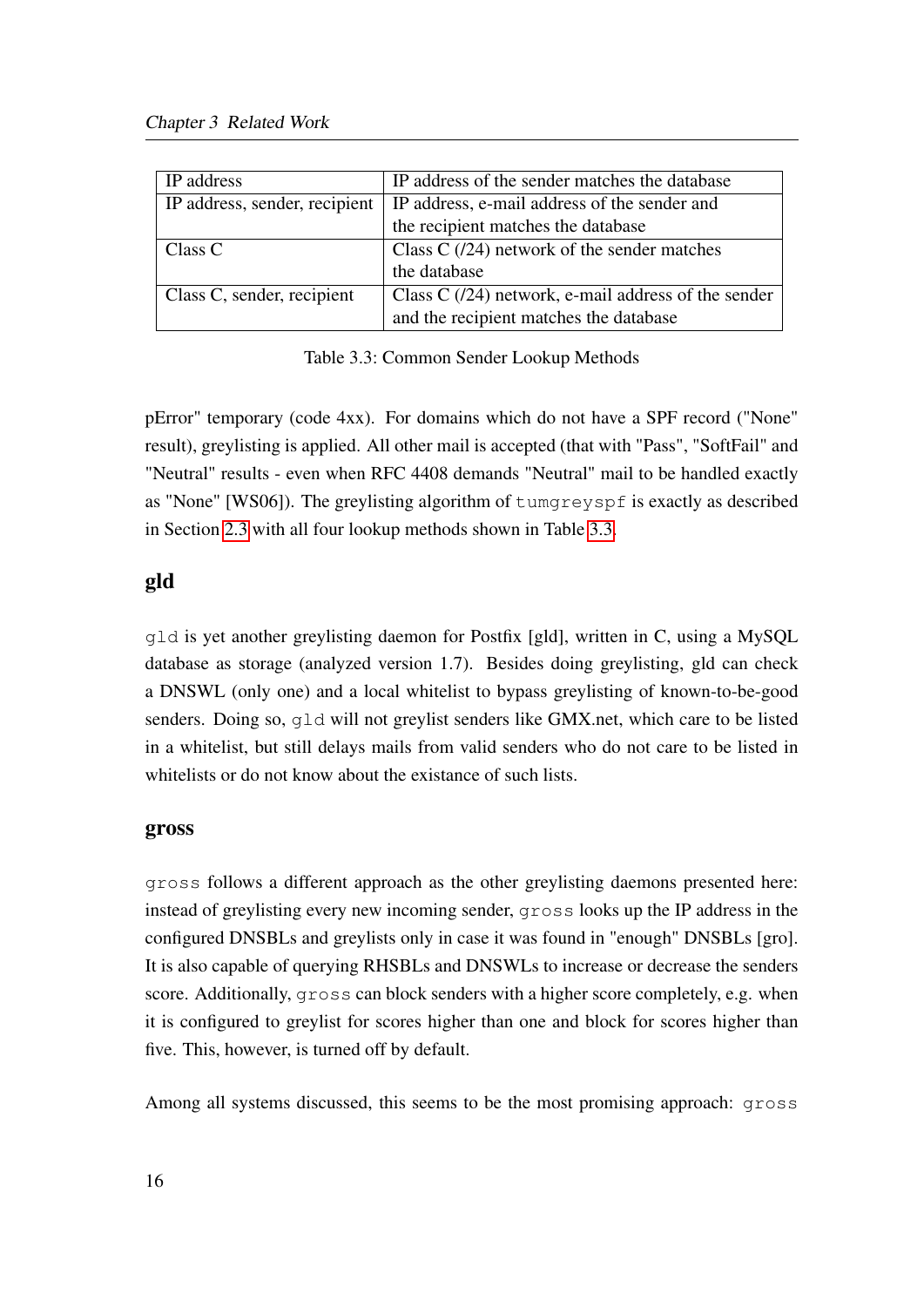tries to avoid delaying mail from non blacklisted senders, which however means that all non blacklisted ones will get through without further checking, which might include fast spammers that are not listed in any DNSBL yet.

#### gps

gps is another greylisting daemon for Postfix, written in C/C++ and using MySQL/PostgreSQL/SQLite3 as database backend (analyzed version: 1.005, [gps]). The interesting difference in gps is an additional sender matching method: reverse DNS matching – when it resolves a connecting client to mail-server255.someisp.com, it saves some istp.com to the database, thus allowing all clients from the someisp.com domain to deliver now. This speeds up the greylisting of larger server farms, but still has the problem of initial delaying, which we want to avoid – gps does this with a training/init mode, where it learns the hosts, but does not greylist them. This means at that time, no spam filter is active at all.

### <span id="page-30-0"></span>**3.4 Penalty Based Greylisting**

Most greylisting implementations use a static delay (usually ten to 60 minutes) between the first appearance of a new sender and the moment the retry will be accepted. One can, however, make this more dynamical, by issuing different penalties for actions (like retrying too fast etc), as shown in [Lie06]. Using this approach, it is possible to use a low initial delay, and still filter out most malicious senders. This, however, does not solve the initial delay problem, we are focusing on.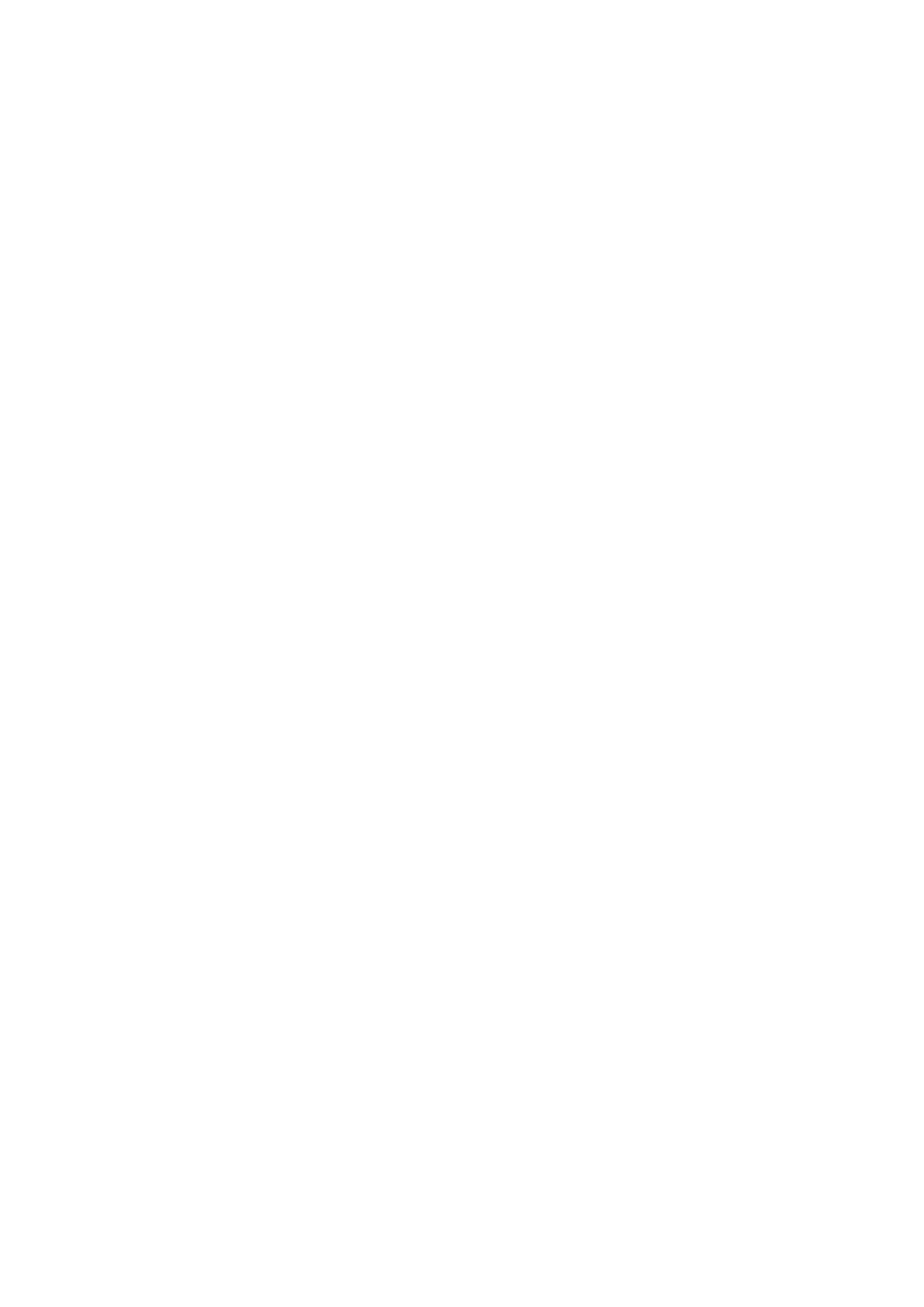## <span id="page-32-0"></span>**Chapter 4**

## **Technical overview**

### <span id="page-32-1"></span>**4.1 Postfix SMTP Access Policy Delegation**

Instead of (or additionally to) checking the mail/sender itself Postfix can, since version 2.1, delegate these checks to an external service via the Postfix SMTP Access Policy Delegation Protocol [posc].

The external service opens a socket (either TCP or UNIX-domain) and waits for a connection from Postfix. When Postfix gets a new mail it writes a couple of parameters (formated as key=value lines) followed by a final emtpy line to the socket and expects a reply from the policy server.

For a policy server that will do black- or greylisting the parameters in Table [4.1](#page-32-1) are relevant.

When the service has finished checking it replies Postfix over the same socket with an action=SOMETHING line (again followed by an empty line). Postfix supports a wide range of actions [posb] but only the following ones are relevant for us:

• DEFER\_IF\_PERMIT - reject the mail with a temporary error code (450) if it would have been accepted after other checks are done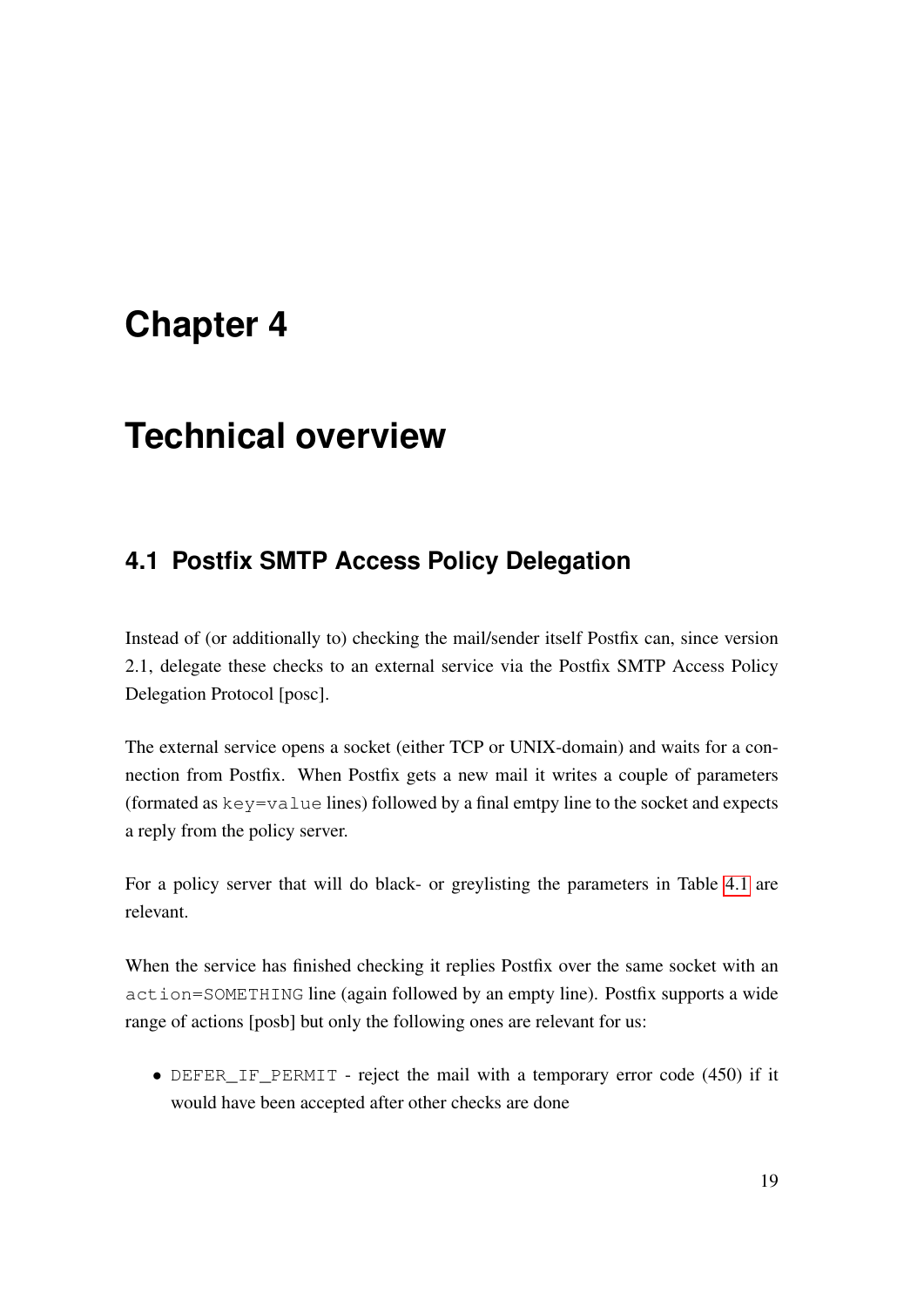| helo_name      | hostname transmitted in HELO/EHLO                     |
|----------------|-------------------------------------------------------|
| sender         | mail address transmitted in MAIL FROM                 |
| recipient      | mail address transmitted in RCPT TO                   |
| client_address | the IP address of the sender (might be IPv4 or IPv6)  |
| client_name    | the reverse DNS name of the IP address or "unknown"   |
|                | in the case the IP has no reverse DNS entry or        |
|                | the reverse DNS entry does not resolve back to the IP |

<span id="page-33-1"></span>Table 4.1: Selected Postfix Policy Deligation Parameters

- DUNNO do not reject but also do not accept the mail explicitly (if we would accept it here, we might ignore other checks which can lead to unwanted behaviour)
- PREPEND same as DUNNO but add a line to the header of the mail (useful for documenting the assigned score and the results of the checks)

The example from Section [2.3](#page-22-0) could be realized as follows:

```
Algorithm 4.1.1 Example Greylisting Algorithm
  if (ip, sender, recipient) \in DB then
    if whitelisted then
      return action=DUNNO
    else if waited > 30min then
      save (ip, whitelist=1) into DB
      return action=DUNNO
    else
      return action=DEFER_IF_PERMIT
    end if
  else
    save (ip, sender, recipient, last_connect=NOW) into DB
    return action=DEFER_IF_PERMIT
  end if
```
### <span id="page-33-0"></span>**4.2 Intelligent Greylisting**

To achieve the goal of this thesis, a spam filter that neither looses any mail nor delays the incoming mail too long, basic greylisting shown in Section [2.3](#page-22-0) is not sufficient. The orig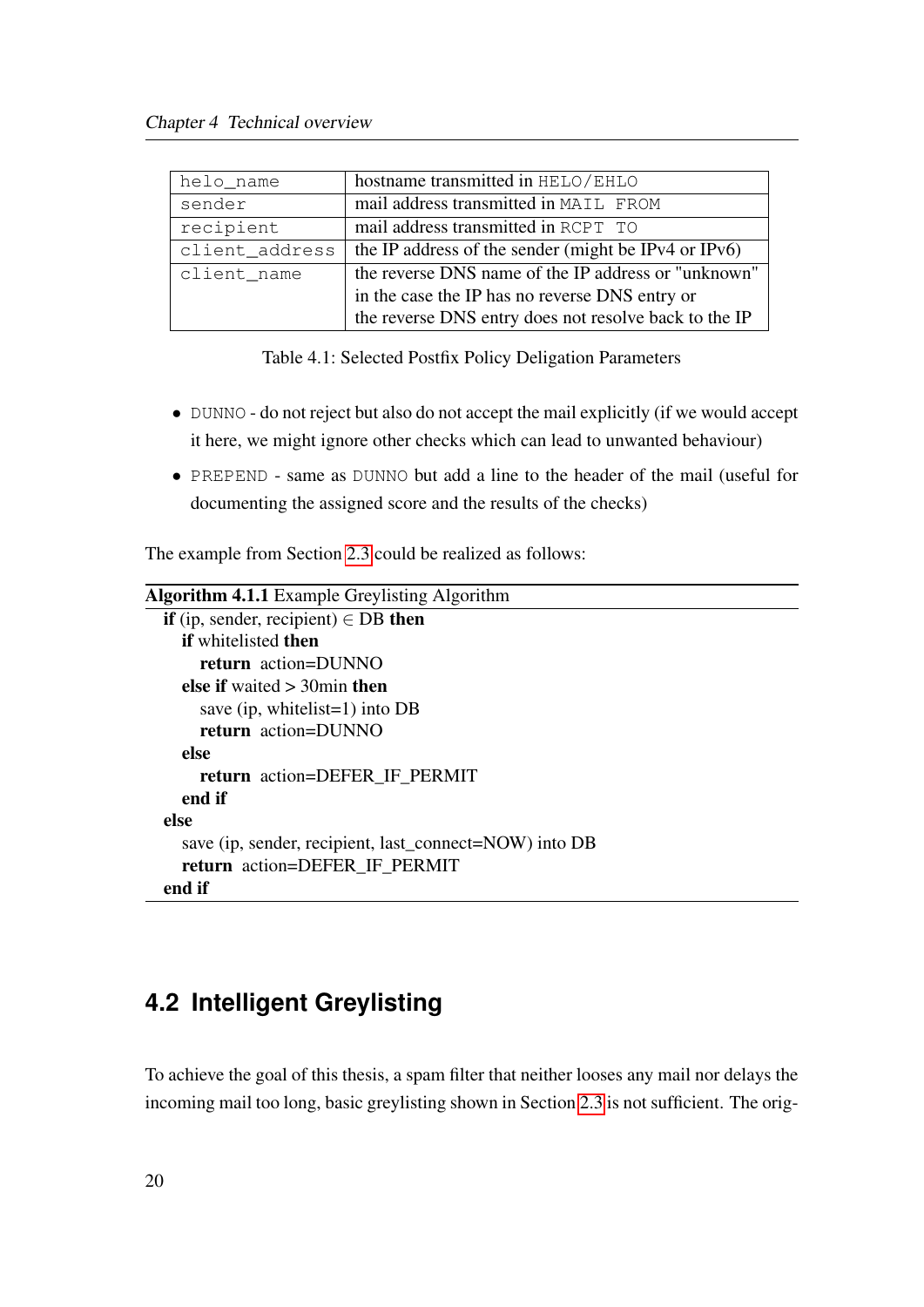inal idea is very simple: greylist based on DNSBL results. As most legitimate senders are not listed in those (experience shows that some are) they would be able to deliver the mail directly, eliminating the usual 30 minutes delay we see in other implementations which do greylisting not in a selective way.

This can be achieved by changing the last lines of the example algorithm [4.1.1](#page-33-2) to a slightly intelligent one shown in Figure [4.2.1.](#page-34-0) This, however, would mean that we allow all the senders (also spammers) not listed in DNSBLs to deliver mail without any delay (a more detailed analysis, outlined in Section [6.2,](#page-47-0) showed us that only about 82% of the senders were listed in DNSBLs). This leads us to further checks, mostly based on strict checking of the RFC, shown in Figure [4.1.](#page-35-0)

```
Algorithm 4.2.1 Basic Intelligent Greylisting Algorithm
  if (ip, sender, recipient) \in DB then
    if whitelisted then
      return action=DUNNO
    else if waited > 30min then
      save (ip, whitelisted=1) into DB
      return action=DUNNO
    else
      return action=DEFER_IF_PERMIT
    end if
  else
    if ip \in DNSBL then
      save (ip, sender, recipient, last_connect=NOW) into DB
      return action=DEFER_IF_PERMIT
    else
      save (ip, sender, recipient, last_connect=NOW, whitelisted=1) into DB
      return action=DUNNO
    end if
  end if
```
Further checks of the domain (like checking it against RHSBLs like RFC-Ignorant [rfc] or the bogus\_mx check in policyd-weight) are not neccessary according to the statistics done by Commtouch Software Online Labs [Lab]. Spammers mostly use domains owned by others and these usualy will not be in such lists at all.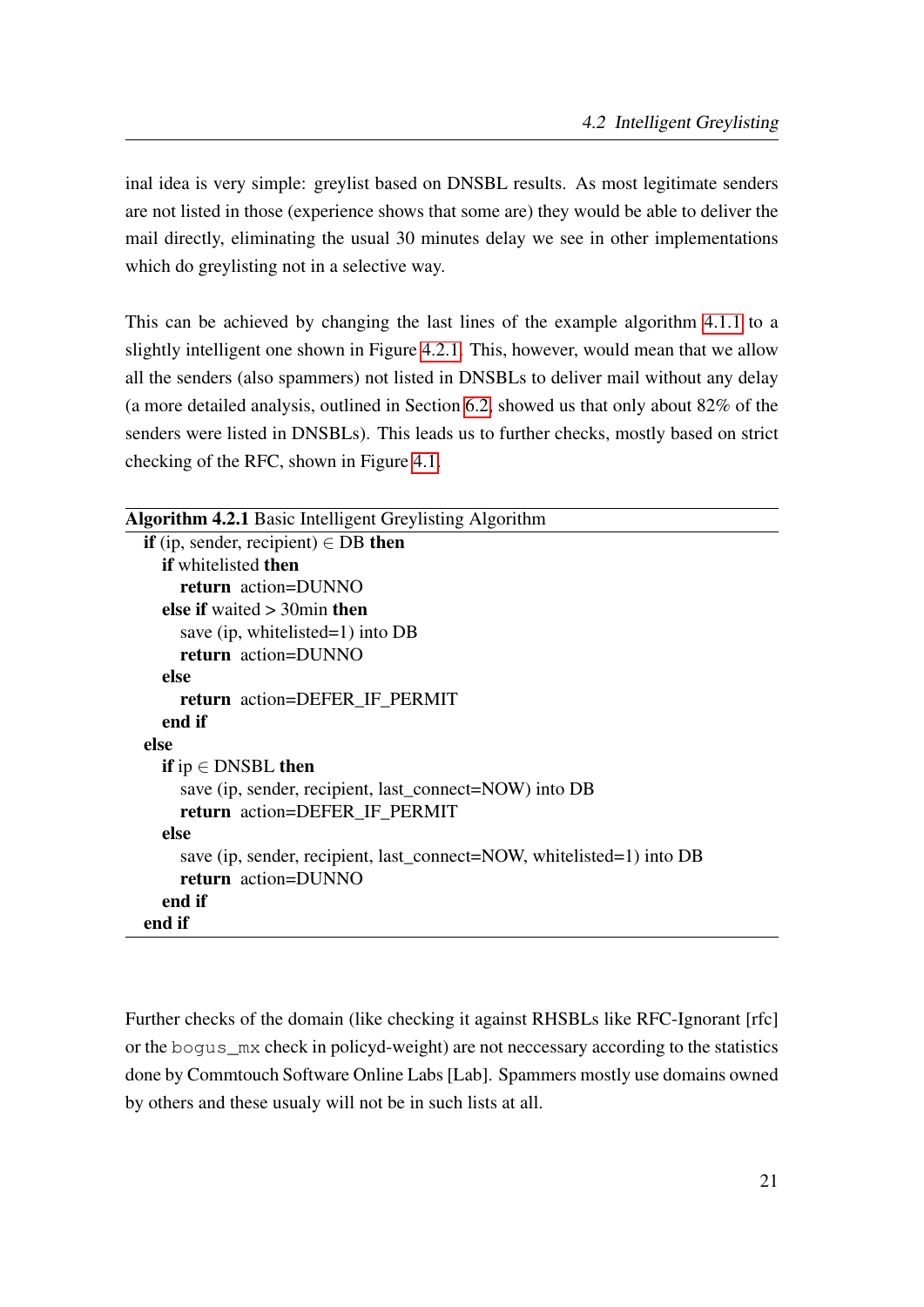- Does the name given in HELO match the reverse DNS of the client? ([Kle08, Section 4.1.1.1])
- Ist the name given in HELO a valid FQDN? ([Kle08, Section 4.1.1.1])
- Is the client allowed to send mail for this domain? (SPF)
- Does the reverse DNS look like one from a dialup host? While there is nothing wrong with a dialup host sending mail, this is quite unusual and many dialup hosts are infected computers working in spam botnets.

<span id="page-35-0"></span>Figure 4.1: Further Checks for Intelligent Greylisting

However, we noticed that quite an amount of spam (about 16%) we got on our test server came from our own domains, more precisely spammers seem to use the same user@domain.tld combination for both, the sender and the recipient. That lead us to another check: is the sender equal to the recipient? One could argue that this is redundant to a SPF check if one has correct SPF records for his own domains but it is possible that one has to accept mails for domains where one cannot set these (no access to the DNS) or cannot provide reliable ones (many different people use this domain from different/changing sending hosts<sup>[1](#page-35-1)</sup>). Additionally, it is possible to ommit the quite expensive (in terms of time) DNS queries for a SPF check if the SPF check is done last and it is obvious that the mail would be rejected before the SPF check is started.

<span id="page-35-1"></span><sup>&</sup>lt;sup>1</sup>like it happens with debian.org, where every developer can send his mail from his own server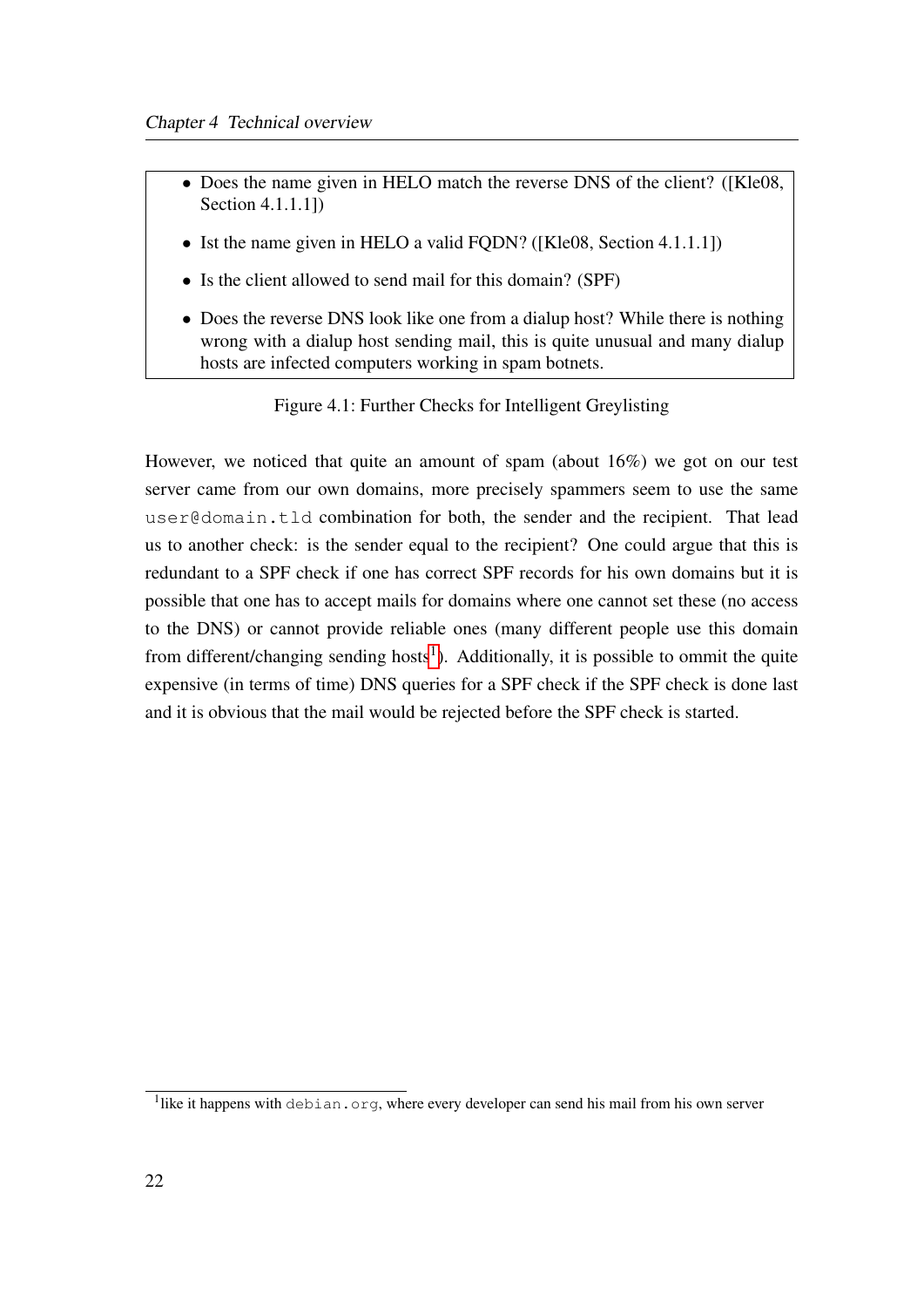## <span id="page-36-0"></span>**Chapter 5**

# **bley**

bley is our approach to create an intelligent greylisting service for Postfix. It is written in Python, using either PostgreSQL or MySQL as a database backend (theoreticaly it would work with every database which has a DB-API 2.0 [pyt] Python connector).

The software is split in three main parts:

- PostfixPolicy for communication with Postfix
- the database for saving the known senders
- BleyWorker for the actual checking of the senders



<span id="page-36-1"></span>Figure 5.1: PostfixPolicy Class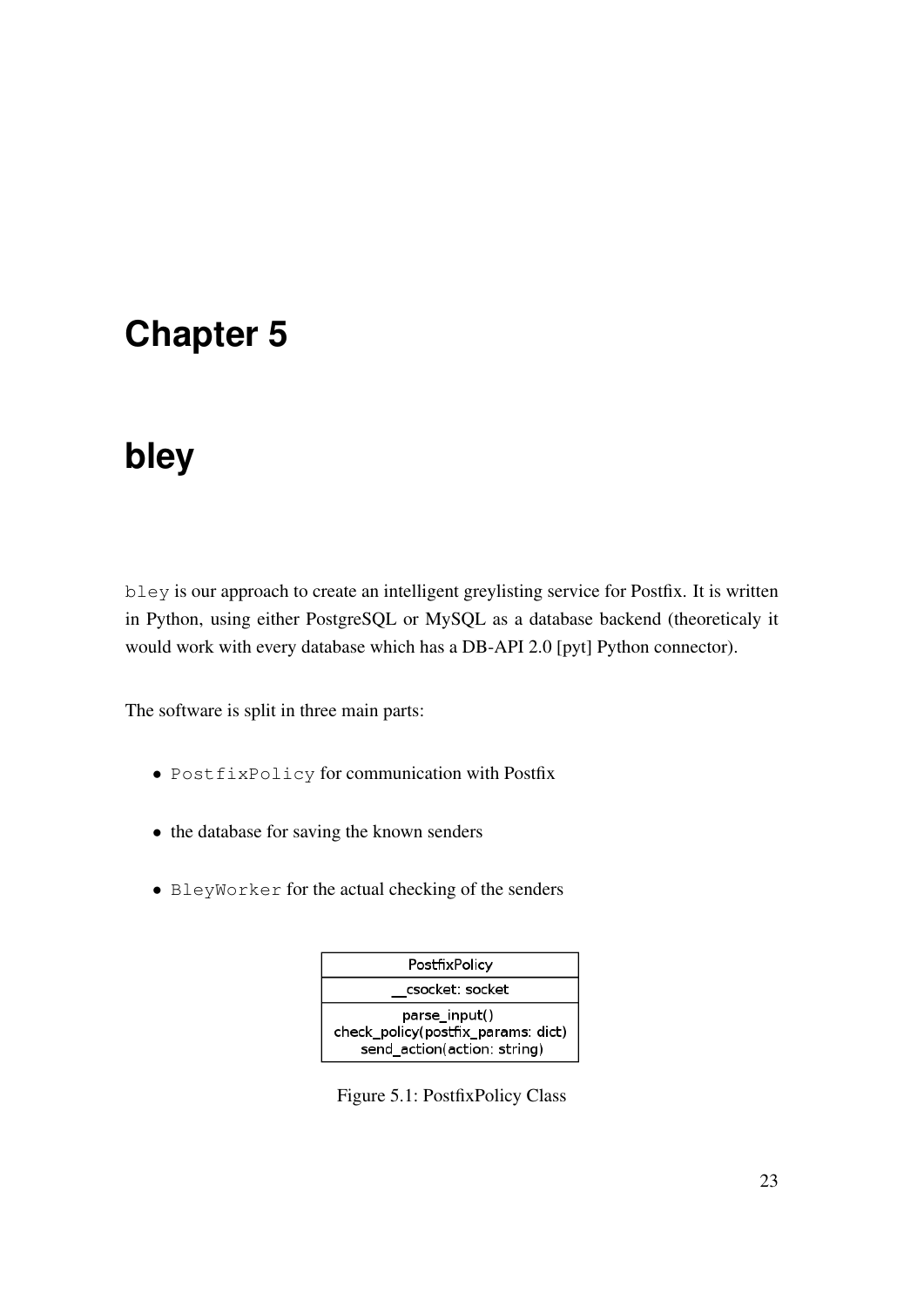```
1 class ExamplePolicy (PostfixPolicy):
2 def check_policy (postfix_params):
3 if postfix_params ['sender'] == 'spam@spam.org':
4 self.send_action('REJECT')
5 else:
6 self.send_action('DUNNO')
```
Figure 5.2: ExamplePolicy based on PostfixPolicy

### <span id="page-37-1"></span><span id="page-37-0"></span>**5.1 PostfixPolicy**

To be able to communicate with Postfix over a TCP socket, we wrote the (very abstract) PostfixPolicy class (based on the Postfix SMTP Access Policy Delegation described in Section [4.1\)](#page-32-1) which later should be inherited by our main application. It mainly consists of one socket and three functions:

- parse\_input read from the socket, parse key=value pairs Postfix sends and invoke check\_policy with the read parameters when the empty line arrives.
- check\_policy just call send\_action('DUNNO'), this one should be overridden in the application to do some actual policy checking.
- send\_action write the given action followed by an empty line to the socket, so Postfix can act accordingly.

Every application that wants to use this class just needs an own class (we call it ExamplePolicy here) which will override the check\_policy function with something useful (see Figure [5.2\)](#page-37-1) and a short script that will create the sockets and pass them to a ExamplePolicy instance (see Figure [5.3\)](#page-38-2).

With this simple code the newly created service will reject any mail coming from spam@spam.org.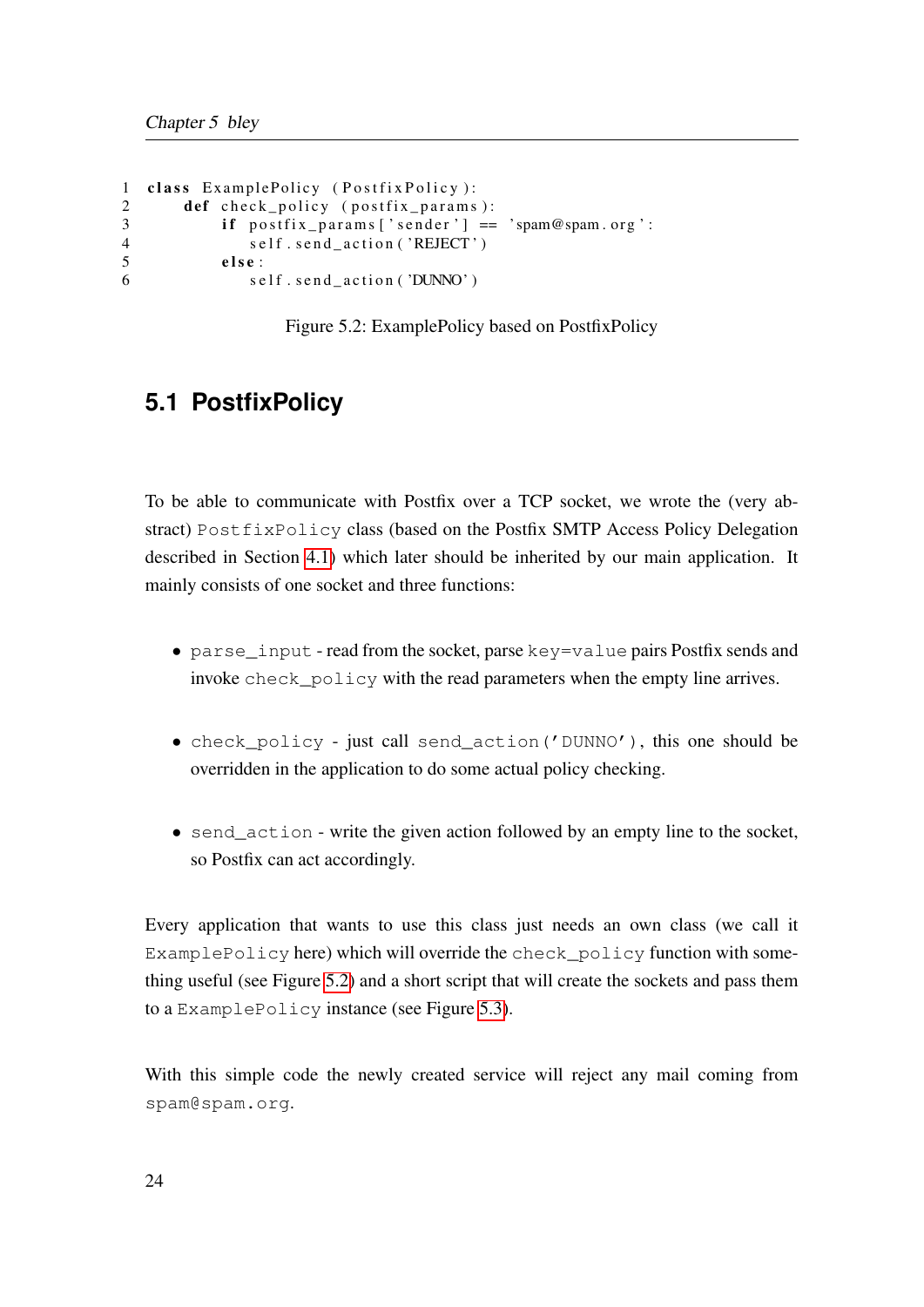```
1 serversocket = socket.socket(socket.AF_INET, socket.SOCK_STREAM)
2 serversocket.bind (('localhost', 12345))
3 serversocket.listen()
4
5 while True:
6 ( clients ocket, address) = servers ocket. accept ()
7 policy = ExamplePolicy (clientsocket)
8 policy . parse input ()
```
Figure 5.3: ExamplePolicy start script

<span id="page-38-3"></span>

Figure 5.4: bley Database Structure

### <span id="page-38-0"></span>**5.2 The Database**

The database (as shown in Figure [5.4\)](#page-38-3) consists of only one table: bley\_status. It contains the IP address (as a 39 character long string to support IPv6 addresses in the future), the sender and recipient e-mail addresses (each a 254 character long string, which is the maximum length of an e-mail address [Kle08, Section 4.5.3.1.3]), an integer for the status of the sender ( $0 =$  accepted,  $1 =$  whitelisted,  $2 =$  greylisted), a timestamp and an integer counter for the failed connection attempts (those before the greylisting period has ended).

#### <span id="page-38-1"></span>**5.2.1 BleyCleaner**

From time to time the database needs some cleaning: hosts which did not connect for a long time can be purged safely. Hosts which did deliver mail succesfully are wiped after 40 days of inactivity, those which only tried to deliver (were greylisted and did not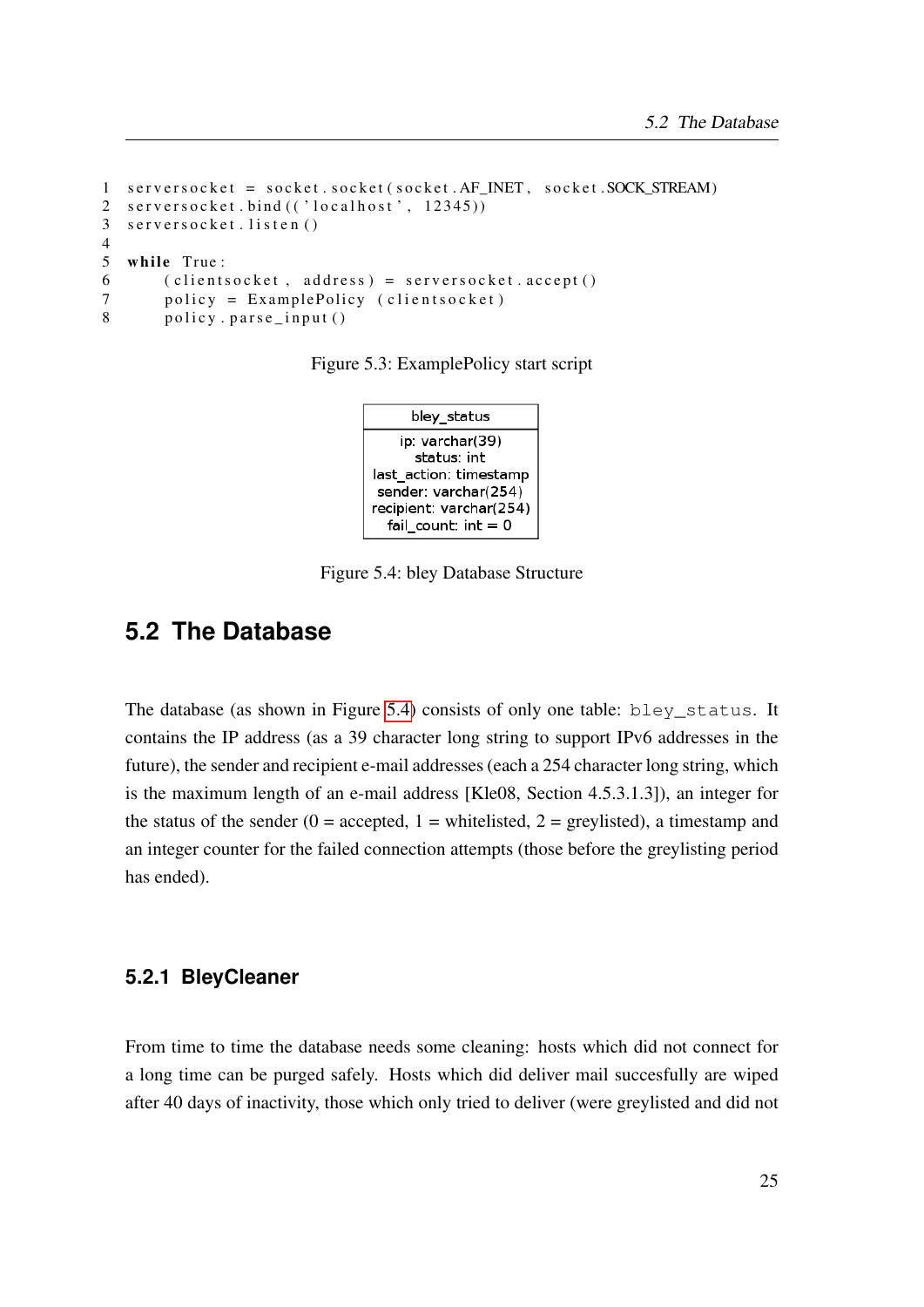retry again) already after 10 days (the RFC suggests the last retry after 4-5 days [Kle08, Section 4.5.4.1]).

As the cleaning is just executing one SQL query and waiting for ten minutes afterwards, before executing the query again, it is run in a separate thread, which does this in an infinite loop. We decided not to run the cleaning into the usual new-mail handling, as it would have been executed too often there (which would only waste ressources without any further benefit).

### <span id="page-39-0"></span>**5.3 BleyWorker**

BleyWorker is our main class which runs as a thread and processes the incoming requests from Postfix. It extends the PostfixPolicy class from Section [5.1,](#page-37-0) overriding the check  $policy$  function with our definition of an intelligent greylisting implementation:

- 1. If the mail is for either the postmaster or the abuse mailbox, accept it immediately ([Kle08, Section 4.5.1]).
- 2. Check the tuple "IP address, sender, recipient" in the database.
- 3. If the tuple was not found:
	- a) Accept<sup>[1](#page-39-1)</sup> if the IP address is found in a DNSWL (check\_dnswl). Save the IP address, sender, recipient, current timestamp and status=1 (so the next attempt will be accepted directly) into the database.
	- b) Reject<sup>[2](#page-39-2)</sup> if IP address is found in a DNSBL (check\_dnsbl). Save the IP address, sender, recipient, current timestamp and status=2 (greylisting started) into the database.
	- c) Reject if the sum of <code>check\_helo+check\_dyn+check\_sender $^3$  $^3$  is</code> more than 2. Save the IP address, sender, recipient, current timestamp and status=2 (greylisting started) into the database.

<span id="page-39-1"></span><sup>&</sup>lt;sup>1</sup>In our case "accept" means action=DUNNO or action=PREPEND [posb]

<span id="page-39-2"></span> $2$ In our case "reject" means a temporary reject issued with action=DEFER\_IF\_PERMIT [posb]

<span id="page-39-3"></span><sup>3</sup>The checks are explained in more detail in Section [5.4](#page-42-0)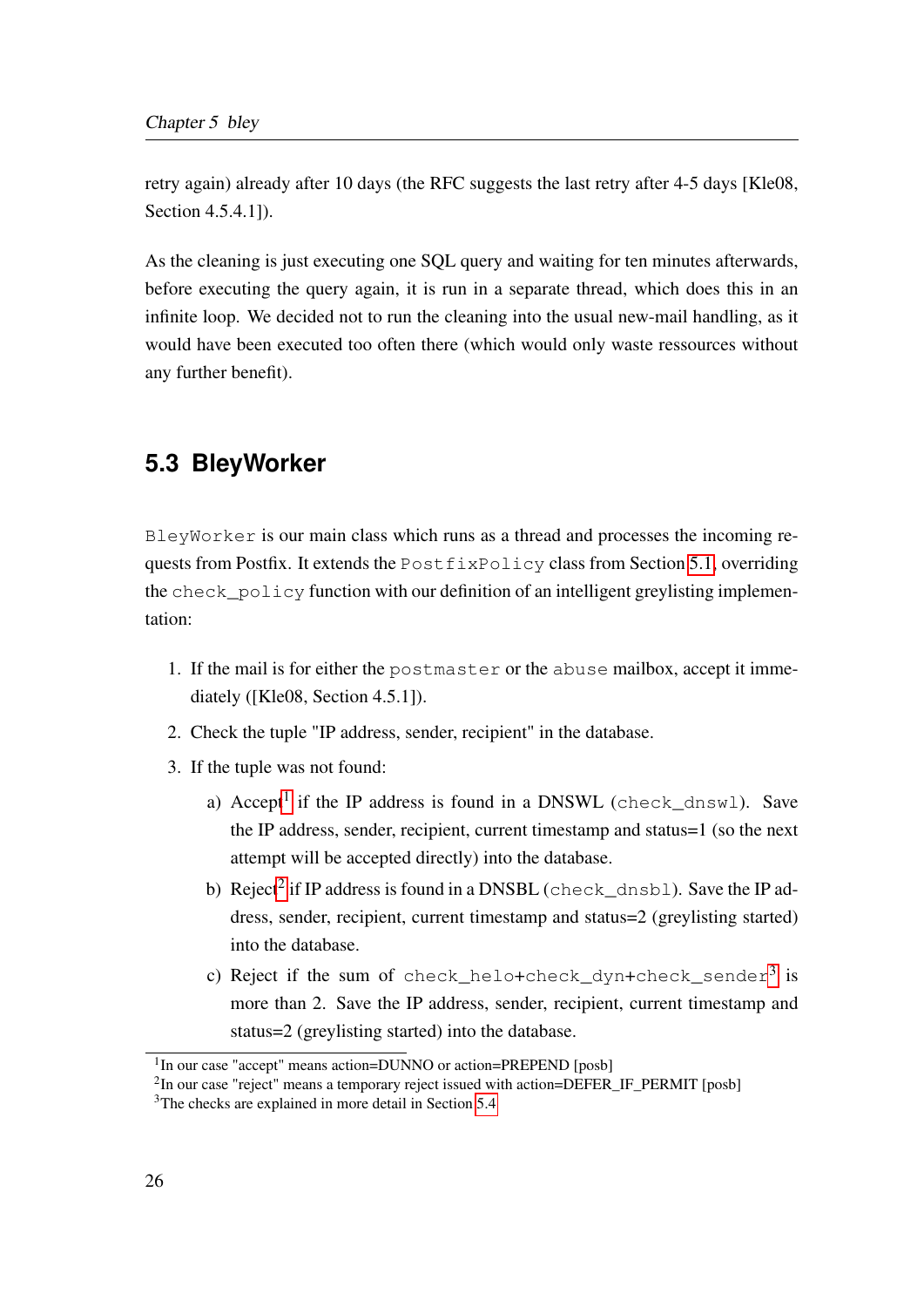- d) Reject if SPF check fails. Save the IP address, sender, recipient, current timestamp and status=2 (greylisting started) into the database.
- e) Accept if none of the previous tests led to a reject. Save the IP address, sender, recipient, current timestamp and status=0 (so the next attempt will be accepted directly) into the database.

If the tuple was found:

- a) Accept the mail if it belongs to a sender with either status 0 (previously accepted) or 1 (previously found in DNSWL). Update the timestamp in the database (so the entry won't be purged due to inactivity).
- b) Accept the mail if it belongs to a sender with status 2 (greylisted) and the first connection is older than the greylisting period (incl. the possible penalty based on the failure counter [5.3.1\)](#page-40-0) or the maximum greylisting time. Update status to 0 and the timestamp to the current time in the database.
- c) Reject the mail if it belongs to a sender with status 2 (greylisted) and the first connection was less than the greylisting period (incl. the possible penalty based on the failure counter) ago. Increase the failure counter in the database by one.

This flow is also shown in Figure [5.5.](#page-41-0)

### <span id="page-40-0"></span>**5.3.1 Penalties**

The penalty used in bley is computed as

#### *f ail*\_*count* ∗ *greylist*\_*penalty*

(greylist\_penalty defaults to 10 minutes). We decided to set the maximum penalty to 12 hours, so the senders cannot lock themself out by increasing the panalty with each failed delivery attempt. The 12 hours were chosen to allow senders connecting from dialup hosts which often change the IP address after 24 hours.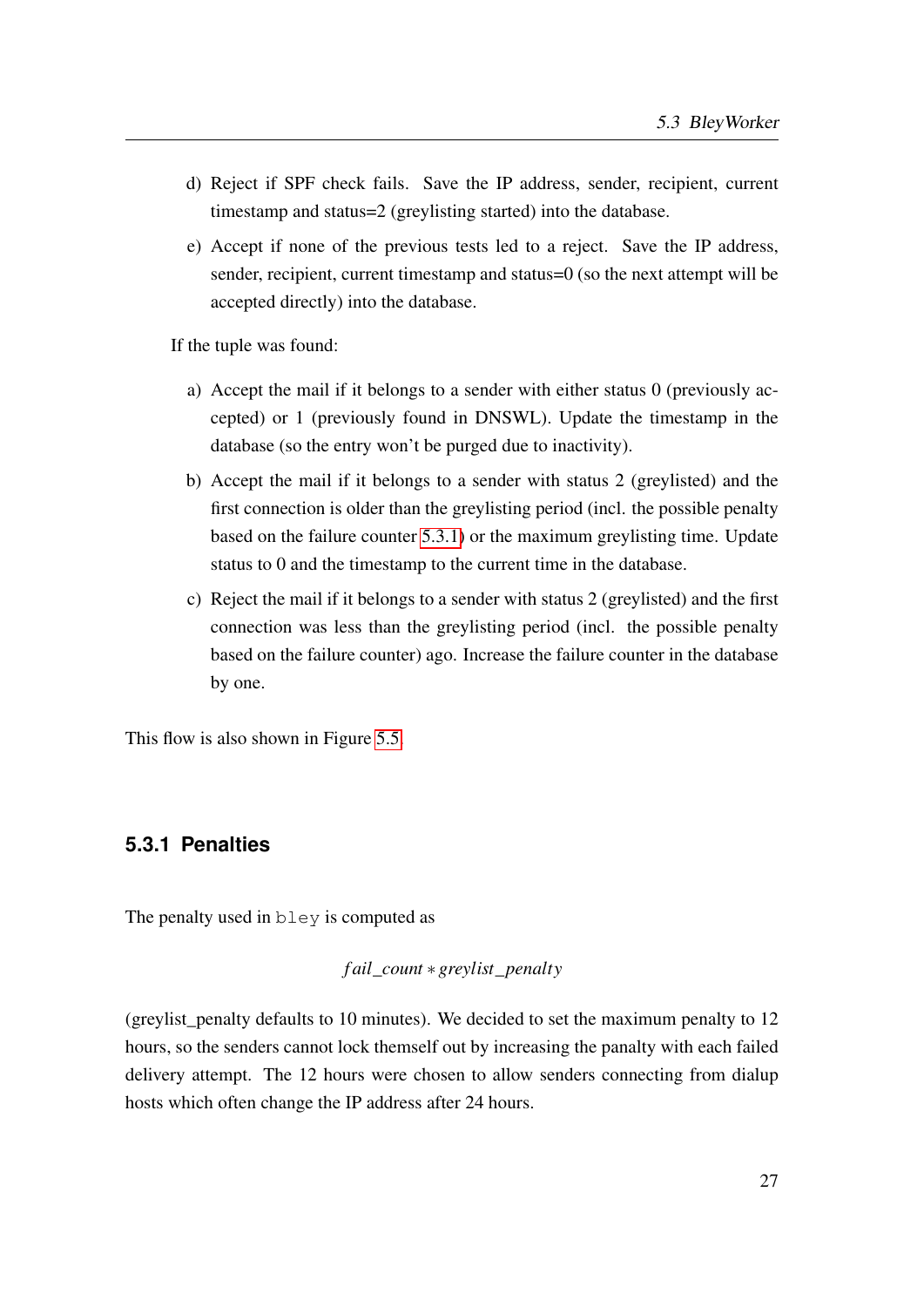

<span id="page-41-0"></span>Figure 5.5: bley Flowchart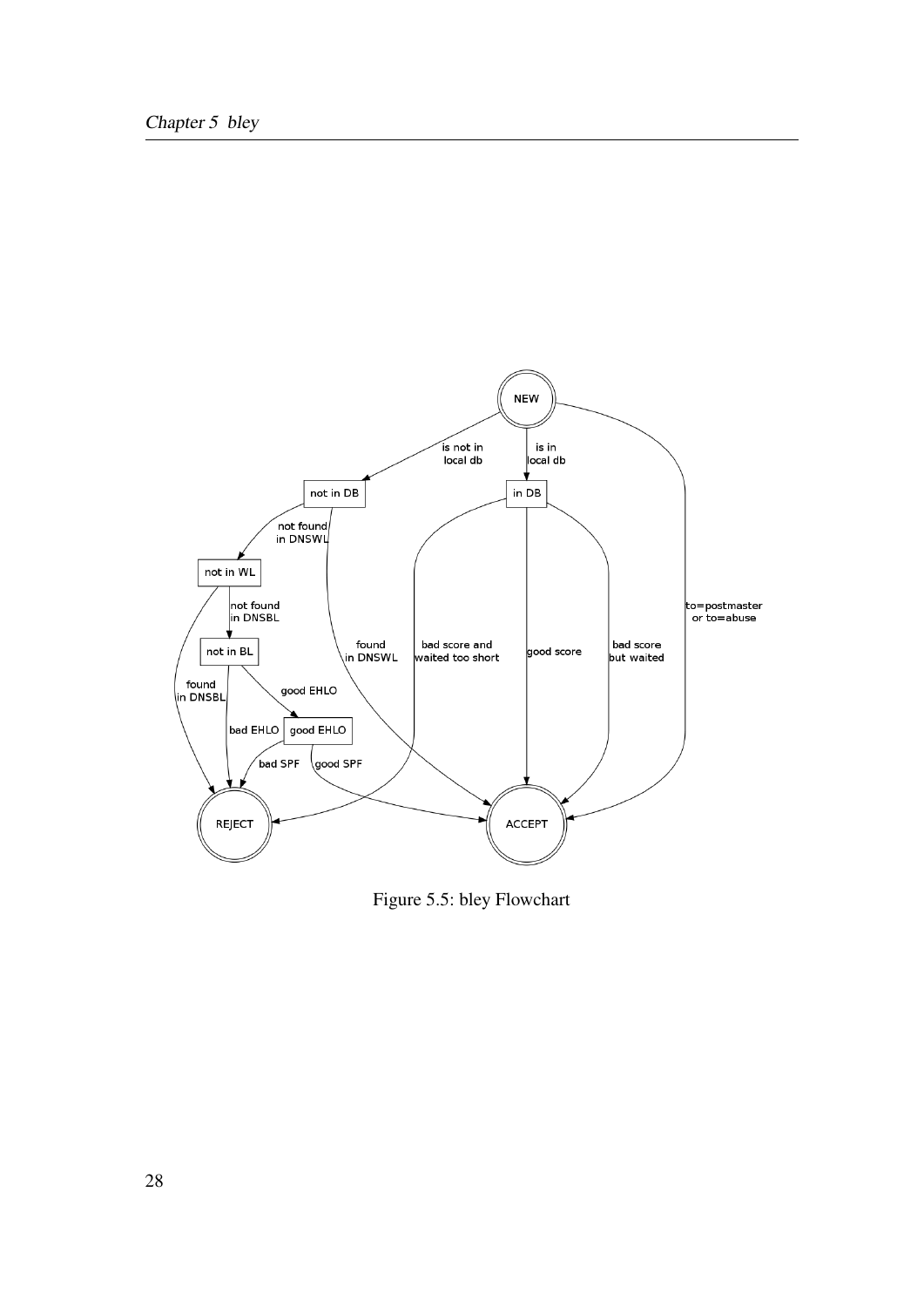### <span id="page-42-1"></span><span id="page-42-0"></span>**5.4 The Checks in Detail**

#### **5.4.1 check\_dnswl / check\_dnsbl**

Both checks work exactly the same way: the IP address is looked up in the configured DNSWLs and DNSBLs until it is found in at least one list (this can be configured via the dnswl\_threshold and dnsbl\_threshold settings).

### <span id="page-42-2"></span>**5.4.2 check\_dyn\_host**

Dynamic hosts are known to be infected personal computers acting as spam senders. As we cannot check for the computer being infected we have to check whether it is connected to a dialup line. There are DNSBLs containing exactly this information but we decided to analyze the hostname instead to save DNS queries.

For the analysis we have designed two regular expressions – one for hostname parts that most likely belong to a static host and the other for those which belong to a dynamic one:

- 1. colo|dedi|hosting|mail|mx[^\$]|smtp|static
- 2. \.bb\.|broadband|cable|dial|dip|dsl|dyn|gprs |ppp|umts|wimax|wwan  $[0-9]{1,3}[. -] [0-9]{1,3}[. -] [0-9]{1,3}[. -] [0-9]{1,3}[. -]$

Only if a hostname does not match the first and does match the second one, it is considered a dynamic host and the check returns 1 (which will be added to the overall score of the sender). In all other cases, the check returns 0.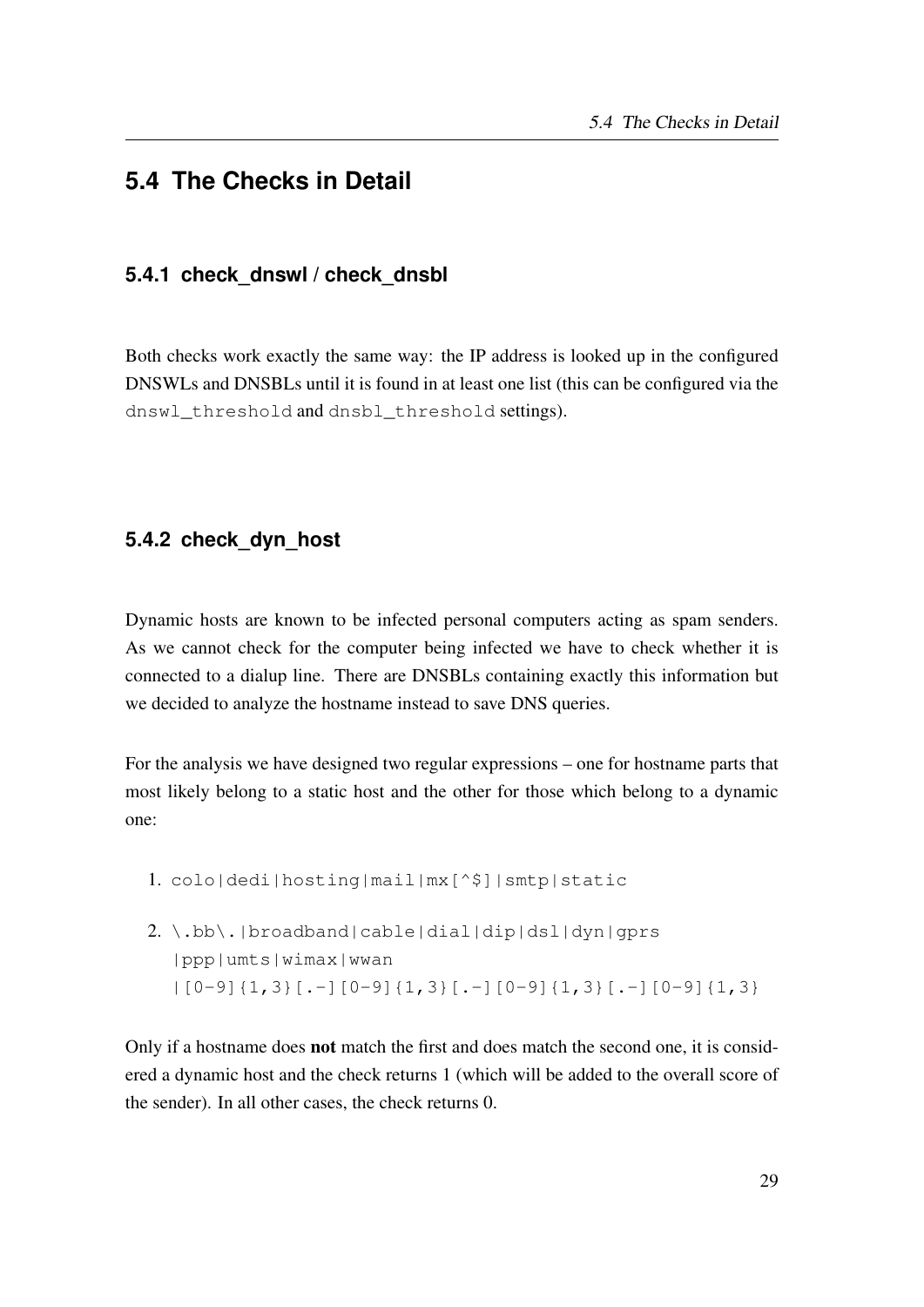#### <span id="page-43-0"></span>**5.4.3 check\_helo**

The RFC demands the name in HELO to be either the FQDN of the host (e.g. host.domain.tld), or, if the FQDN is unknown, the IP address in square brackets (e.g. [123.45.67.89]) ([Kle08, Section 4.1.1.1]). Based on this, we define a good HELO (the check returns 0) as helo\_name==client\_name. However, sometimes hosts greet with mail.domain.tld, while their client\_name is something like funnyname.domain.tld. In order to not declassify such hosts as spammers, the check returns 1 in this case. If the helo\_name contains the IP address in square brackets the check returns 1 too. All other hosts, especially those which greet with a non fully qualified or not resolving domain name, get a score of 2.

#### <span id="page-43-1"></span>**5.4.4 check\_sender\_eq\_recipient**

As it is noted in Section [4.2,](#page-33-0) we noticed that a lot of spam is comming in with the same sender and recipient e-mail addresses. We check this directly instead of relying ond SPF, so we are able to ommit the SPF check and save ressources for resolving DNS records.

#### <span id="page-43-2"></span>**5.4.5 check\_spf**

For checking SPF we use the existing pyspf library [Gat]. The actual check is very simple: the spf module checks the tuple client\_address, sender, helo\_name. If it returns either "Fail" or "SoftFail", the check returns 1, if it returns "Pass", the check returns 0. For every other result the check is repeated with the built-in best-guess algorithm (a regular SPF lookup with the SPF record set to  $v=$ spf1 a/24 mx/24 ptr) and returns the same values as before.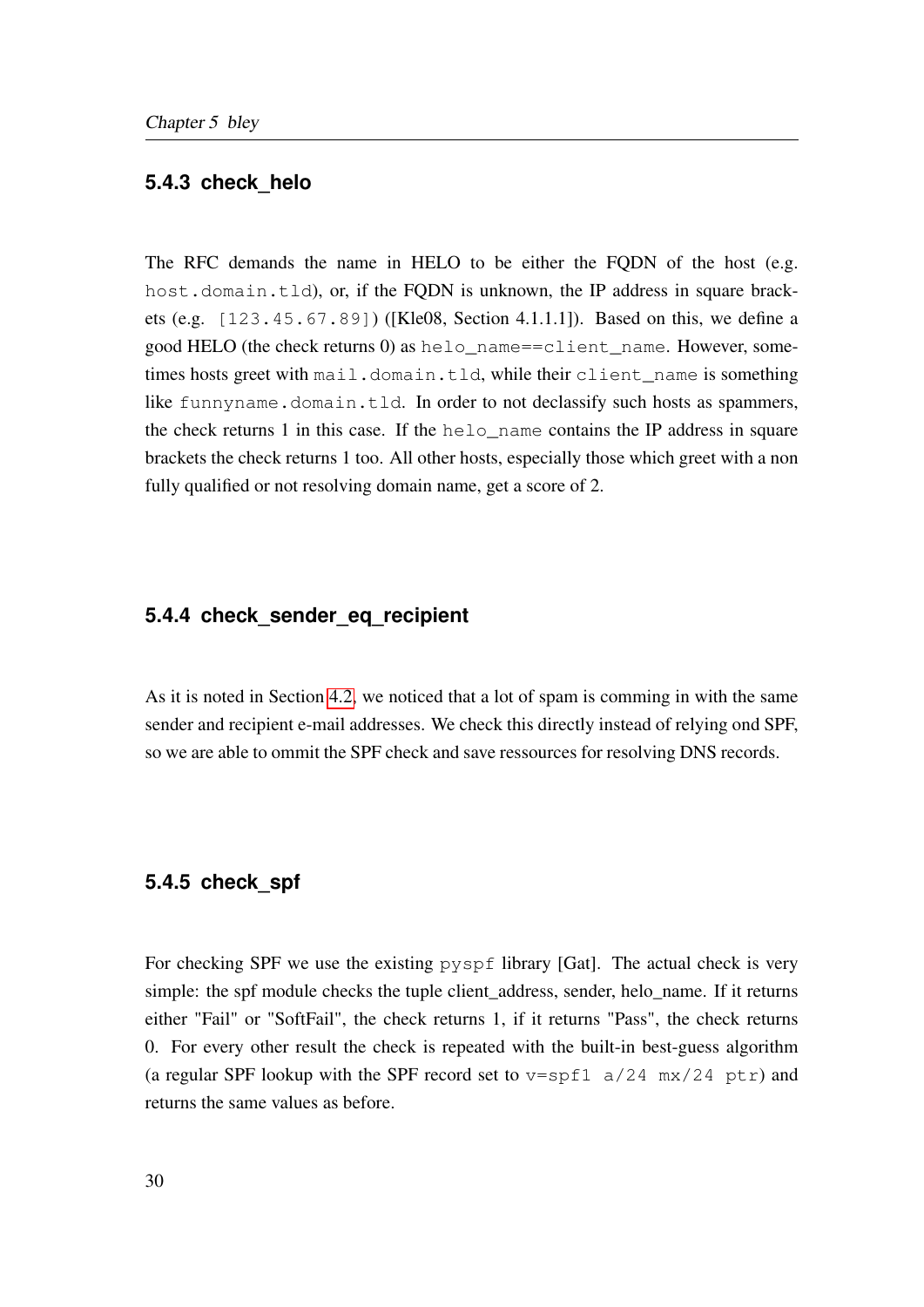### <span id="page-44-0"></span>**5.4.6 Summary**

Using these checks we are able to find most of the hosts that are either known to be sending spam or their behavior is similar to the one of spammers. Based on this identification, we are able to decide whether we want to accept a mail from the host immediately, or greylist it and let the host retry the delivery later.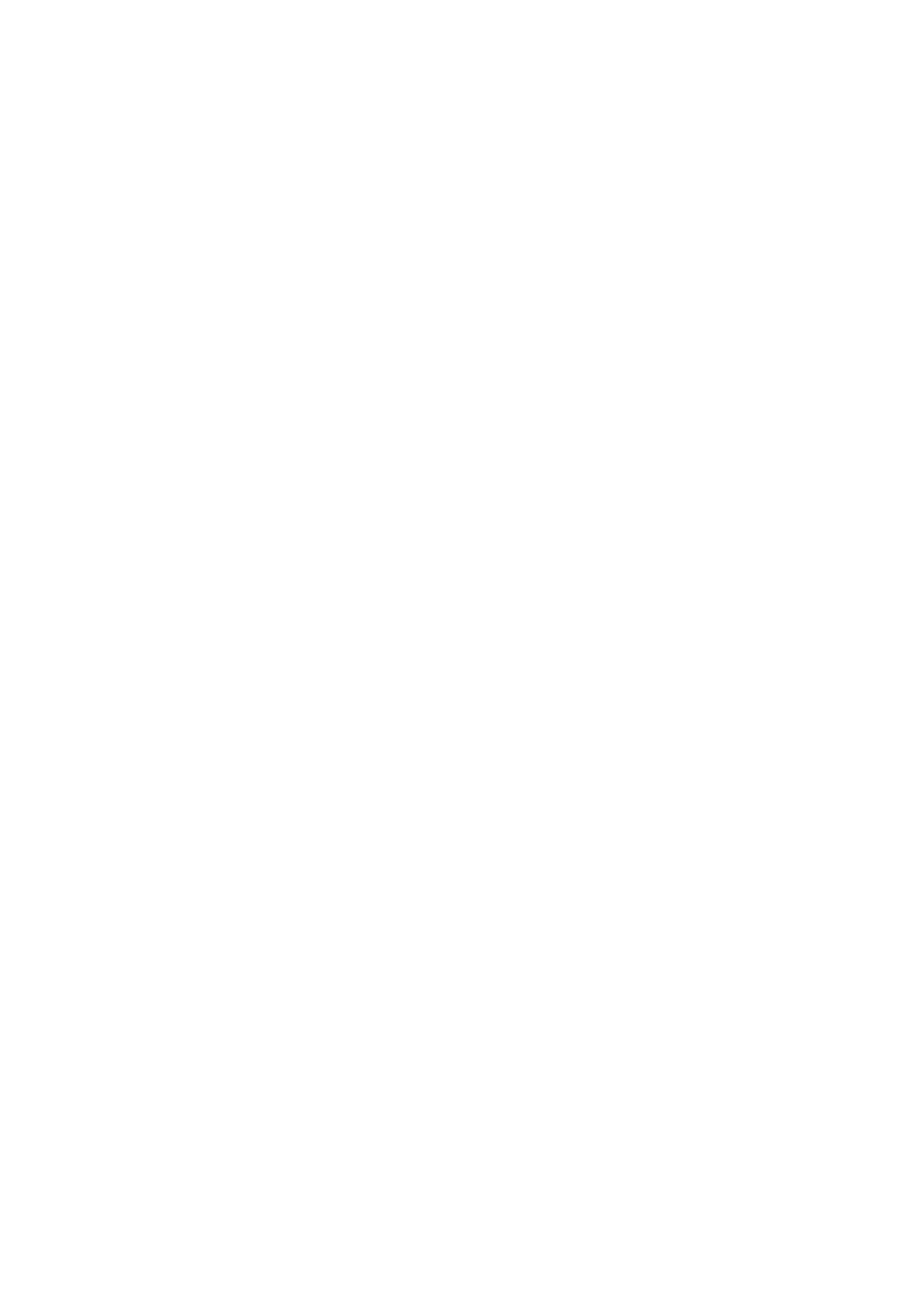## <span id="page-46-0"></span>**Chapter 6**

## **Evaluation**

We started with IP address only matching. But after we have seen not satisfying results we have switched to matching of the tuple IP address, sender address and recipient address. We will present both sets of results here.

### <span id="page-46-1"></span>**6.1 IP Address only Matching**

While running the service with IP address only matching on our test server, we had to check 19596 mails in a 24h frame. Only 140 (~1%) mails were finally accepted and delivered to users mailboxes. However, we have to admit that 4310 mails were rejected by Postfix directly because there were no corresponding mailboxex for the addresses the senders tried to deliver to, so the effective reject rate of bley was only 77% (15146) mails.

The reject reasons of the 15146 mails are shown in Table [6.1.](#page-47-1) The accept ones for the 4450 mails are shown in Table [6.2.](#page-47-2)

Especially the high number of accepts after correct greylisting made us suspicious. Looking at the logs revealed that this was caused by new mails (with different sender/recipient) originating from a known host, which our software identified as successful retransmissions after greylisting.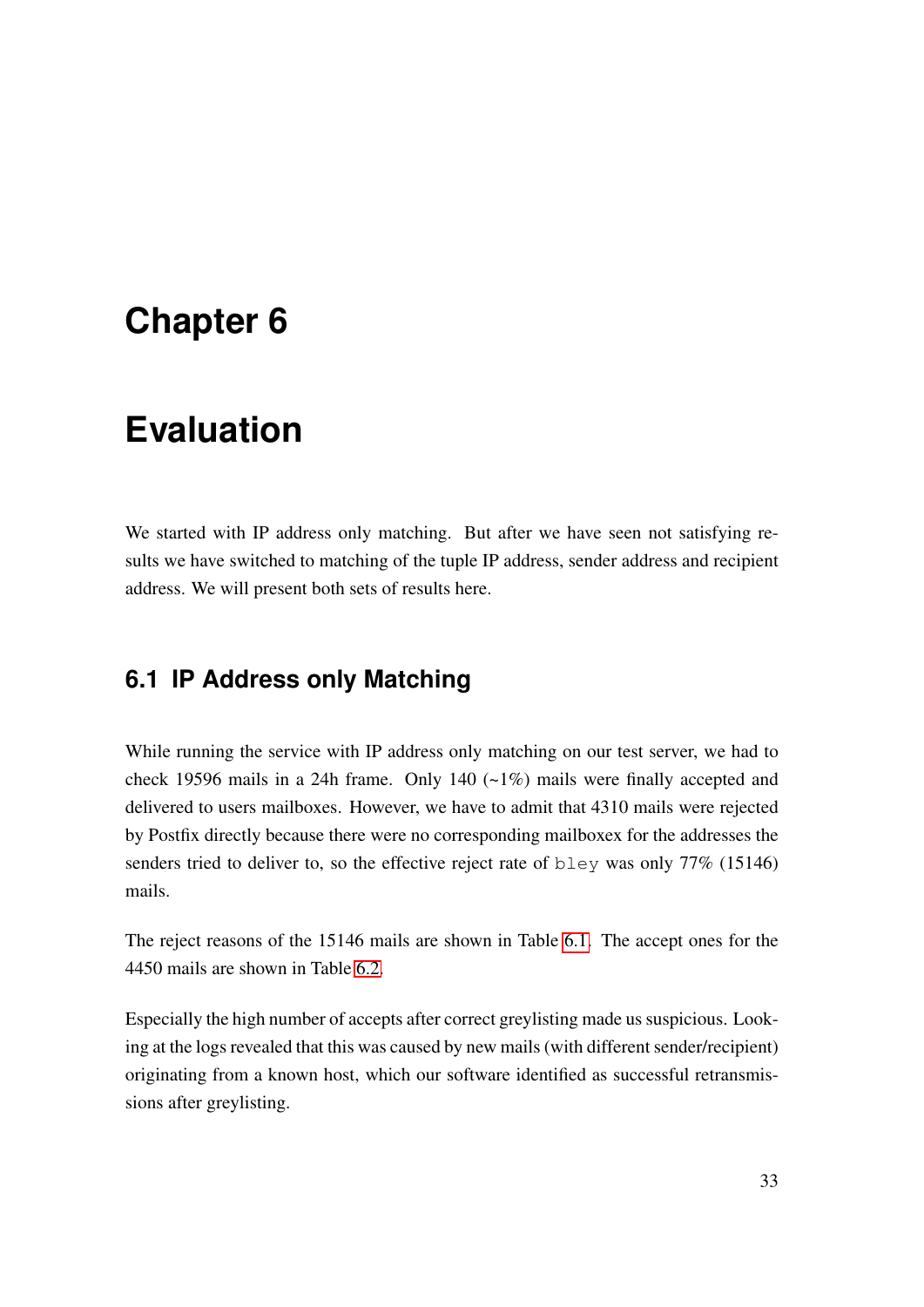| no. of mails | in $%$   | reject reason                                             |
|--------------|----------|-----------------------------------------------------------|
| 6309         | 32.20%   | greylisting active, did not wait long enough              |
| 7659         | 39.08%   | sender was found in a DNSBL (greylisting started)         |
| 1018         | 5.19%    | sender used a not RFC-compliant HELO                      |
| 148          | $0.76\%$ | sender connected from a dialup host, used same address as |
|              |          | sender and recipient or HELO contained not 100% correct   |
|              |          | information (the sum of these three tests was $>= 2$ )    |
| 12           | $0.06\%$ | SPF check failed                                          |

<span id="page-47-1"></span>Table 6.1: bley Reject Statistics with IP Address only Matching

| no. of mails | in $\%$   | accept reason                            |
|--------------|-----------|------------------------------------------|
| 11           | $0.06\%$  | sender unknown but found in DNSWL        |
| 119          | 0.61%     | sender unknown but no bad checks         |
| 43           | 0.22%     | sender known (previously found in DNSWL) |
| 853          | 4.35%     | accepted after greylisting               |
| 3424         | $17.47\%$ | accepted after previous accept           |

<span id="page-47-2"></span>Table 6.2: bley Accept Statistics with IP Address only Matching

## <span id="page-47-0"></span>**6.2 IP Address, Sender, Recipient Matching**

After switching to the stricter matching we again analyzed a 24h frame now containing 18843 delivery attempts, 97% (18304) of which got refused by bley.

The much lower numbers of hits in the local database and the much higher numbers of DNSBL and bad HELO hits in Table [6.3](#page-48-1) could be explained by the fact that with the new matching the senders were not found in the database (they tried another sender/recipient combination before) and thus were checked again. In Table [6.4](#page-48-2) we discern a higher "unknown sender" rate due to the stricter matching. Both "accept after greylisting" and "accept after previous accept" drop significantly for the same reason.

Figure [6.1](#page-48-0) shows accepts and rejects for nine days of bley use.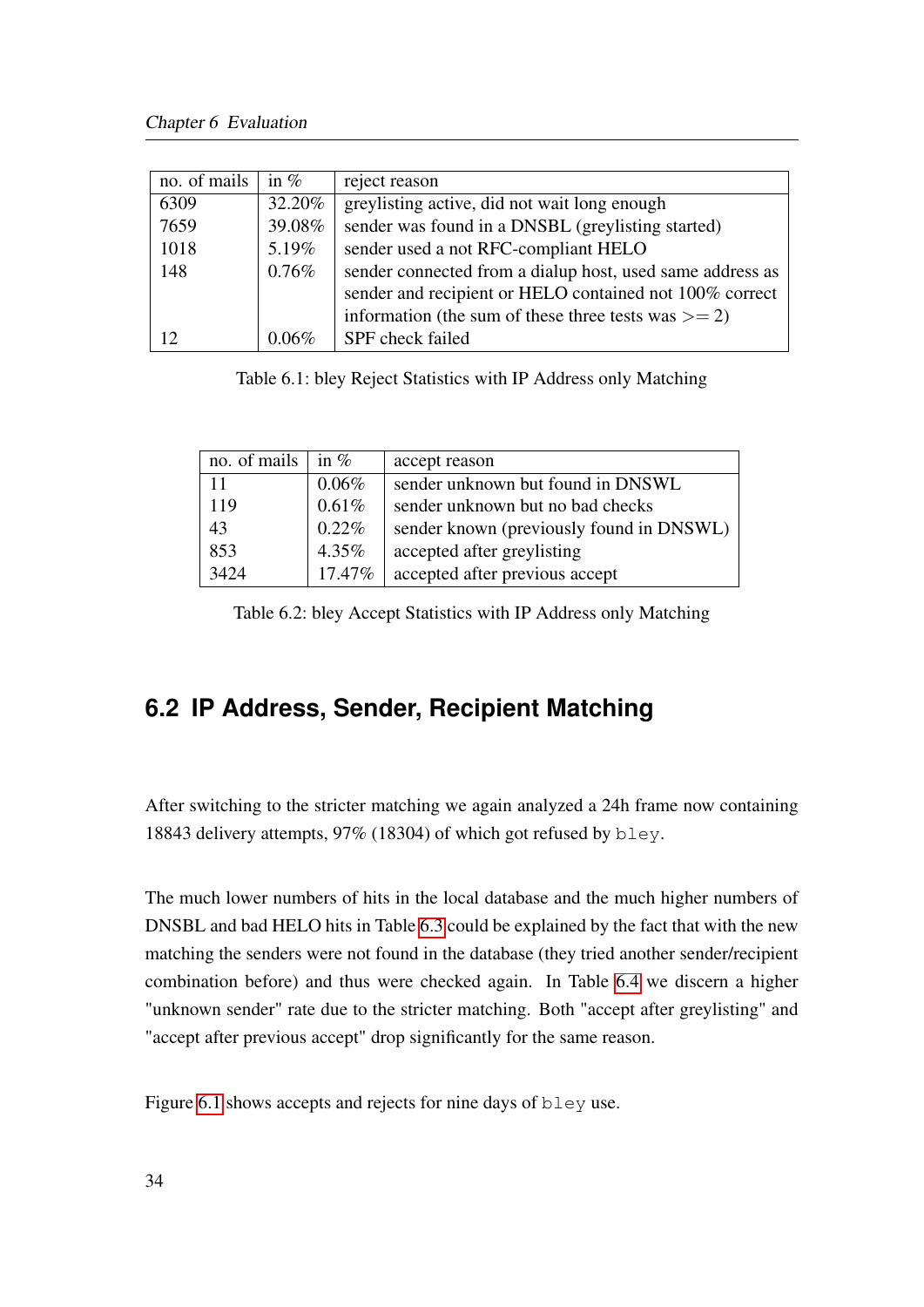| no. of mails | in $%$   | reject reason                                             |
|--------------|----------|-----------------------------------------------------------|
| 496          | $2.63\%$ | greylisting active, did not wait long enough              |
| 15444        | 81.96%   | sender was found in a DNSBL (greylisting started)         |
| 2178         | 11.56%   | sender used a not RFC-compliant HELO                      |
| 142          | $0.75\%$ | sender connected from a dialup host, used same address as |
|              |          | sender and recipient or HELO contained not 100% correct   |
|              |          | information (the sum of these three tests was $>= 2$ )    |
| 44           | $0.23\%$ | SPF check failed                                          |

Table 6.3: bley Reject Statistics with IP Address, Sender and Recipient Matching

<span id="page-48-2"></span><span id="page-48-1"></span>

| no. of mails | in $\%$  | accept reason                            |
|--------------|----------|------------------------------------------|
| 69           | $0.37\%$ | sender unknown but found in DNSWL        |
| 423          | 2.24%    | sender unknown but no bad checks         |
| 15           | 0.08%    | sender known (previously found in DNSWL) |
| 20           | 0.11%    | accepted after greylisting               |
| 12           | $0.06\%$ | accepted after previous accept           |

Table 6.4: bley Accept Statistics with IP Address, Sender and Recipient Matching



<span id="page-48-0"></span>Figure 6.1: Piechart for Rejects and Accepts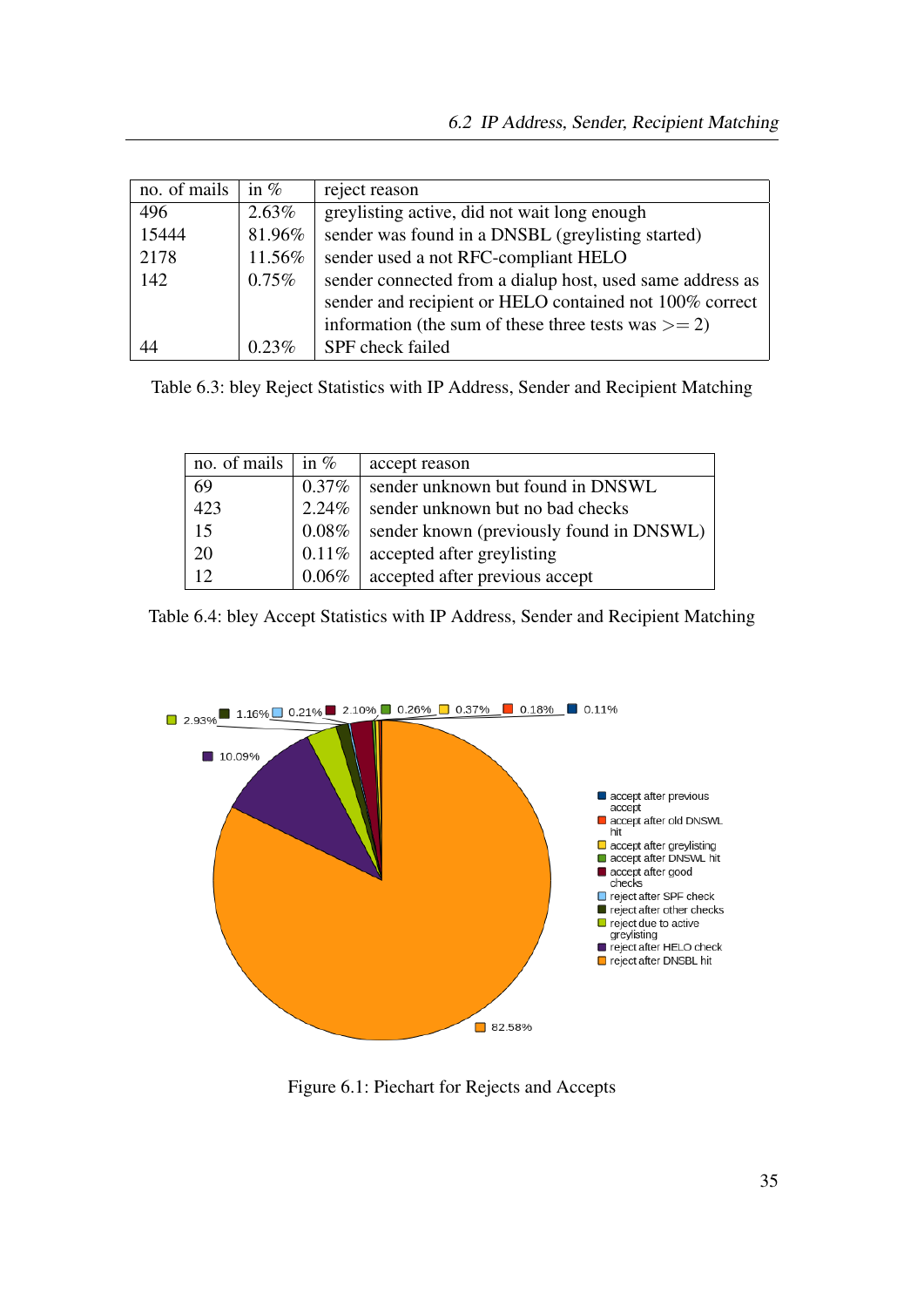### <span id="page-49-0"></span>**6.3 False Positives**

To get a rough idea of how many mails we identified as false positive, we searched our logfiles for mails that only got accepted after an initial delay. While there were some mails in that list, we could only find two real false positives - one from <listia.com> (an auction platform) and one from <zyb.com> (a mobile synchronization service).

The <listia.com> mailservers have reverse DNS records in the form 123-45-67-89.static.cloud-ips.com but wrongly greet with listaX (X being a number) in the HELO, thus failing our HELO check. The <zyb.com> ones were greeting fine but had no reverse DNS at all thus again failing our HELO check. Both mails were accepted on the fourth attempt, about an hour after the first one. This was caused by retries after 10 and 30 minutes, both causing a 10 minutes penalty.

All other mail was real spam (verified by looking into the actual mail or by the fact it was refused due to a non-existent mailbox).

### <span id="page-49-1"></span>**6.4 Comparison with policyd-weight**

As our previous setup used  $p^{\text{old-vd-weight}}$  in its default configuration, we used this for our benchmarking. The aim was to provide as strict checking as policyd-weight but to eliminate the possibility of loosing mail.

As mentioned earlier policyd-weight accepted about 500 mails out of 20.000 delivery attempts which results a reject rate of about 97.5%. After final tuning bley rejected about 97% of the mails and achieved nearly the same rate as policyd-weight. However, the main improvement over policyd-weight is the fact that we theoretically can not loose any mail: the mail from tut.by was accepted without problems, other false positives were accepted after a delay of 30-60 minutes (as long the sending server was acting accordingly to the RFC).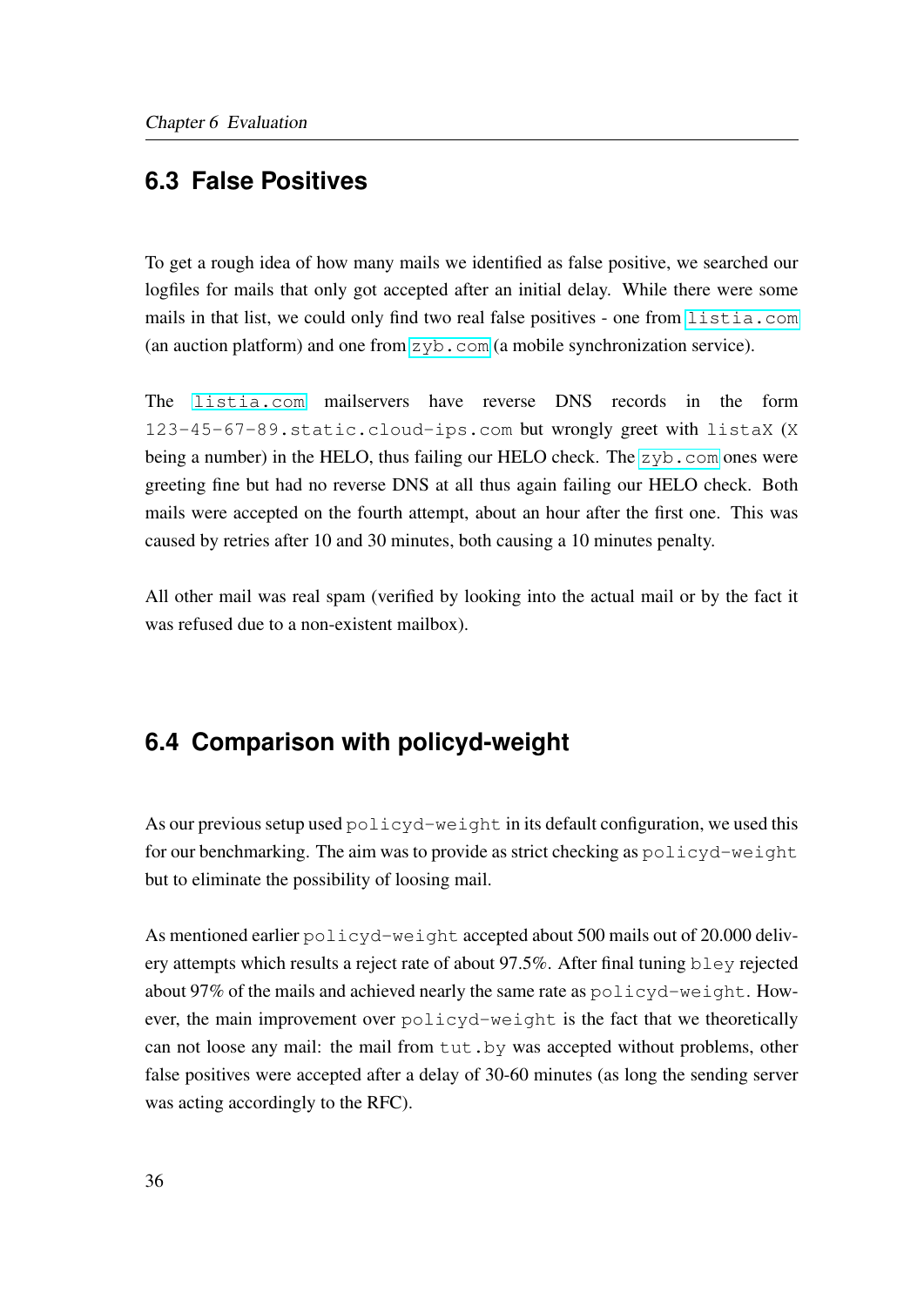| No. of hosts | $\%$ of hosts $\parallel$ | HELO looked like                             |
|--------------|---------------------------|----------------------------------------------|
| 6992         | 43.98%                    | not a FQDN (did not contain any dots)        |
| 7221         | 45.42%                    | a FQDN (contained dots and ended with a TLD) |
| 1048         | $6.59\%$                  | kind of FQDN (contained dots but did not end |
|              |                           | with a valid TLD)                            |
| 638          | $4.01\%$                  | an IP address                                |

<span id="page-50-1"></span>Table 6.5: HELO Hostname Statistics

## <span id="page-50-0"></span>**6.5 Interesting Findings**

While designing the HELO check, based on the fact that the RFC demands a correct FQDN in HELO, we assumed that infected hosts would just use their local hostname (something like MYPC or WINDOWSXP100) there.

However, our logs revealed quite different results (based on 15899 rejected hosts), as shown in Table [6.5.](#page-50-1) This means that relying on a valid HELO is not sufficient anymore and other checks might be needed in the future to detect spammers.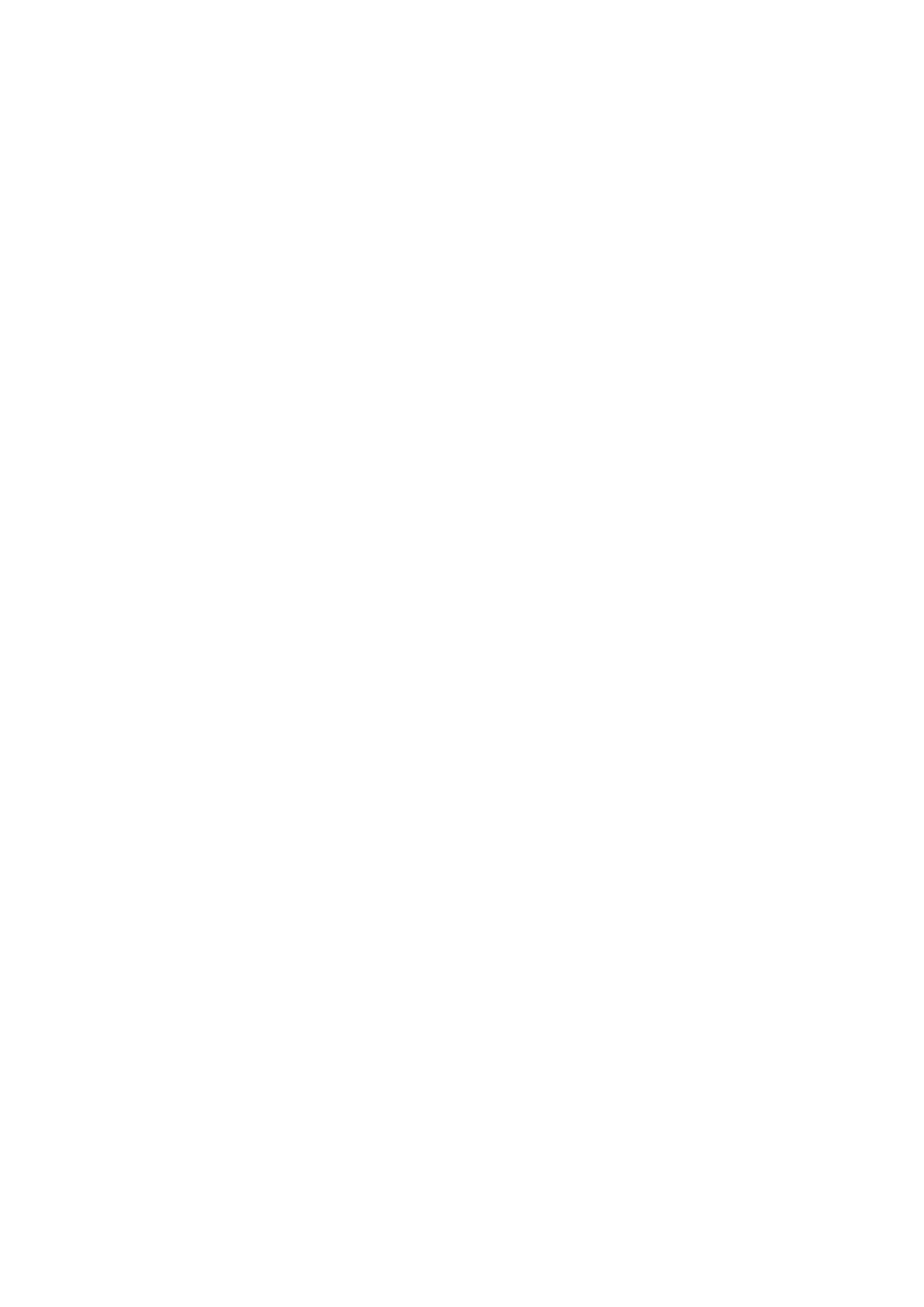## <span id="page-52-0"></span>**Chapter 7**

## **Conclusion**

Our intention was to design a Pre-MX spam filter which neither faces the problem of lost mail due to false-positives, nor delays valid mail before delivering it to the user. The presented existing solutions have at least one of these problems and therefore are not usable in a corporate environment, where users want their mail fast and reliable (they do not want to wait for mail and they especially do not want to loose mail).

We designed a Postfix policy daemon which combines black- and greylisting with various static checks to a selective greylisting. The resulting implementation is working and ready for productive use. It has a hit rate of about 97% with only a few false positives which are delayed for 30-60 minutes.

### <span id="page-52-1"></span>**7.1 Future Work**

While the current implementation is fully working there is still room for improvements. One could try to make the sender matching more intelligent, i.e. by allowing all mail from one IP address or a whole subnet after a couple of succesful deliveries or by penalting all incoming connections from an IP address instead of penalting only the IP address, sender, recipient tuple.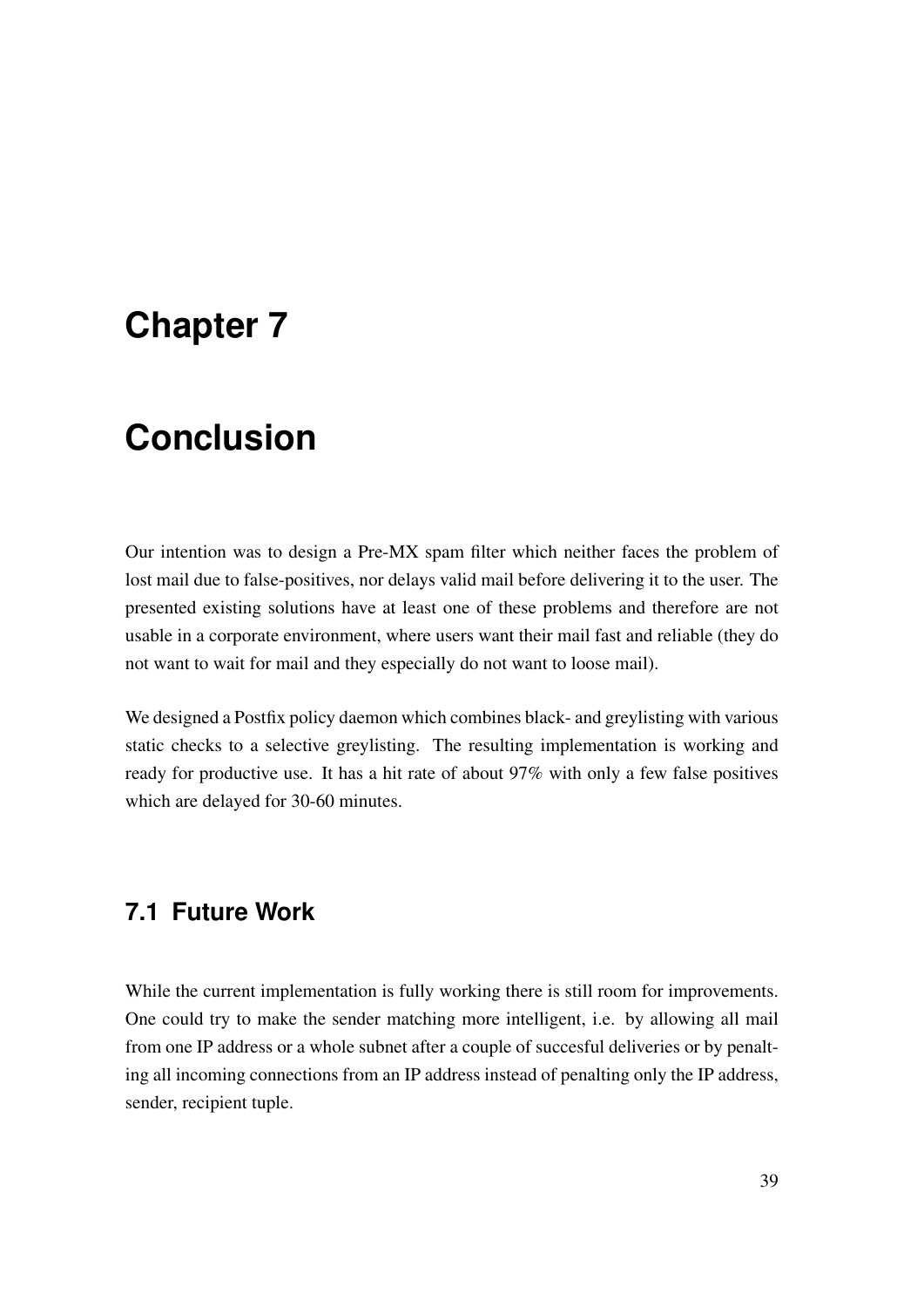Another interesting addition would be the reporting of possible spammers to DNSBL providers, so users of other software can benefit from our findings. This, however, might be complicated as we have no real evidence that the not delivered mail was spam, so the DNSBL providers cannot check our reports and have to rely on our checks.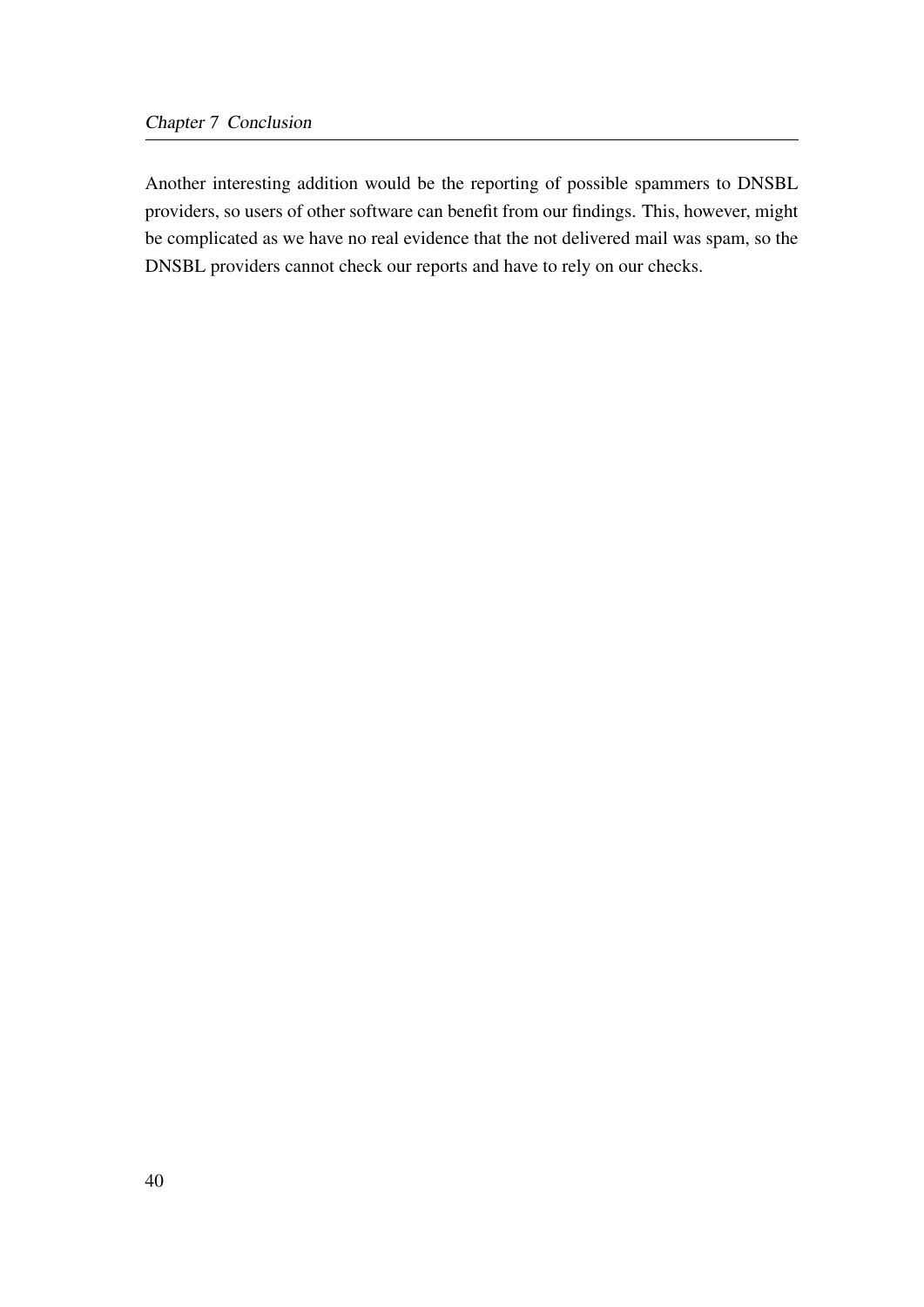## **Bibliography**

- <span id="page-54-0"></span>[Gat] Stuart D. Gathman. pyspf. <http://pypi.python.org/pypi/pyspf>. [Online; accessed 08-September-2009].
- [gld] gld. <http://www.gasmi.net/gld.html>. [Online; accessed 14- October-2009].
- [gps] gps. <http://mimo.gn.apc.org/gps/>. [Online; accessed 15-October-2009].
- [gro] gross. <http://code.google.com/p/gross/>. [Online; accessed 15- October-2009].
- [GS98] Simson Garfinkel and Alan Schwartz. *Stopping Spam*. O'Reilly, first edition, 1998.
- [Har03] Evan Harris. The Next Step in the Spam Control War: Greylisting. [http:](http://www.greylisting.org/articles/whitepaper.shtml) [//www.greylisting.org/articles/whitepaper.shtml](http://www.greylisting.org/articles/whitepaper.shtml), 2003. [Online; accessed 7-August-2009].
- [Kle08] J. Klensin. Simple Mail Transfer Protocol. RFC 5321 (Proposed Standard), October 2008.
- [Lab] Commtouch Software Online Labs. Top 10 Spam-Sending Domains. [http://www.commtouch.com/sites/all/themes/commtouch/](http://www.commtouch.com/sites/all/themes/commtouch/iframes/SpamLab.html) [iframes/SpamLab.html](http://www.commtouch.com/sites/all/themes/commtouch/iframes/SpamLab.html). [Online; accessed 4-October-2009].
- [Lie06] Peter Lieven. Pre-MX Spam Filtering with Adaptive Greylisting Based on Retry Patterns. Bachelor's thesis, August 2006.
- [pol] policyd-weight. <http://www.policyd-weight.org/>. [Online; accessed 16-September-2009].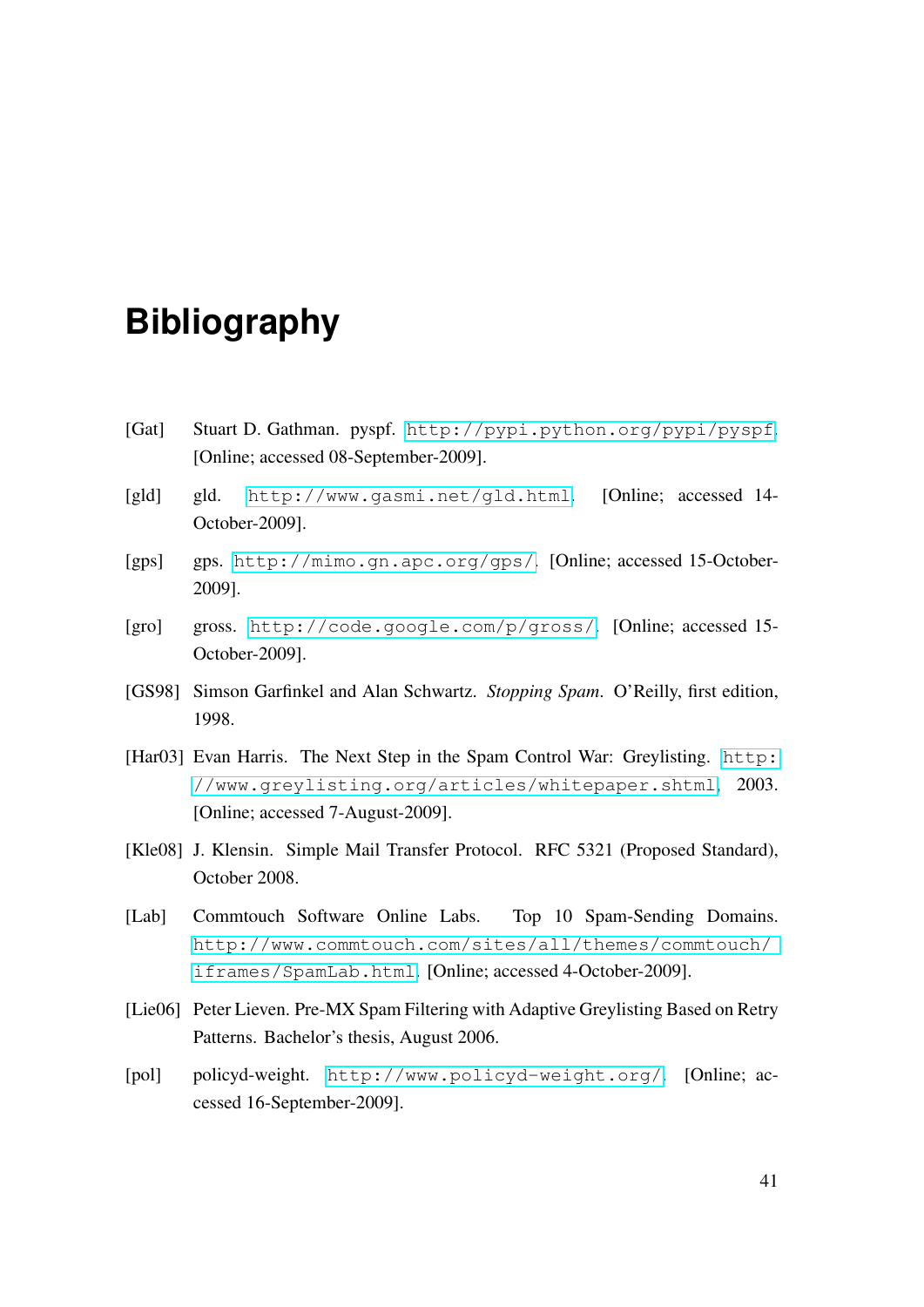- [posa] Policyd. <http://www.policyd.org/>. [Online; accessed 18-October-2009].
- [posb] Postfix manual access. <http://www.postfix.org/access.5.html>. [Online; accessed 7-August-2009].
- [posc] Postfix SMTP Access Policy Delegation. [http://www.postfix.org/](http://www.postfix.org/SMTPD_POLICY_README.html) [SMTPD\\_POLICY\\_README.html](http://www.postfix.org/SMTPD_POLICY_README.html). [Online; accessed 7-August-2009].
- [posd] postgrey. <http://postgrey.schweikert.ch/>. [Online; accessed 12- October-2009].
- [pyt] Python Database API Specification v2.0. [http://www.python.org/](http://www.python.org/dev/peps/pep-0249/) [dev/peps/pep-0249/](http://www.python.org/dev/peps/pep-0249/). [Online; accessed 01-September-2009].
- [rfc] rfc-ignorant. <http://rfc-ignorant.org/>. [Online; accessed 7- October-2009].
- [Sab08] Sabine Sobola. Spam eine Datenschutzfalle? *Linux Technical Review*, 7, 2008.
- [Sie08] Paul Ferdinand Siegert. *Die Geschichte der E-Mail*. transcript, 2008.
- [spa] SpamAssassin. <http://spamassassin.apache.org/>. [Online; accessed 06-October-2009].
- [spf] SPF: Best guess record. [http://www.openspf.org/FAQ/Best\\_](http://www.openspf.org/FAQ/Best_guess_record) [guess\\_record](http://www.openspf.org/FAQ/Best_guess_record). [Online; accessed 16-October-2009].
- [sql] sqlgrey. <http://sqlgrey.sourceforge.net/>. [Online; accessed 12- October-2009].
- [SZ07] Daniel AJ Sokolov and Peter-Michael Ziegler. Spamhaus.org setzt Österreichs Domainverwaltung unter Druck. [http://www.heise.de/](http://www.heise.de/newsticker/meldung/91417) [newsticker/meldung/91417](http://www.heise.de/newsticker/meldung/91417), 2007. [Online; accessed 01-October-2009].
- [tum] tumgreyspf. [http://www.tummy.com/Community/software/](http://www.tummy.com/Community/software/tumgreyspf/) [tumgreyspf/](http://www.tummy.com/Community/software/tumgreyspf/). [Online; accessed 13-October-2009].
- [Wik09] Wikipedia. Greylisting. [http://de.wikipedia.org/wiki/](http://de.wikipedia.org/wiki/Greylisting) [Greylisting](http://de.wikipedia.org/wiki/Greylisting), 2009. [Online; accessed 5-October-2009].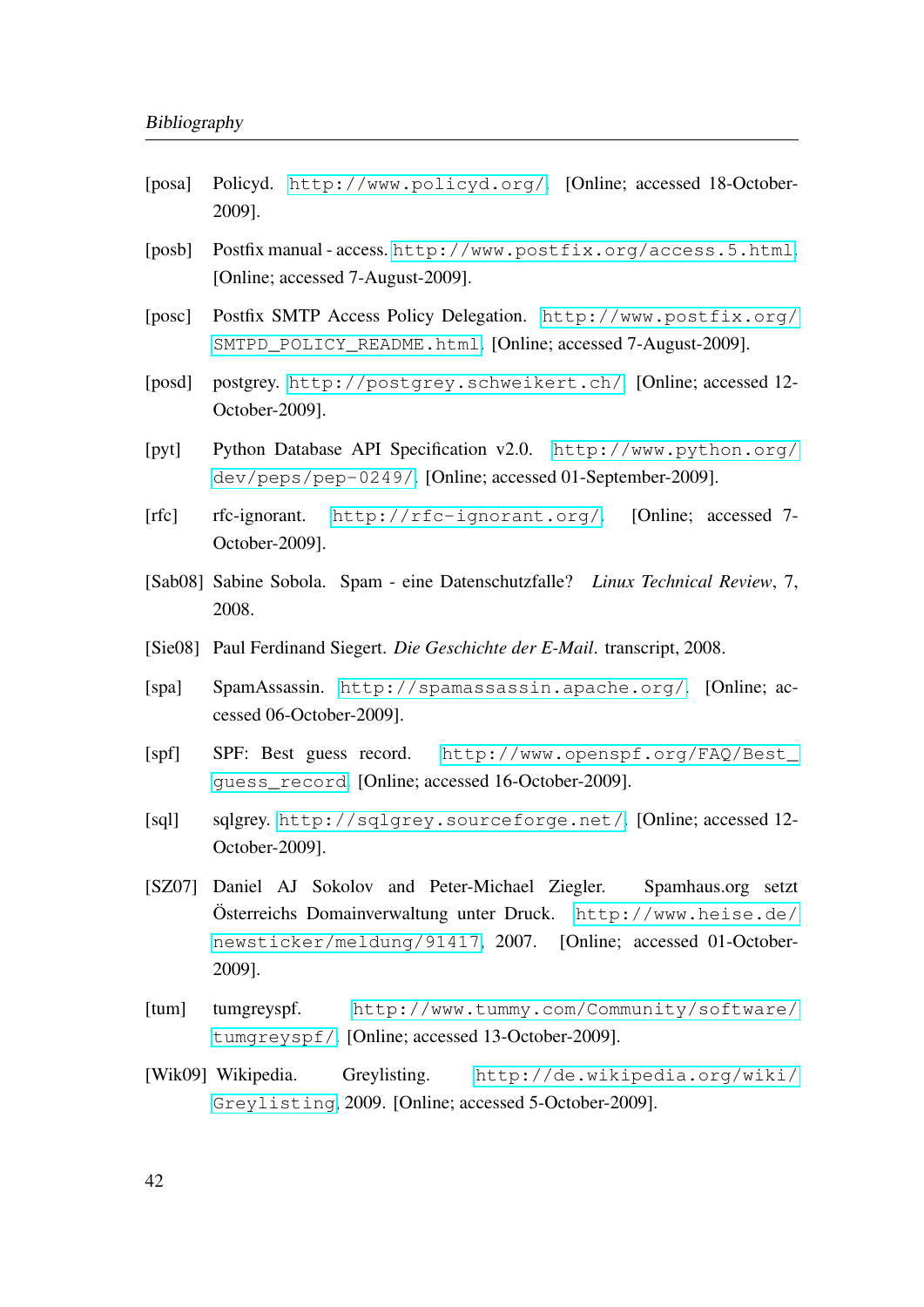- [Woo05] David Woodhouses. Why you shouldn't jump on the SPF bandwagon. [http:](http://david.woodhou.se/why-not-spf.html) [//david.woodhou.se/why-not-spf.html](http://david.woodhou.se/why-not-spf.html), 2005. [Online; accessed 16-October-2009].
- [WS06] M. Wong and W. Schlitt. Sender Policy Framework (SPF) for Authorizing Use of Domains in E-Mail, Version 1. RFC 4408 (Experimental), April 2006.